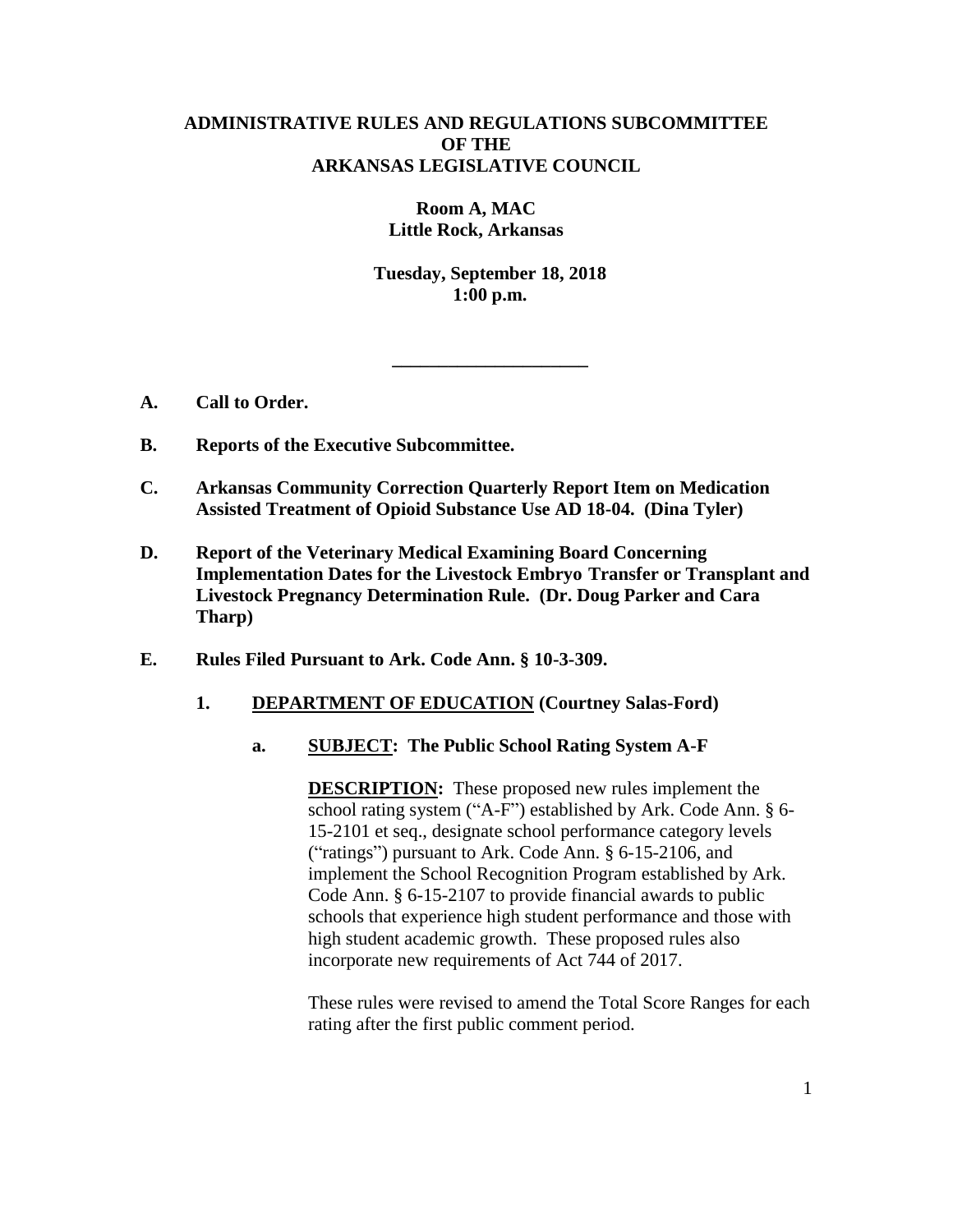**PUBLIC COMMENT:** This rule was reviewed and approved by the Executive Subcommittee at its meeting of March 5, 2018, for emergency promulgation. With respect to permanent promulgation, a public hearing was held on March 19, 2018. The public comment period expired on March 27, 2018. Changes to the proposed rules were made, with a second public hearing held on June 6, 2018, and a third public hearing held on June 29, 2018. The second public comment period expired on July 3, 2018. The Department provided the following summary of the comments that it received and its responses thereto:

### **Kathy Smith, Walton Family Foundation**

**Comment:** Appendix "A": Why is the value-added score only multiplied by 35 to arrive at the school growth score? How did the Department arrive at this number, and **why is it not larger?** This leaves schools in a position where the growth distribution is highly compressed, which in effect means that schools' growth results contribute less to their overall performance than would be the case if the multiplier was greater. Our concern is that there is not sufficient differentiation of the growth score from the proficiency score when calculating the overall index score.

**Agency Response:** The multiplier of 35 was used previously in 2015 when the value-added growth model was selected for use in the 2015 Public School Rating. The multiplier was selected to create a spread of scores that ranged mostly from 60 to 100 in subjects of math and ELA with the majority of scores falling within a 70 to 90 range. When the score distribution ranges lower than 60, these values were considered to be out of range and not aligned with the meaning of the growth score as intended. At the time of its creation, the transformation equation was intended to result in value-added school scores such that only very extreme values (very extreme high or low growth) fell outside the range of 70 to 90. This was done to keep the validity of the transformed growth score true to the intention of its use within a uniform grading scale. Thus, only schools with extremely low value-added scores would have had a transformed value-added score that equated to a 'D' grade for growth in 2015, the year of its first use.

A multiplier of 100 is being reviewed. There are several considerations that must be reviewed beyond spreading the scores across a wider range: 1) While a multiplier of 100 will spread the scores out from 80, thus increasing values above a score of 90, concurrently, this multiplier will decrease values at the lower end of the scale, possibly over-penalizing schools with lower growth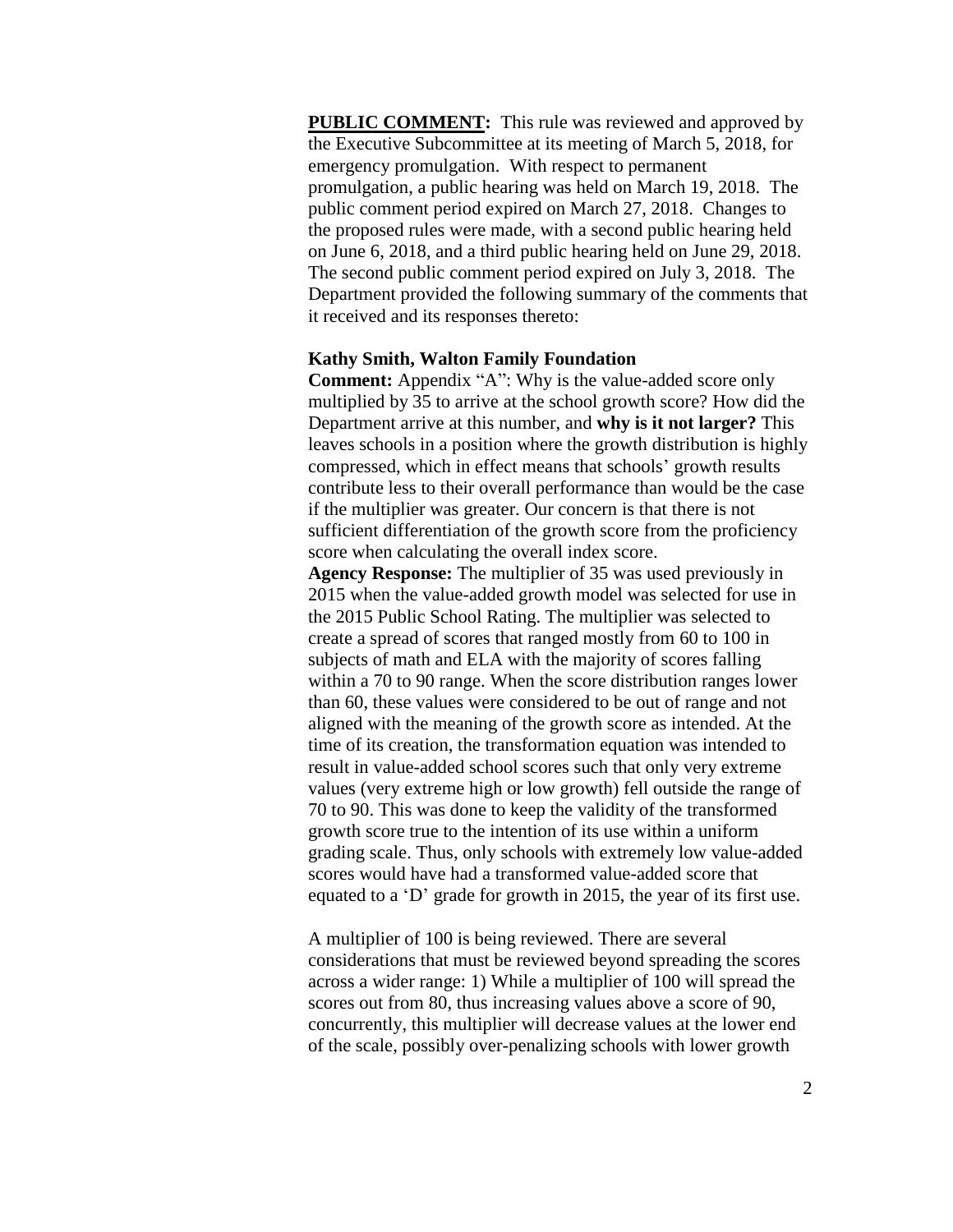beyond what was intended by the use of the score; 2) The weight of 50% for growth, balances the compressed distribution with the achievement distribution, and simultaneous with the weighted achievement indicator, signals schools to grow students at all portions of the achievement continuum; 3) Differences among schools in terms of the value-added scores have been relative in nature through the test transitions that Arkansas has experienced between 2014-2016. Smaller variation has contributed to year-toyear stability in value-added scores during the test transition. The ADE has three consecutive years of the ACT Aspire scores. This will allow the ADE to evaluate the implications of a change to the spread of the distribution across years within a more stable assessment system.

The claim that a larger distribution would have a larger contribution to overall performance will continue to be reviewed, along with implications for other consequential uses of the scores.

**Comment:** Appendix "A": How does the model account for at-risk student populations? This question matters both within schools, as all schools have some students who are at-risk, as well as for alternative schools (ALE), which are entirely dedicated to at-risk students. The state has considered this before but it appears that ALEs are currently treated the same as all other schools. In previous years, districts were held accountable for ALE students by treating them as if they were still part of the schools from which they were originally referred for the ALE.

**Agency Response:** See Section 3.03. If a school district has an Alternative Learning Environment (ALE) or an alternative education (AE) program and the ALE or AE has a local education agency (LEA) number, the school district shall, for purposes of a rating pursuant to these rules only, include the ALE or AE students in their respective area schools. At risk student populations are treated fairly in the value-added growth model because their growth expectation is based on their student score history which controls for factors over which the school and teachers don't have control such as students' risk factors due to economic disadvantage. Unlike achievement scores, student value-added growth scores do not have a significant relationship with students' poverty status, race/minority status, English learning status or disability status.

**Comment:** Appendix "A," Page ADE 334-17: Replace the language "Community Service Learning Credits Earned" from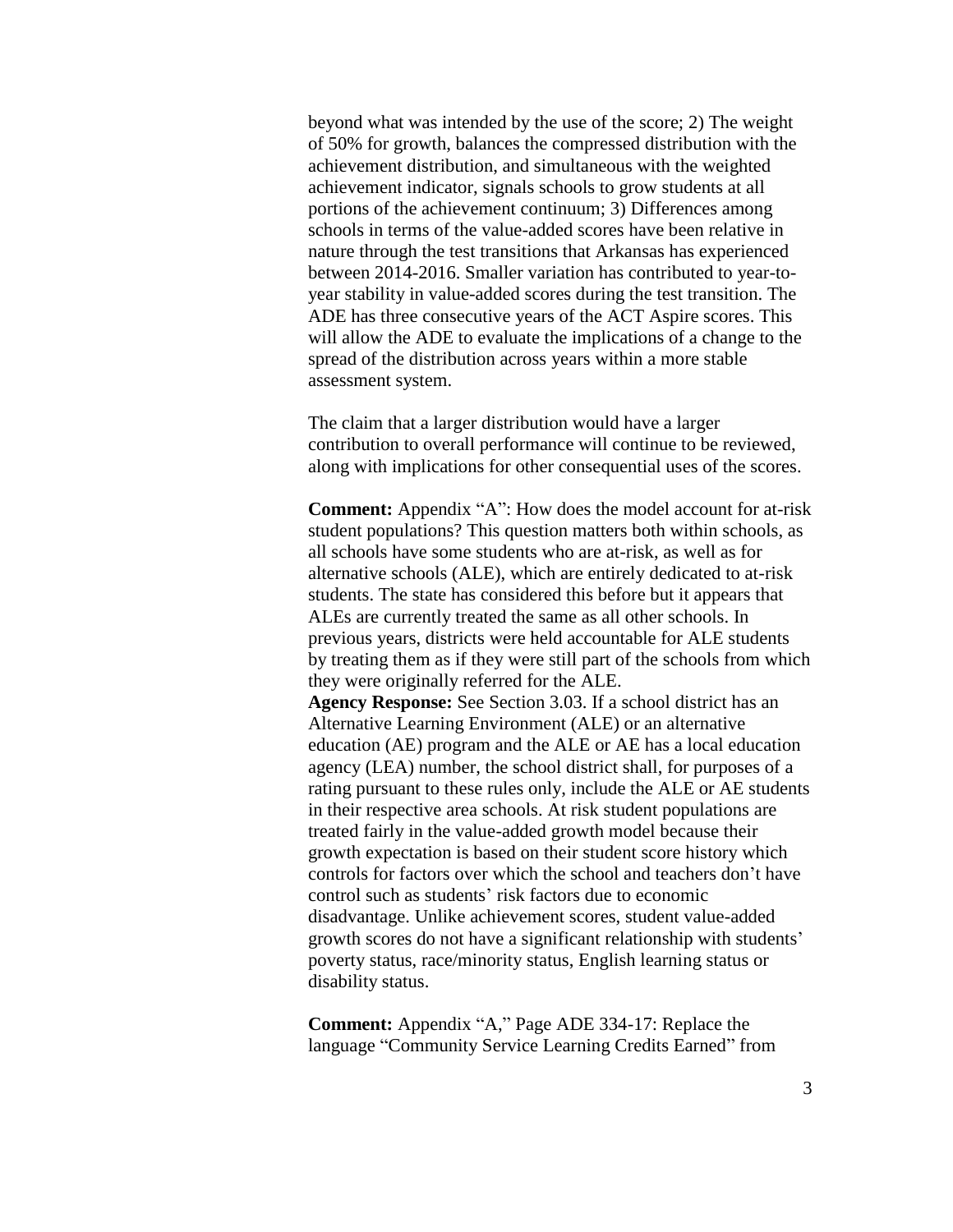SQSS Indicator with "CTE Course Credits Earned" or "CTE Completers" or "Industry Certifications."

**Agency Response:** ADE is continuing to collaborate with the Department of Career Education to identify CTE completers. Once the data are available, the data will be studied for future use as part of the accountability system.

## **Tripp Walter, APSRC**

**Comment:** Appendix "A": Why is the value-added score only multiplied by 35 to arrive at the school growth score? How did the Department arrive at this number, and **why is it not larger?** This leaves schools in a position where the growth distribution is highly compressed, which in effect means that schools' growth results contribute less to their overall performance than would be the case if the multiplier was greater. Our concern is that there is not sufficient differentiation of the growth score from the proficiency score when calculating the overall index score. **Agency Response:** See response above.

**Comment:** Appendix "A": How does the model account for at-risk student populations? This question matters both within schools, as all schools have some students who are at-risk, as well as for alternative schools (ALE), which are entirely dedicated to at-risk students. The state has considered this before but it appears that ALEs are currently treated the same as all other schools. In previous years, districts were held accountable for ALE students by treating them as if they were still part of the schools from which they were originally referred for the ALE. **Agency Response:** See response above.

**Comment:** Appendix "A," Page ADE 334-17: Replace the language "Community Service Learning Credits Earned" from SQSS Indicator with "CTE Course Credits Earned" or "CTE Completers" or "Industry Certifications." **Agency Response:** See response above.

### **Gary Newton, Arkansas Learns**

**Comment:** Appendix "A": Why is the value-added score only multiplied by 35 to arrive at the school growth score? How did the Department arrive at this number, and **why is it not larger?** This leaves schools in a position where the growth distribution is highly compressed, which in effect means that schools' growth results contribute less to their overall performance than would be the case if the multiplier was greater. Our concern is that there is not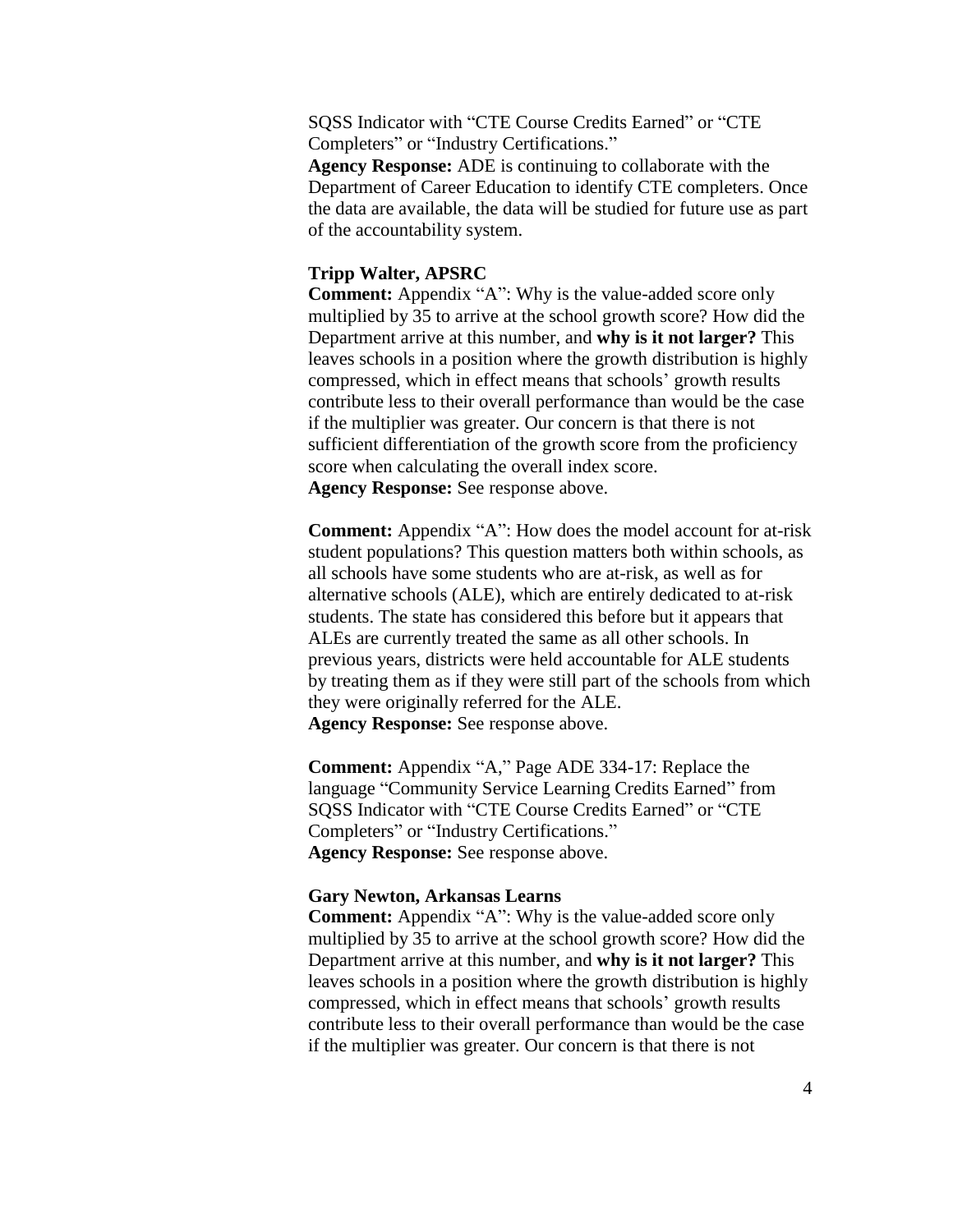sufficient differentiation of the growth score from the proficiency score when calculating the overall index score. **Agency Response:** See response above.

**Comment:** Appendix "A": How does the model account for at-risk student populations? This question matters both within schools, as all schools have some students who are at-risk, as well as for alternative schools (ALE), which are entirely dedicated to at-risk students. The state has considered this before but it appears that ALEs are currently treated the same as all other schools. In previous years, districts were held accountable for ALE students by treating them as if they were still part of the schools from which they were originally referred for the ALE. **Agency Response:** See response above.

**Comment:** Appendix "A," Page ADE 334-17: Replace the language "Community Service Learning Credits Earned" from SQSS Indicator with "CTE Course Credits Earned" or "CTE Completers" or "Industry Certifications." **Agency Response:** See response above.

### **Second Public Comment Period**

#### **Gina Richard, Principal, Star City Middle School**

**Comment:** Thank you for considering the impact the new cut off scores would have had for Arkansas' public schools. It is a pleasure to know our state department works in such cohesiveness to the public school needs.

**Agency Response:** Comment considered. No changes made.

#### **Lucas Harder, Arkansas School Boards Association**

**Comment:** On Page 17, in the table, Community Service Learning gets abbreviated in the description as "SL." I would recommend changing this to "CSL" to match the language in Commissioner's Memo LS-18-082.

**Agency Response:** Language revised.

### **Patti Smith, Drew Central Middle School Principal**

**Comment:** I think that it is a great idea to revise the cut off grading scores. This shows educators in Arkansas that you are making every effort to help our schools.

**Agency Response:** Comment considered. No changes made.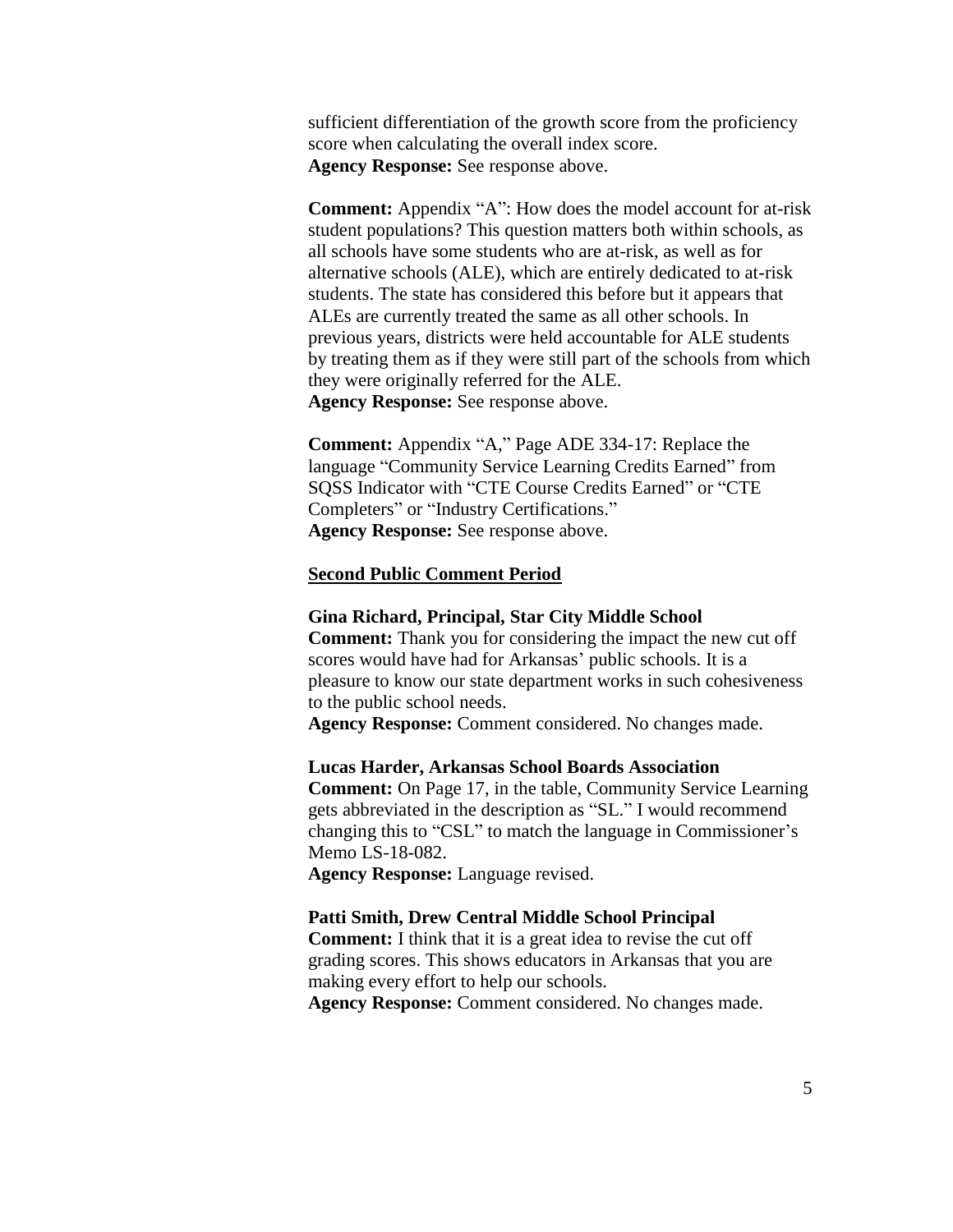## **Melody Morgan, Director of Accountability and Assessment, Springdale School District**

**Comment:** In our new accountability system we are striving to ensure that ALL students are successful and have placed great value on grade spans in our new state ESSA plan.

The DRAFT rules governing the Public School Rating System on Annual School Performance Reports and the School Recognition Program does not recognize or place value on the grade spans (4.01.1 and 4.01.2). Specifically the Rewards and Recognition Program ignores the grade spans and looks collectively at all schools when calculating Performance Rankings and Growth Rankings. This causes the outcome to be skewed favorably towards elementary schools.

For example, Southwest Junior High (7207048) is at the 98th percentile when you look at their growth performance within the 9- 12 grade span but did not receive any recognition or reward dollars because they get diluted with elementary even though they were at the top in growth performance within their respective ESSA grade span.

Just something to consider since we want performance and growth to occur at ALL grades and grade spans.

**Agency Response:** Ark. Code Ann. § 6-15-2107 requires performance-based funding to be awarded to schools in the top percentage of "all public schools" and does not give ADE the authority to differentiate among grade levels served. No changes made.

Rebecca Miller-Rice, an attorney with the Bureau of Legislative Research, asked the following questions:

Section 1.02 – Both the summary and questionnaire reference Act 744 of 2017 as a basis for the proposed rules; however, the rules themselves also reference Act 869 of 2017. What changes to the rules were made in light of the latter? **RESPONSE:** We specifically wanted to point out Act 744 because it contains noncodified language that directly impacted the rules. Act 869 was included because it did amend Ark. Code Ann. § 6-15-2107 governing the School Recognition Program which is addressed in the rules but it is the repeal of language in Act 869 that impacted the rules. In other words, language was not included because it was repealed by Act 869.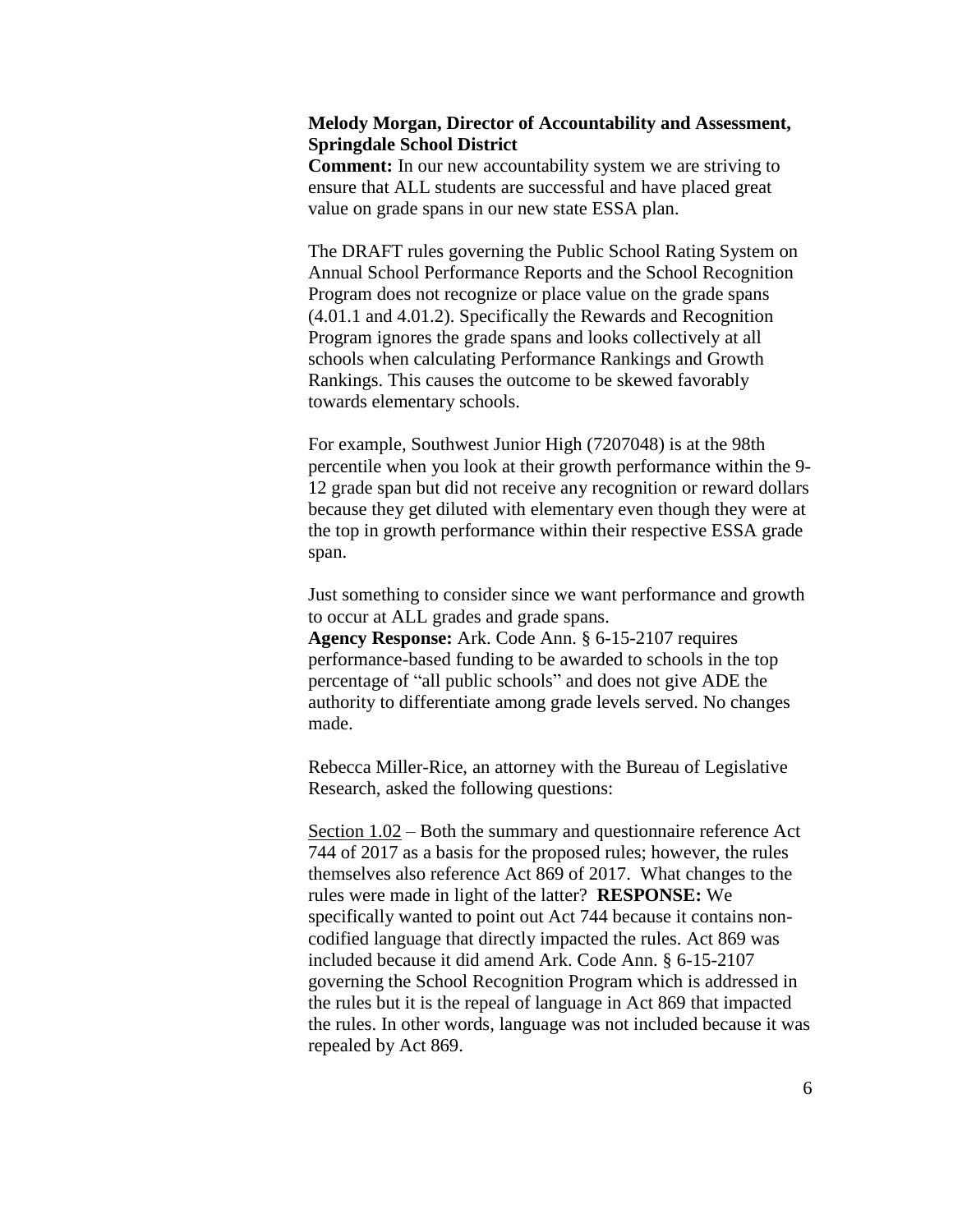Section 3.04 – Pursuant to the rule, the rating shall be included in the School Performance Report, and the report shall be posted on the Department's and the school districts' websites. While Ark. Code Ann.  $§ 6-15-2006(b)(1)$  appears to make it optional for the report to be published in the paper, it looks like Ark. Code Ann.  $§ 6-15-2101(a)(3)$  may still require it, as well as making it available to parents? **RESPONSE:** Yes, Ark. Code Ann. § 6-15- 2101(a)(3) does still contain language requiring that the report be published in the newspaper and made available to parents. However, we only included the website requirement in the rule because that is what is monitored by ADE's Standards for Accreditation Unit.

Section 3.05 – What is the reasoning or the basis for the exemption from a school rating for these entities? **RESPONSE:** Each of these schools serves a specific student population that is not representative of an average public school student population (i.e. student with disabilities, students in the juvenile justice system), thus it is believed that the calculation for a school rating applicable to other public schools would not be an accurate representation of these schools.

The proposed effective date is pending legislative review and approval.

**FINANCIAL IMPACT:** There is no financial impact.

**LEGAL AUTHORIZATION:** These proposed rules, which implement the school rating system, incorporate provisions of Act 744 of 2017, sponsored by Representative Jana Della Rosa, which concerned the accountability system developed by the State of Arkansas under the Every Student Succeeds Act, 20 U.S.C. § 6301 et seq. The State Board of Education ("State Board") shall qualify and standardize public schools and prescribe requirements for accrediting and grading public schools. *See* Ark. Code Ann. § 6- 11-105(a)(5). Pursuant to Arkansas Code Annotated § 6-15- 2101(a)(1), the Department of Education ("Department") shall prepare annual reports of the results of the statewide assessment program that describe student achievement in each school district and each school in the state and the school performance category levels under Ark. Code Ann. § 6-15-2103. The State Board shall adopt rules necessary to implement Title 6, Chapter 15, Subchapter 21 of the Arkansas Code, concerning a school rating system,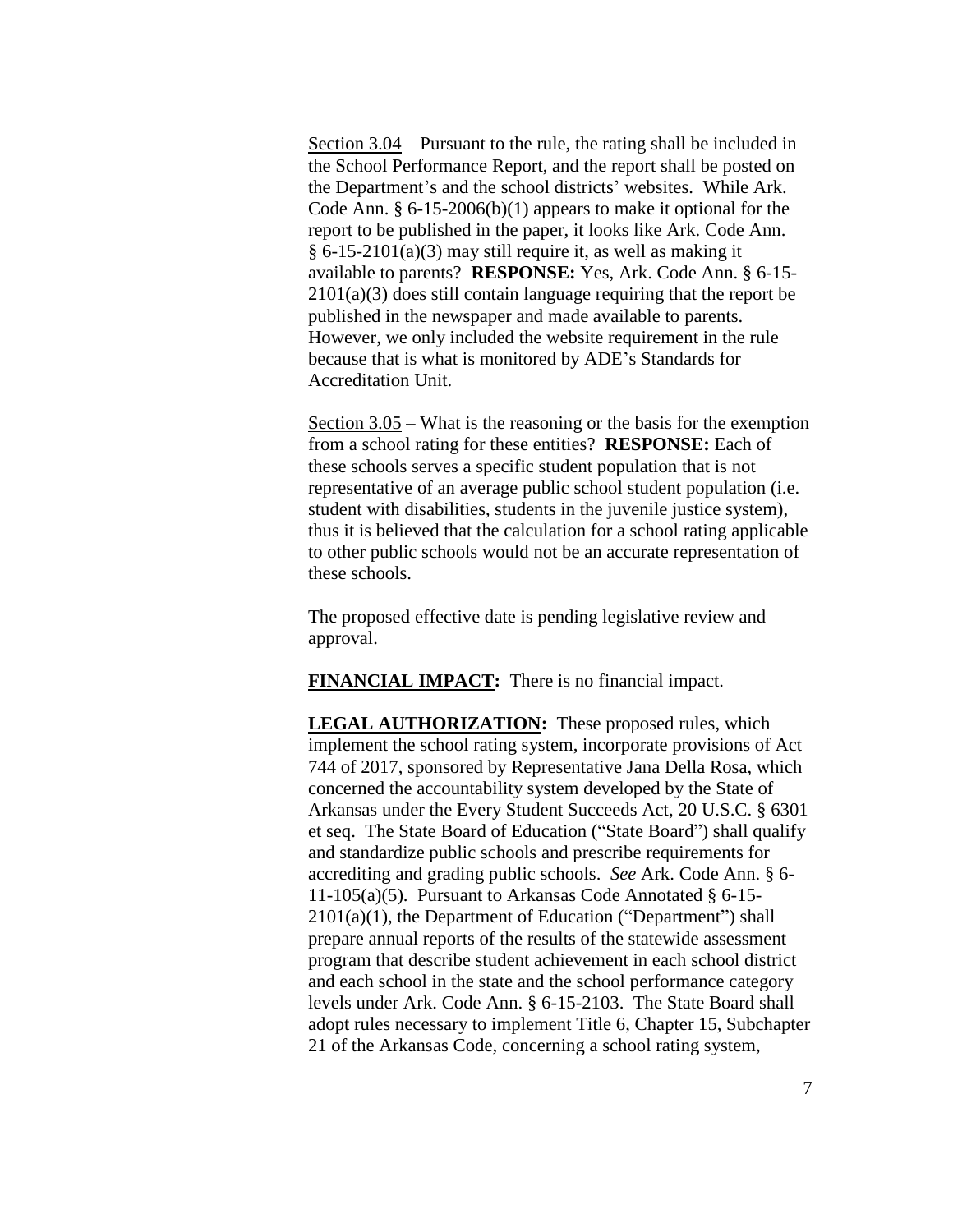pursuant to the Arkansas Administrative Procedure Act, Ark. Code Ann. § 25-15-201 et seq. *See* Ark. Code Ann. § 6-15-2106(a). Further authority for the rulemaking can be found in Ark. Code Ann. § 6-15-2108(d), as amended by Act 744, § 4, which states that the Department shall promulgate rules to implement § 6-15- 2108, providing that the school-rating system shall be a multiplemeasures approach and consider without limitation one or more indicators set forth in the statute.

# **2. DEPARTMENT OF HUMAN SERVICES, DIVISION OF AGING, ADULT, AND BEHAVIORAL HEALTH SERVICES (Mark White and Craig Cloud)**

## **a. SUBJECT: Section 104 Intrastate Funding Formula**

**DESCRIPTION:** The purpose of the intrastate funding formula is to reach older Arkansans with the greatest economic and social needs by using a fair and objective allocation methodology. This amendment will add two factors to broaden the allocation methodology: rural population data of Arkansans ages 60 and older and population data of Arkansans ages 75 and older. The addition of these two factors to the allocation methodology will improve the equitable distribution of Title III funds and other state and federal funds.

After public comment, two substantive changes were made to the amended policy. First, the language has been revised to clarify that the funding formula applies only to funds that are intended to be distributed by formula to Area Agencies on Aging (AAAs). Second, the proposed rule has been revised to specifically identify the percentages used for the formula components and to specifically identify the base percentage allocated to agencies.

**PUBLIC COMMENT:** The Department did not hold a public hearing. The public comment period ended on July 14, 2018. The Department provided the following summary of public comments and its responses:

## **Luke Mattingly, CEO/President, CareLink, Comment Submitted 7/3/18**

**Comment Summary:** Proposed section 104.200 should stipulate the percentages used for the various components of the formula and if changes are recommended then 104.000 should be brought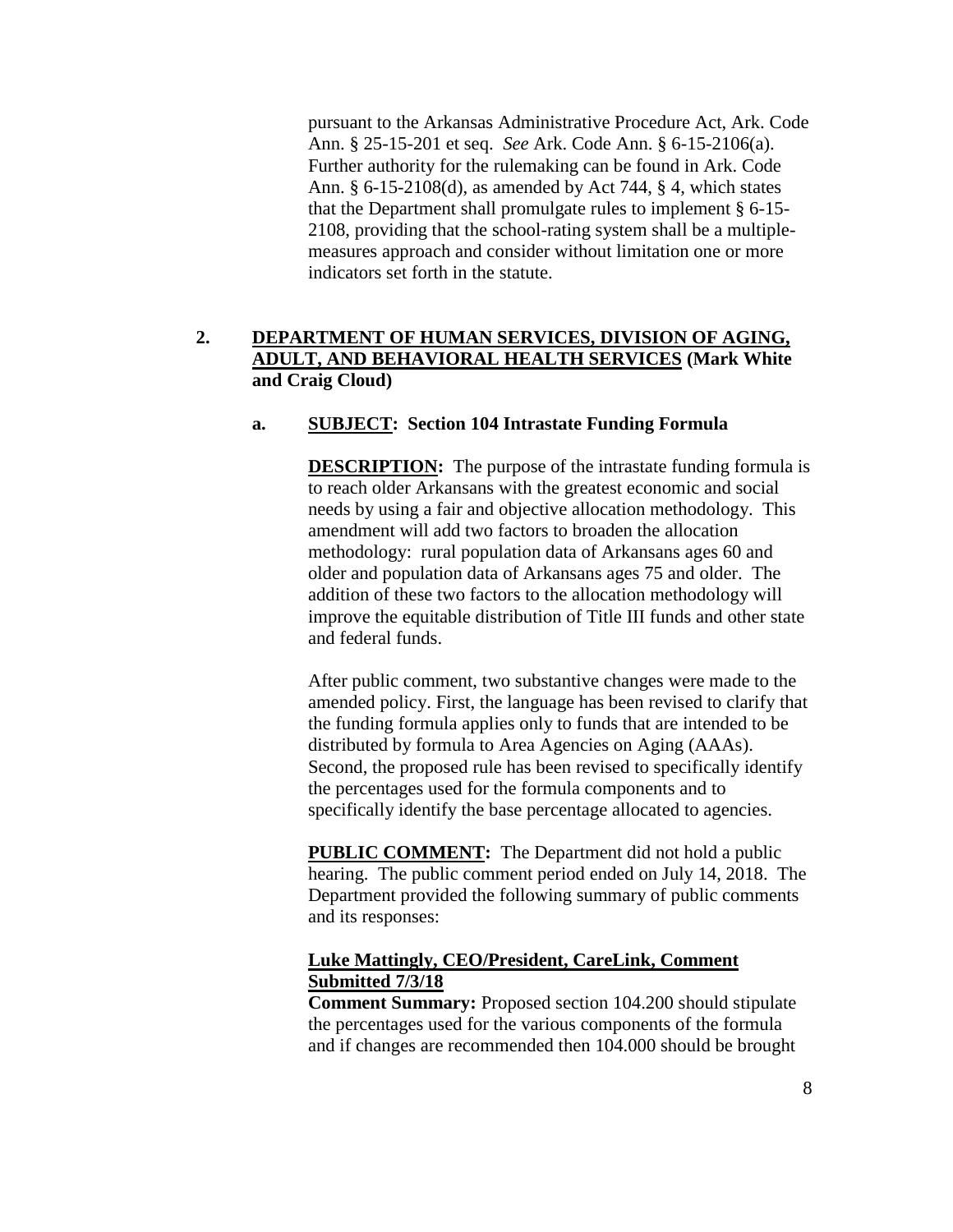back to the Legislature for evaluation and approval. The formula proposed in Section 104.200 only identify the factors of the census to be considered without specifics of how each will be weighted. By allowing broad changes on an annual basis by DHS without Legislative oversight, drastic changes in weighting for each factor may occur and cause a reduction for some providers and an increase for others. This instability will make budgeting and planning very difficult. CareLink respectively requests that the FY19 formula that was agreed upon by DHS and the AAAs be stipulated in section 104.200 A and B.

**Agency Response:** Comment accepted. The proposed rule has been revised to specifically identify the percentages used for the formula components and to specifically identify the base percentage allocated to agencies.

## **Jerry L. Mitchell, Executive Director, Area Agency on Aging of Northwest Arkansas, Comment Submitted 7/11/18**

**Comment Summary:** The proposed rule states that DHS "will apply the same methodology to the distribution of other funds," but historically NSIP, SHIP, MIPPA, SFMNP, and Title VII have not been distributed by formula to the AAAs.

**Agency Response:** Comment accepted. The language has been revised to clarify that the funding formula applies only to funds that are intended to be distributed on an equitable statewide basis. **Comment Summary:** The MOU between DHS and the AAAs states that the funding formula "shall be enforceable as soon as practicable upon promulgation." Was the new funding formula for SFY2019 promulgated, and can it be retroactively applied? **Agency Response:** Comment considered. Funding for AAAs is distributed gradually over the course of the year. If the proposed policy is not promulgated, DHS will adjust funding amounts to ensure that the funding for the fiscal year complies with the promulgated policy in effect as of the close of the fiscal year. **Comment Summary:** The proposed rule states that the Older Americans Act was last amended in 2006, but it was last amended in 2016.

**Agency Response:** Comment accepted. This typo has been corrected.

**Comment Summary:** Proposed section 104.200 A gives DHS the discretion to award a AAA any percentage (or not a percentage) it chooses since it does not say an equal percentage to each of the other AAAs, and it does not say that this percentage is base funds that will be taken off the total allocation prior to allocating the funds in 104.200 B.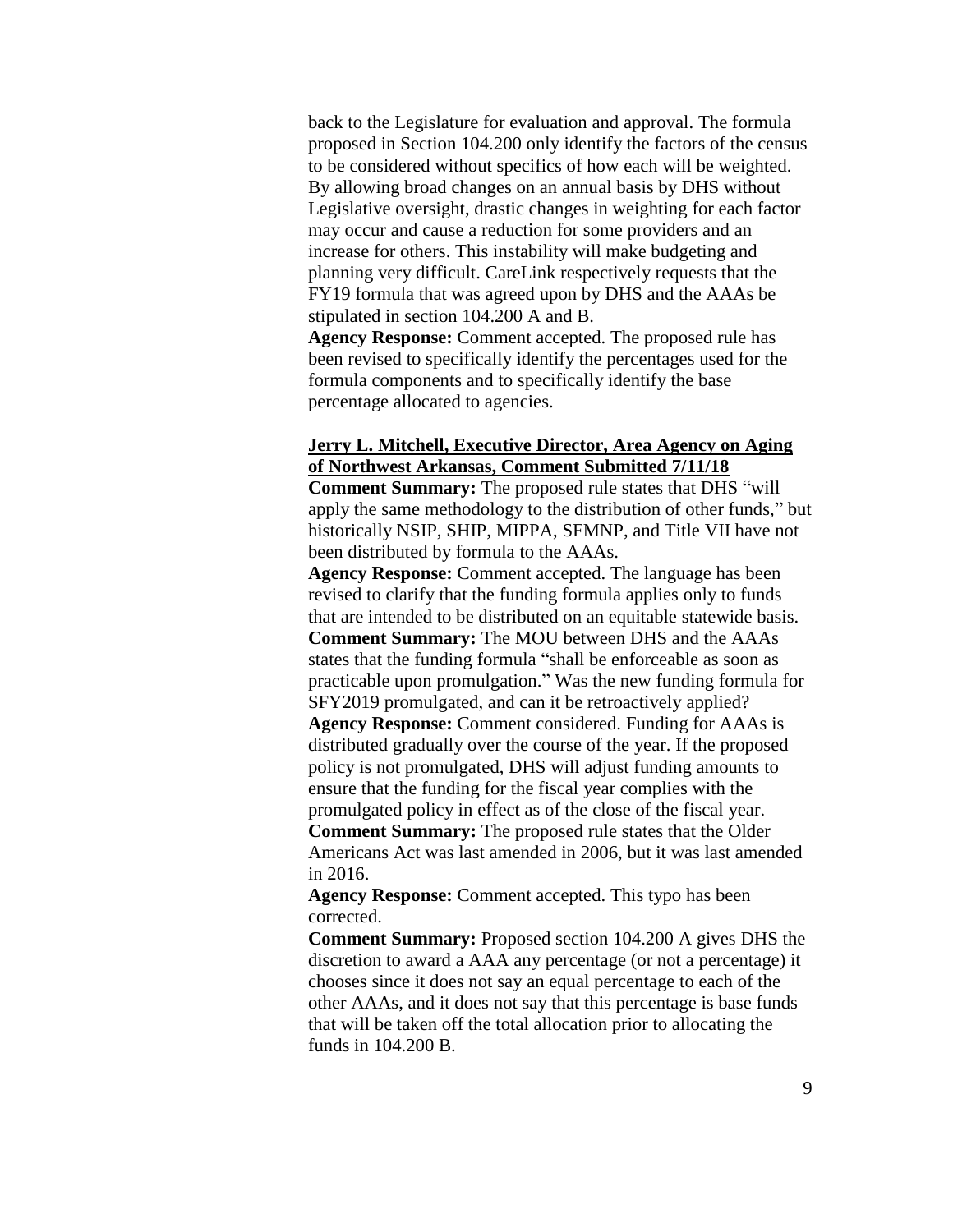**Agency Response:** Comment accepted. Because of the ambiguity of the current language in 104.200 A, proposed 104.200 A has been revised to clarify that each AAA receives an equal percentage, to make explicit that the base percentage is 1% of the total funding, and to remove any ambiguity so that the language is consistent with current practice.

**Comment Summary:** By not including the specific percentages for the formula components, it does not allow for public transparency in that no one other than DHS knows what the formula will be and why the percentages are allocated to each category.

**Agency Response:** Comment accepted. The proposed rule has been revised to specifically identify the percentages used for the formula components and to specifically identify the base percentage allocated to agencies.

**Comment Summary:** Funding for the senior services programs has remained stagnant for a long time and loses buying power each year because of inflation. It is not adequate to address the continuing needs of our  $60+$  population. Arkansas's  $60+$ population will continue to grow and using the population trends for the 60+ population, it is unlikely that any region will have a decreased 60+ population.

**Agency Response:** Comment considered. Overall appropriation and funding levels are determined annually in the legislative fiscal session and biennial regular session. The changes proposed in this rule do not govern and cannot modify the overall appropriation and funding levels.

## **Robert Wright, Arkansas Association of Area Agencies on Aging, Comment Submitted 7/12/18**

**Comment Summary:** The biggest problem is the lack of increases in funding over the years. When the total funding stays the same and inevitable population shifts occur, there will be movement of funds among regions no matter what formula you use.

**Agency Response:** Comment considered. Overall appropriation and funding levels are determined annually in the legislative fiscal session and biennial regular session. The changes proposed in this rule do not govern and cannot modify the overall appropriation and funding levels.

**Comment Summary:** The allocation should be updated as new relevant demographic information becomes available. While negative impacts on individual AAAs should be minimized, the allocation should reflect to the most reasonable extent possible the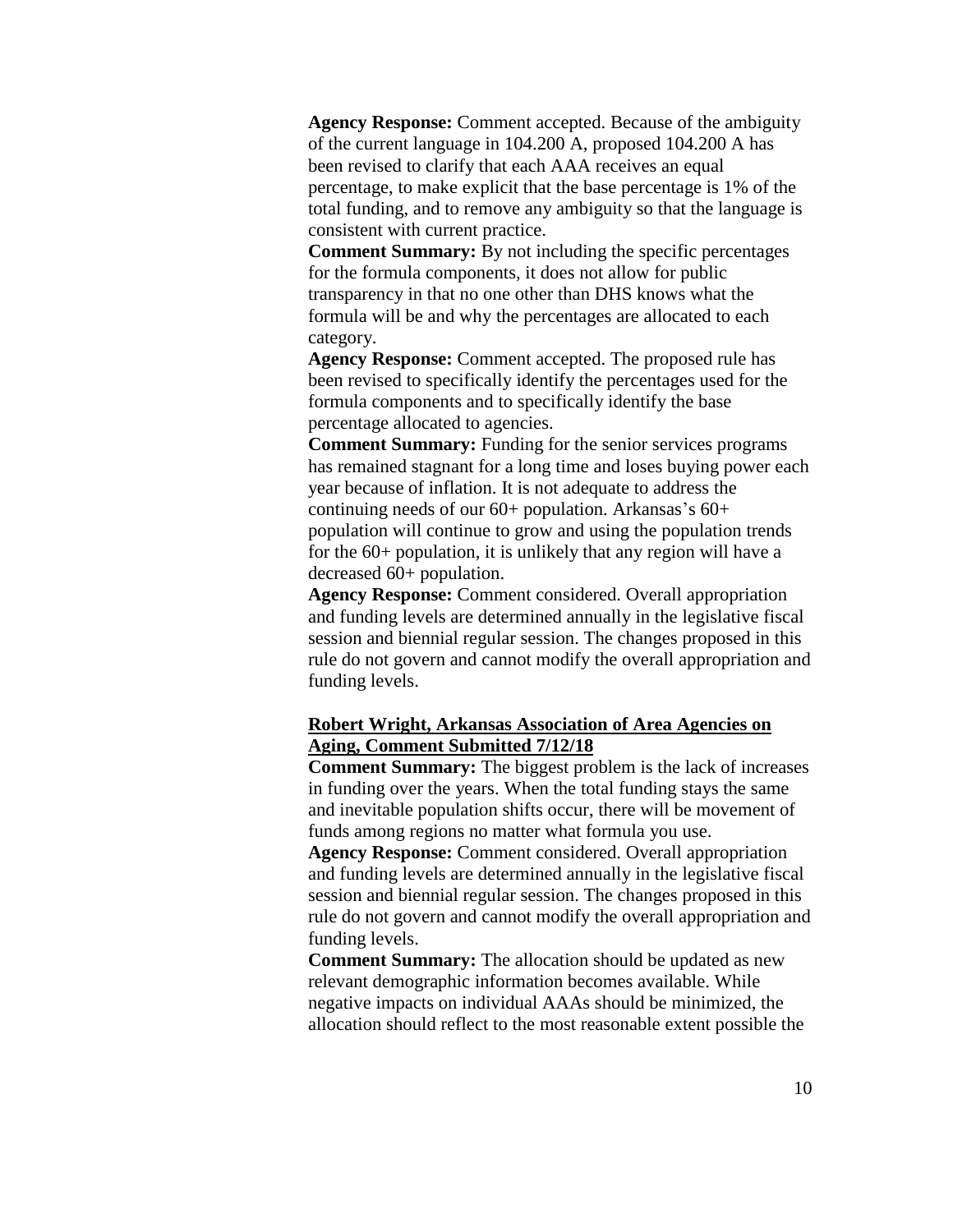actual need around the state as indicated by the presence of the population served by the funds.

**Agency Response:** Comment considered. The proposed rule allows for annual adjustments pursuant to US Census Bureau data to reflect new demographic information as it becomes available. **Comment Summary:** We request that the rule reflect the current allocation formula, including the percentages, with any future changes to be made as part of the established rule promulgation process.

**Agency Response:** Comment accepted. The proposed rule has been revised to specifically identify the percentages used for the formula components and to specifically identify the base percentage allocated to agencies.

## **Jennifer Hallum, President/CEO, Area Agency on Aging of Western Arkansas, Comment Submitted 7/13/18**

**Comment Summary:** Funding has not increased but the cost of goods, services, and staff has increased. In the environment we are in, the amount of funding received will not guarantee sustainability. If changes need to be made I ask that be done with at least a 3 to 5-year consistency, which help our centers in preparing budgets and decision making and will allow less steep cuts.

**Agency Response:** Comment considered. The proposed rule has been revised to specifically identify the percentages used for the formula components and to specifically identify the base percentage allocated to agencies; any change to the formula or to the percentages will require a promulgation process and legislative review. Overall appropriation and funding levels are determined annually in the legislative fiscal session and biennial regular session. The changes proposed in this rule do not govern and cannot modify the overall appropriation and funding levels.

The proposed effective date of the rule is October 1, 2018.

**FINANCIAL IMPACT:** There is no financial impact.

**LEGAL AUTHORIZATION:** DHS is authorized to promulgate rules as necessary to conform to federal rules that affect its programs as necessary to receive any federal funds. *See* Ark. Code Ann. § 25-10-129(b).

The Older Americans Act of 1965, as amended, provides services and programs designed to help older Americans live independently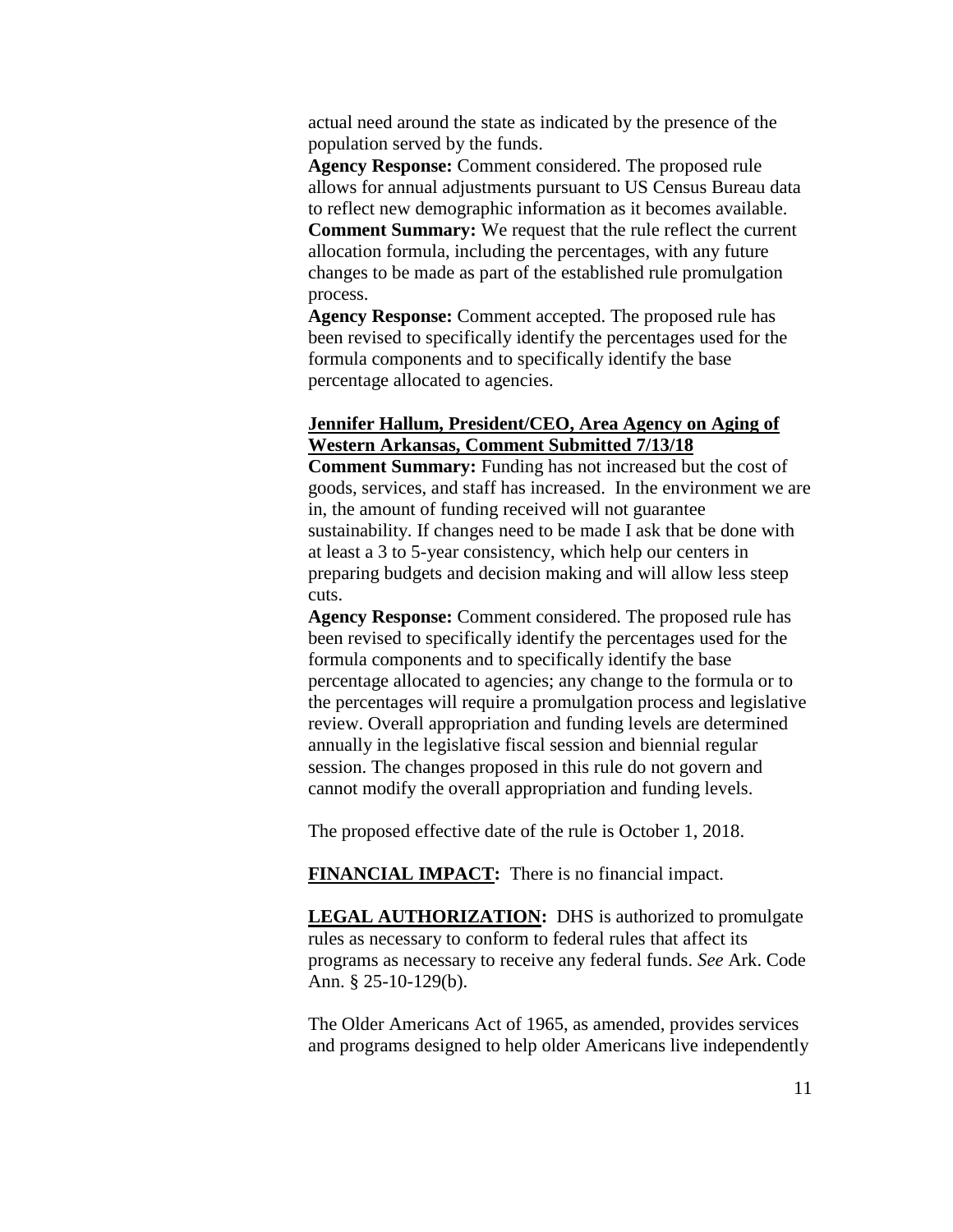in their homes and communities. The Act has a funding system for state and community programs and services established under Title III, under which each state is allotted funds based upon its proportion of the total U.S. population age 60 or older. *See* 42 U.S.C. § 3024(a)(1). A state plan must be approved by the federal Administration on Aging of the Department of Health and Human Services. *See* 42 U.S.C. § 3027(b). DHS distributes the funds to an area agency on aging in each planning and service area within the state which, in turn, awards subgrants and contracts with local providers for services.

DHS is authorized to develop a funding formula, under guidelines issued by the Administration on Aging (AOA), for the distribution of funds taking into account, to the maximum extent feasible, the best available statistics on the geographical distribution of individuals aged 60 and older in the state. *See* 42 U.S.C. § 3025  $(a)(2)(C)$ . Federal regulations require the intrastate funding formula to reflect the proportion among the planning and service areas of persons age 60 and over in greatest economic or social need with particular attention to low-income minority individuals. *See* 45 CFR 1321.37(a). The Department must submit the intrastate formula to the AOA for review and comment. *See* 45 CFR 1321.37(c). The Department submitted the proposed changes to the AOA, which informally advised that the proposed changes were satisfactory.

## **3. DEPARTMENT OF HUMAN SERVICES, MEDICAL SERVICES (Mark White and Craig Cloud)**

**.** 

## **a. SUBJECT: ARChoices 1-18; Resource Utilization Groups (RUGS) Overview**

**DESCRIPTION:** A circuit court in Pulaski County determined that the 2015 Notice of Rulemaking for certain changes to the former DHS Alternatives for Adults with Physical Disabilities (AAPD) and ElderChoices Waiver programs, and the 2016 implementation of the ARChoices in Home Care (ARChoices) waiver program, were not in substantial compliance with the Administrative Procedure Act, Ark. Code Ann. § 25-15-204. Specifically, the court found that the previous rule notice did not refer to the specific nature and significance of the change in assessment methodology.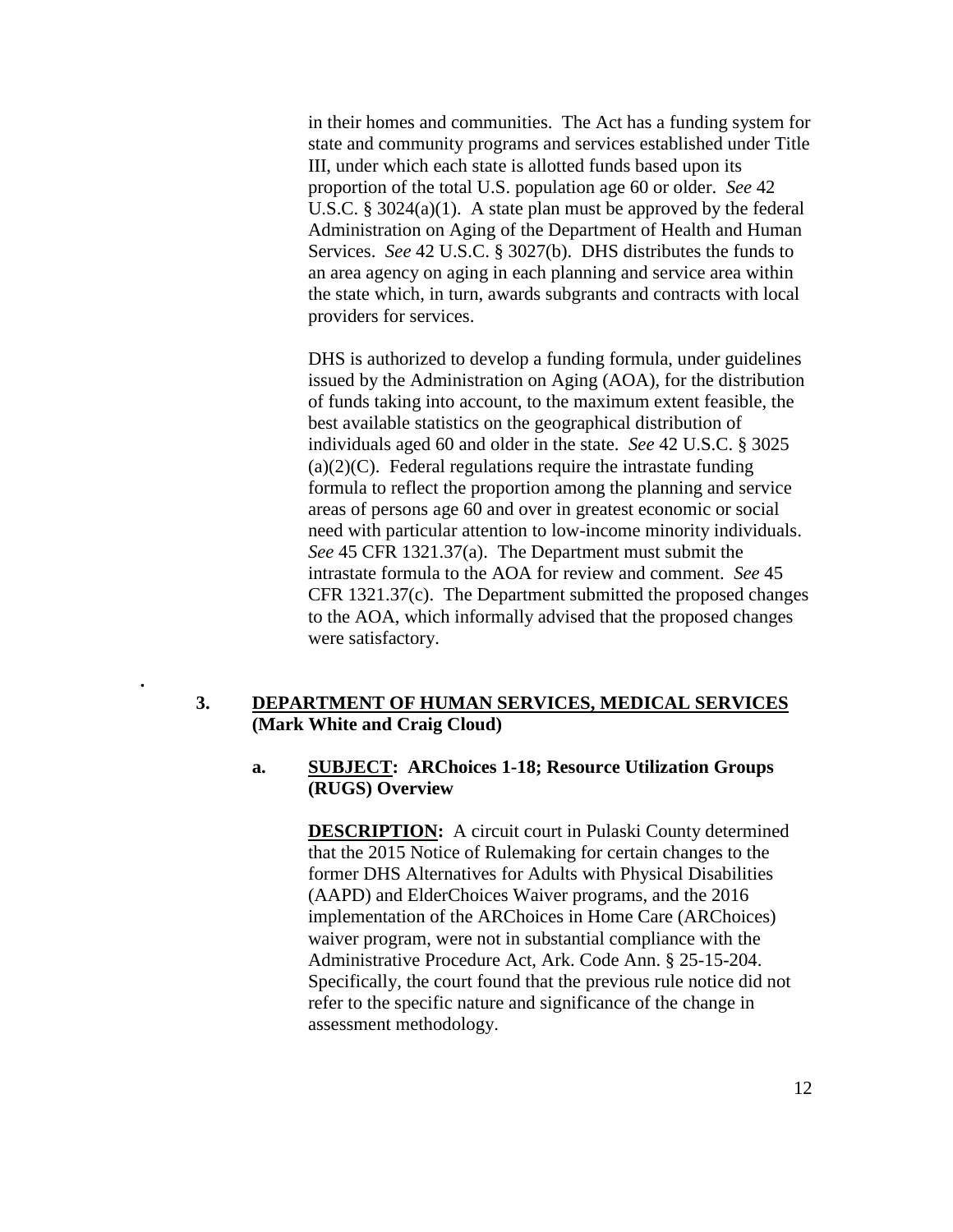DHS states that this rule contains (1) changes to the methodology used to determine the amount, duration, and frequency of authorized attendant care hours for ARChoices program participants, and (2) use of the ArPath Assessment tool for assessments, with determination of attendant care hours using an evidence-based methodology known as Resource Utilization Groups (RUGs). DHS also states that the proposed amendments or changes to the prior rule explain, in narrative form, the RUGs methodology and program.

This rule applies to ARChoices in Home Care, a Medicaid Home and Community-Based Services (HCBS) waiver program previously approved by the federal Centers for Medicare and Medicaid Services (CMS) and operating under section 1915(c) of the Social Security Act and 42 CFR Part 441, Subparts G and H, as applicable. ARChoices covers an array of long-term care services and supports including attendant care, respite, adult day care, home-delivered meals, personal emergency response system (PERS), and environmental modifications. The scope of each service and any applicable limitations in amount, duration, and frequency are specified in the CMS-approved waiver and the ARChoices provider manual. As with any Medicaid covered service, ARChoices does not cover or reimburse medically unnecessary services. Services covered for an ARChoices participant are specified in the individual's DHS-approved personcentered service plan.

The former ElderChoices waiver program became ARChoices on January 1, 2016, which became the CMS-approved Home and Community-Based Waiver program administered by DHS for persons 21 through 64 with a physical disability who require an intermediate level of care in a nursing facility, and 65 years of age and older who require an intermediate level of care in a nursing facility. The former Alternatives for Adults with Physical Disabilities waiver program was terminated.

For eligibility in ARChoices, individuals must meet both financial criteria and level of care criteria. The criteria used to determine whether a person's needs and functional limitations meet the intermediate level of care in a nursing facility are established by administrative rules promulgated by Arkansas DHS. *Please see* DHS rule 016.06 CARR 057 (2017) (Procedures for Determination of Medical Need for Nursing Home Services).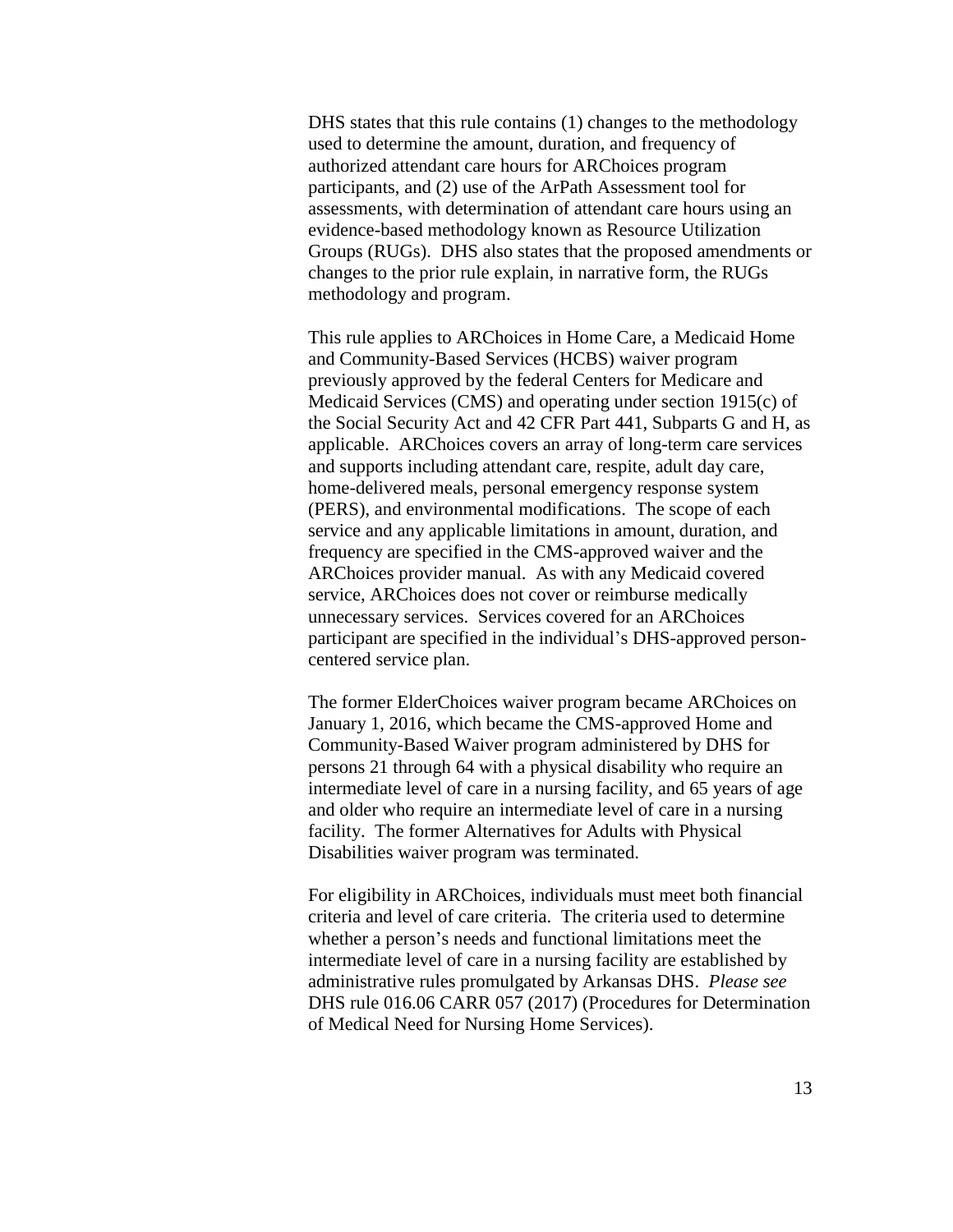Initially for each new applicant and at least annually for each ARChoices participant (enrollee), a comprehensive, independent, and face-to-face assessment of needs is performed by a DHS registered nurse. The DHS nurses use an assessment instrument approved for use by DHS and specified in the ARChoices HCBS waiver application approved by CMS. These assessments and reassessments (also called evaluations and re-evaluations) are required under federal law and are a necessary part of the process to determine waiver program eligibility consistent with the level of care criteria and inform the development of person-centered service plans.

ArPath is the system used to (1) determine level of care eligibility for the ARChoices waiver program, (2) perform initial assessments and periodic re-assessment of individual needs, (3) provide necessary information for the development of person-centered service plans, and (4) determine the amount of ARChoices attendant care services medically necessary and authorized per month for a given participant as part of their person-centered service plan.

ArPath is comprised of the following:

 The interRAI Home Care (HC or InterRAI-HC) assessment instrument, as modified for ARChoices program requirements and consistent with the DHS promulgated level of care. The interRAI-HC is a standardized and validated multidimensional assessment instrument designed to assist in care planning and resource allocation for individuals who receive care at home. The interRAI-HC assessment instrument is used by multiple state Medicaid programs.

 The interRAI Resource Utilization Groups Home Care (RUGs or RUG/HC), a reliable and validated case-mix classification methodology specifically designed and tested for use in determining the amount of home-based services and supports a person may need based on their functional limitations. Based on participant responses to specific questions in the interRAI-HC assessment instrument, RUGs applies a validated algorithm to assign individuals into 23 groups reflecting the relative intensity of services they are likely to need.

 Two instruments necessary to gather information necessary to determine whether an applicant or participant meets the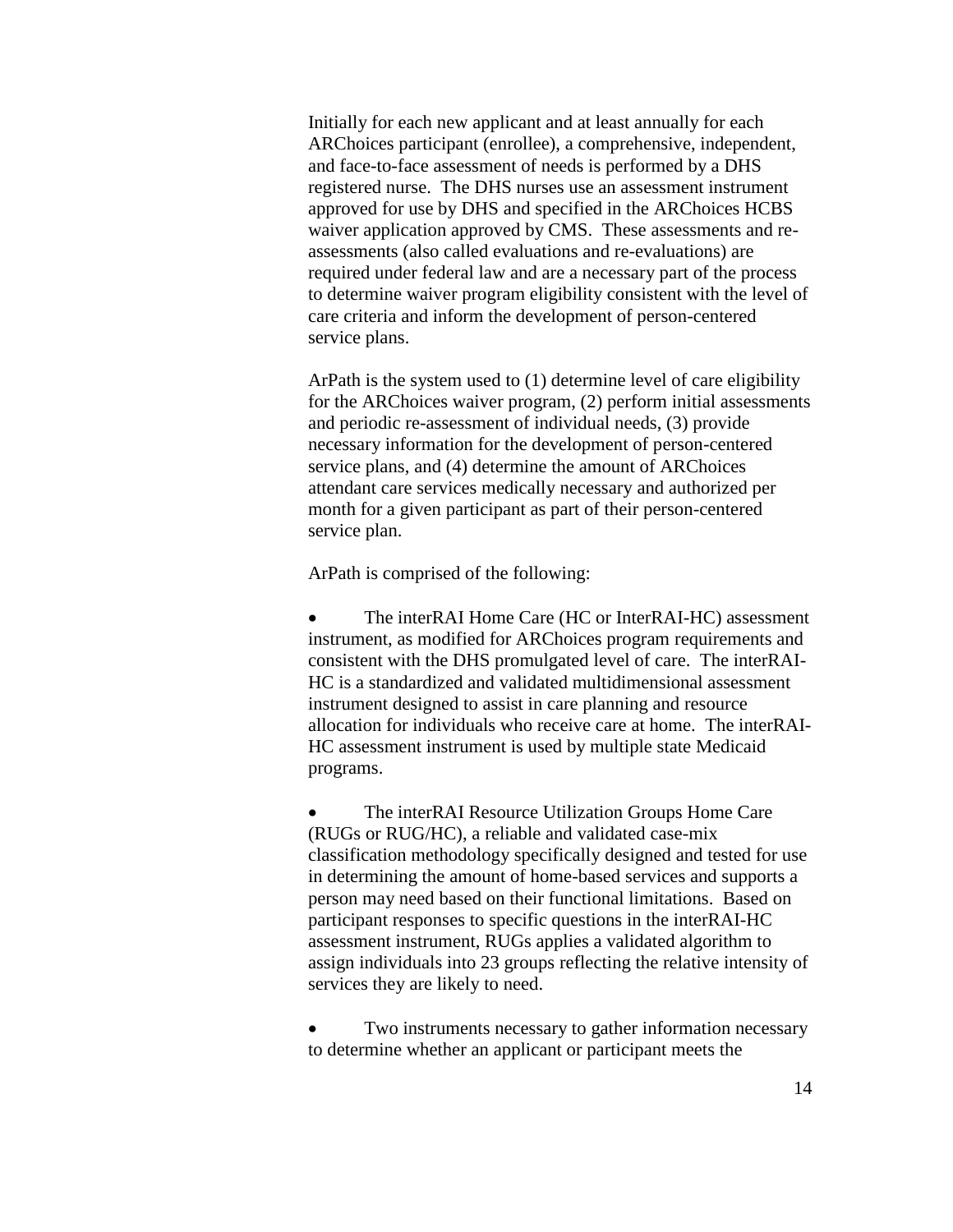Arkansas level of care criteria related to Alzheimer's or related dementia (Cognitive Performance Scale instrument) and daily skilled monitoring of a life-threatening medical condition (Changes in Health, End-Stage Disease and Symptoms and Signs [CHESS] instrument).

**Effective October 1, 2018, the Department of Human Services Division of Medical Services (DMS) is proposing the following updates and/or changes to the ARChoices in Home Care waiver program rules:**

 Program categorical eligibility, level of care, and attendant care monthly hour allocations will be determined using the interRAI Home Care (interRAI-HC) assessment tool, as modified, and the Resource Utilization Groups Home Care (RUGs or RUG/HC), known together in Arkansas as ArPath.

• The ArPath is the instrument or tool used to collect information to determine the initial and continuing level of care and medical need eligibility for ARChoices participants based upon information that the participant and/or parties on behalf of the participant provide during the assessment interview. Assessment interviews are conducted by DHS registered nurses.

 ArPath uses algorithms to evaluate and categorize a participant's information into scales, client assessment protocols, Resource Utilization Groups Home Care (RUGs), and levels of care which correspond to the eligibility level of care criteria and resource needs. An algorithm is simply a sequence of instructions that will produce the same result in order to effectively ensure consistency and eliminate any interviewer/assessor bias.

 Participant placement into one of the 23 available RUGs is based on the responses provided by or on behalf of the participant about his or her functional limitations. A participant's monthly attendant care hour allocation will correspond to the monthly hour allocation associated with the RUG (one of the 23 groups) in which the participant is placed.

• Using the RUGs methodology, the ArPath replaces nurse subjectivity in determining the number of attendant care hours medically necessary and covered per month for a participant. The RUGs methodology provides a valid and reliable system to objectively determine medically necessary needs for assistance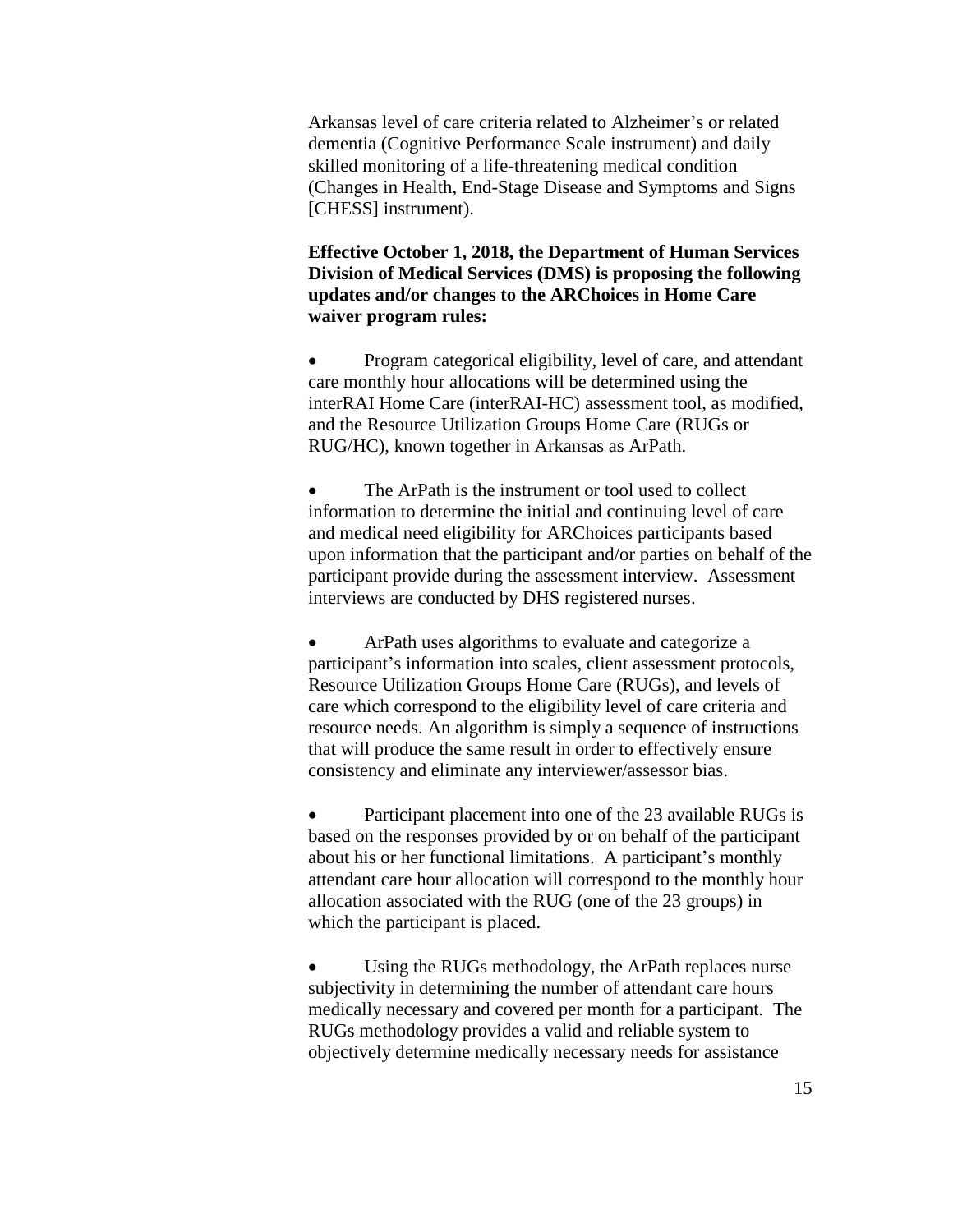with specific Activities of Daily Living (ADLs) and Instrumental Activities of Daily Living (IADLs) tasks available through the ARChoices attendant care benefit. The RUGs methodology ensures that in authorizing the amount, duration, and frequency of ARChoices-covered attendant care service hours, individuals with similar functional limitations are treated alike.

• The complete ARChoices rule with all the terms and provisions of the waiver program is available for inspection and review. The rule includes, in narrative form, the RUGs methodology, and identifies the attendant care hours for each of the 23 groups in RUGs.

• This change in the assessment methodology (RUGs) is significant because, based on the outcome of their ArPath-based assessment or re-assessment and application of the RUGs methodology to determine the medically necessary amount of attendant care services, ARChoices beneficiaries may see an increase, decrease, or no change in the number of hours of ARChoices attendant care services authorized for them per month in their person-centered services plan.

 The ArPath assessment process, including use of the interRAI assessment and the Resource Utilization Groups Home Care (RUGs) methodology, provides an objective process and eliminates prior reliance on subjective opinions of nurses or on information from providers that is not independent or conflict-free. As proposed, ArPath replaces the previous subjective approach with an objective, valid and reliable evidence-based methodology. Inherent to such a change, increases or decreases in the amount, duration, or frequency of attendant care services determined medically necessary for a given person is likely and some of these changes may be significant. This is because subjective methods for determining needs are far more likely to result in unsupported inconsistencies and increase the risk for overuse, misuse, and underuse of services. The new methodology is far more likely to correct for overuse, misuse, or underuse of attendant care services while treating individuals with similar needs alike.

• Further, re-assessments with the same instrument are performed at least annually and more frequently in the event of significant changes in condition such as a hospitalization. An individual's assessment results may naturally change from year to year as health conditions, functional limitations, availability of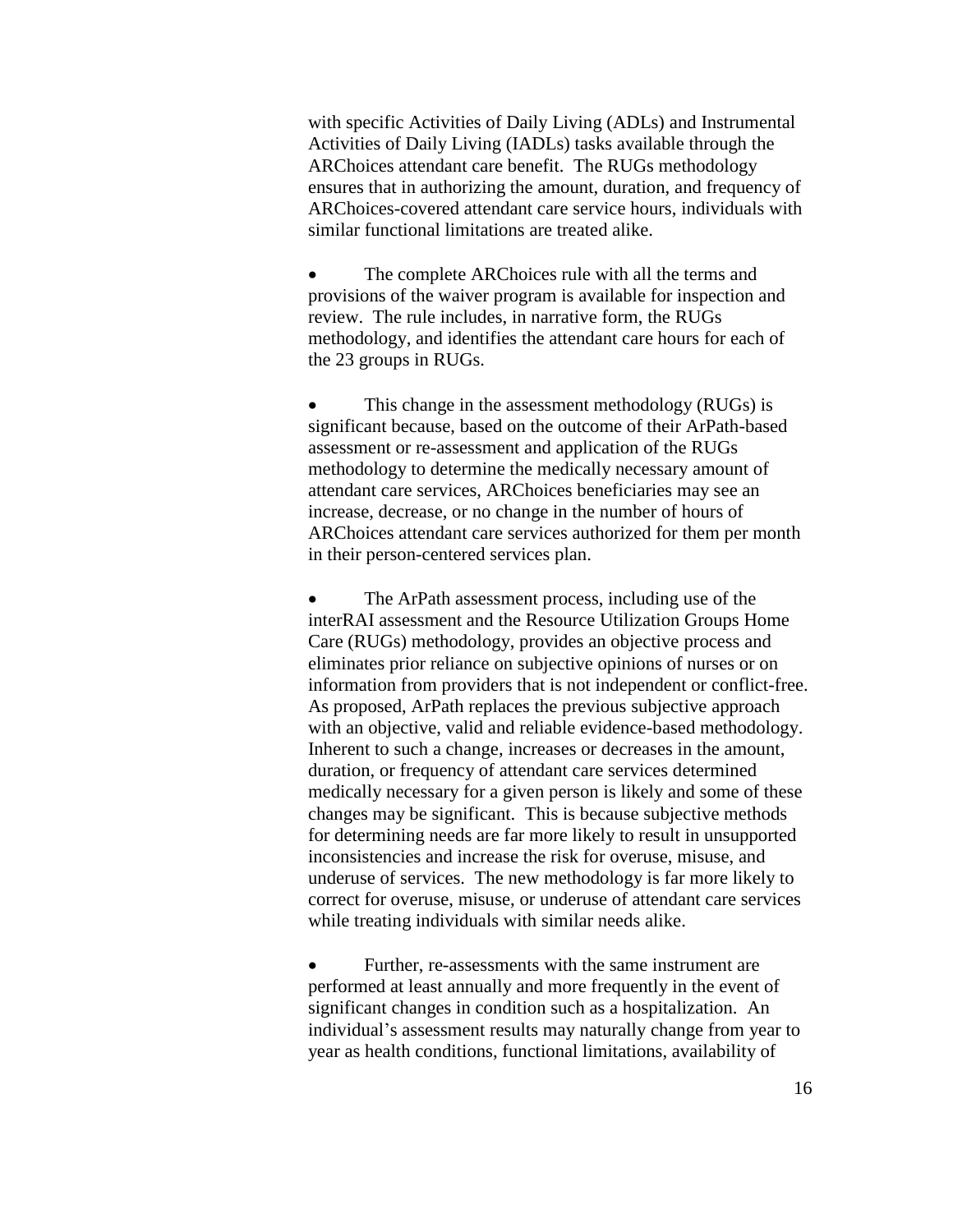family or other outside supports, and other key factors change over time. In turn, this may affect the amount, duration, and frequency of ARChoices services, including attendant care, authorized for an individual.

**PUBLIC COMMENT:** The Department held five public hearings in 2018, on July 9 in Jonesboro, July 11 in Fort Smith, July 12 in Monticello, July 24 in Hope, and July 26 in Little Rock. The public comment period ended on July 31, 2018. The Department provided the following comment summary and responses:

## Kevin De Liban, Legal Aid of Arkansas, comment received 7/9/2018

Comment Summary: There are a few things based on the proposed rule that we would like to highlight based on the experiences of our clients. The most pressing problem is that RUGS itself provides insufficient care to meet the care needs of ARChoices beneficiaries. The effective maximum for anybody is 161 hours per month, which translates to 37 hours per week, or five and a half hours a day. The only people who can get more than five and a half hours a day are those who require IV medications, suctioning, tracheostomy care, are on a ventilator or respirator, or abdominal feeding, or parenteral feeding. Individuals with Quadriplegia, individuals with Cerebral Palsy and Multiple Sclerosis and so forth are limited to five and a half hours a day of care. This is nowhere near enough to meet people's actual care needs. If you were to measure the amount of time that is spent doing all an individual's activities of daily living, they would far exceed five and a half hours of daily care. Prior to RUGS, the maximum was eight hours a day of care for individuals under 65, and seven hours a day for individuals 65 or over. People could just barely make it with those amounts who had really acute care needs. With the RUGS, there is no way for people to be able to meet the care needs. What we have seen is people lying in their own waste, going without food, going without any sort of community contact, all sorts of horrors that none of us would ever want to be subjected to. Prior to 2016 and the use of the RUGS, Legal Aid had zero clients dealing with the amount of hours somebody got, maybe one. In the two and a half years since RUGS was introduced, we have had nearly 200 clients. The appeals have increased exponentially, too, which shows the dissatisfaction and inadequacy of the RUGS-based program. It doesn't provide enough care. It cuts the hours to people who have demonstrated no medical improvement. The third issue is that RUGS has not been meaningfully validated or verified in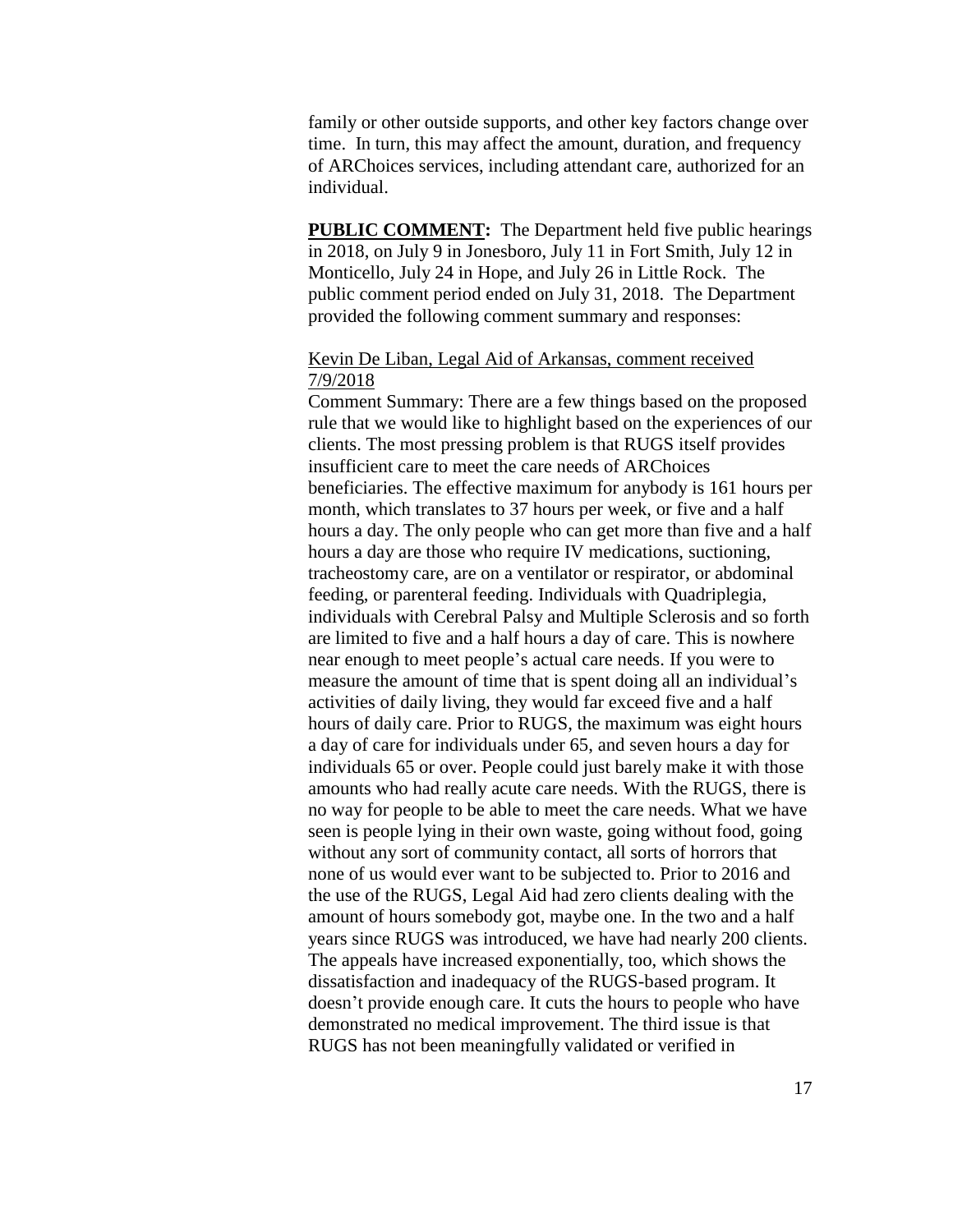Arkansas. To the extent that there is any science behind the RUGS methodology, it was validated in Ontario, Canada, and in Michigan, not in Arkansas. There has been no validation of the RUGS methodology in Arkansas. When OHS came up with the figures of the maximum being effectively 161 hours per month and a few other figures in there, it says it did it on the basis of data. DHS no longer possesses the data that was used to determine those amounts. They lost it. DHS has not been able to generate any data regarding the magnitude of the cuts. So, early on, it estimated that 47 percent of people received cuts under RUGS, 43 percent received increases, and ten percent received no change. That data is from May 2016. There has been no updated data. And even then, they can't tell you, "Well, people got cut by an average of 20 hours per month, and people got an increase of four hours a month," or anything else that would allow us to evaluate whether or not this is even good policy. The fourth issue is that there has been no documented evidence of problems with the pre-existing system of nurse discretion. DHS offers the so-called subjectivity as an after the fact justification for adopting a policy that is being hugely harmful to people. DHS' implementation of RUGS was filled with software errors that the agency did not catch. For nearly two years, people with Cerebral Palsy were being denied on average 25 hours a month of care that they should have been receiving because DHS' software didn't pick it up. The only way DHS fixed it was when Legal Aid of Arkansas brought it to their attention in July and August of last year. At that point, they didn't fix it for everybody. It took a news story until December of 2017 for them to fix the software error around Cerebral Palsy. There is still a software error around diabetes that affects roughly 19 percent, one out of every five people in the program, is getting a different number of hours than they would get if diabetes were taken into account. The last thing is that the algorithm is fundamentally unfair to program beneficiaries. It is so complicated that essentially nobody could understand it before we did. DHS didn't have a single person on staff that could explain the algorithm until May of 2017. Legal Aid of Arkansas were the only people in the whole state that could explain what the algorithm was, how it worked, or could figure out if it was working right. So, DHS doesn't understand it themselves. It's 21 pages of computer code. Doctors' opinions are effectively excluded. And what this does is it leaves these individuals unable to understand the criteria by which they are being judged, oppose it and say, "No. You know what, this isn't enough," and present any sort of a case. With the RUGS, you have no way of knowing from one year to the next whether your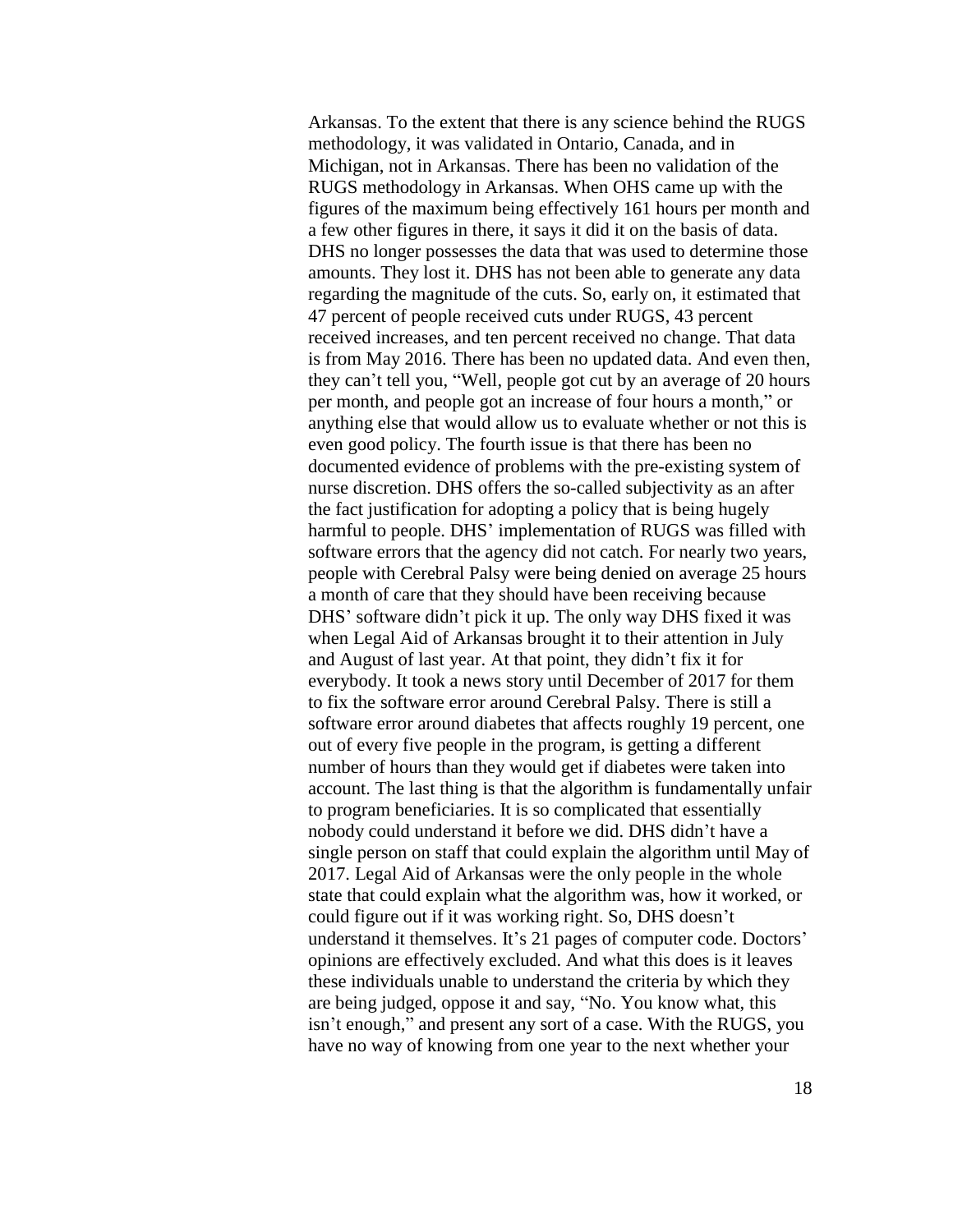situation is going to change, because it uses these very arcane 60 questions out of the 286 asked, and there is no way for you to know that. So, it ends up being fundamentally unfair to the program beneficiaries. The promulgation raises two questions, one is what will happen to DHS' decision to freeze assessments, even though they were not required to by law, until October 1st, is everybody just going to have to wait, and then what will happen to DHS' new proposed algorithm? How is care going to be allocated in the near term and long-term future?

**Agency Response**: Comment considered. The RUGs algorithm itself was not invalidated in the litigation referred to and pursued by the commenter, but rather the underlying rule that was intended to implement it. An injunction sought by the commenter is what forced the agency to stop allocating attendant care hours for ARChoices beneficiaries. The agency attempted to quickly implement this rule in June by using the emergency promulgation process as permitted under state law, which would have made it effective immediately. That emergency promulgation process would have been followed by a regular rulemaking process with public notice and comment because emergency rules are only valid for 120 days. But the agency was then prohibited by a court order from enacting this proposed rule through an emergency promulgation; therefore, the agency is required to go through a 30 day public comment period, then consider and respond to public comments, and then seek legislative review, before the agency may implement the proposed rule. These timeframes and requirements are established by state law. The RUGs methodology is currently the only method permitted, under the terms of the ARChoices Medicaid Waiver as approved by CMS, to allocate attendant care hours for beneficiaries. Because of the court orders and the limitations of the waiver approval, the agency is currently prohibited from allocating attendant care hours for new applicants. This has resulted in delays in the initiation of service for both beneficiaries seeking care through an agency, and beneficiaries seeking self-directed care. The agency is developing plans to propose a new method and to seek CMS approval of that method; in the meantime, the agency proposes to adopt the RUGs methodology as a short-term measure to ensure that no eligible Arkansan is denied waiver services while the new method is finalized. The fact that the RUGS methodology was subjected to studies in other regions of the county does not mean those studies were not applicable to Arkansans. An individual who has needs with activities of daily living like toileting, bathing, or transferring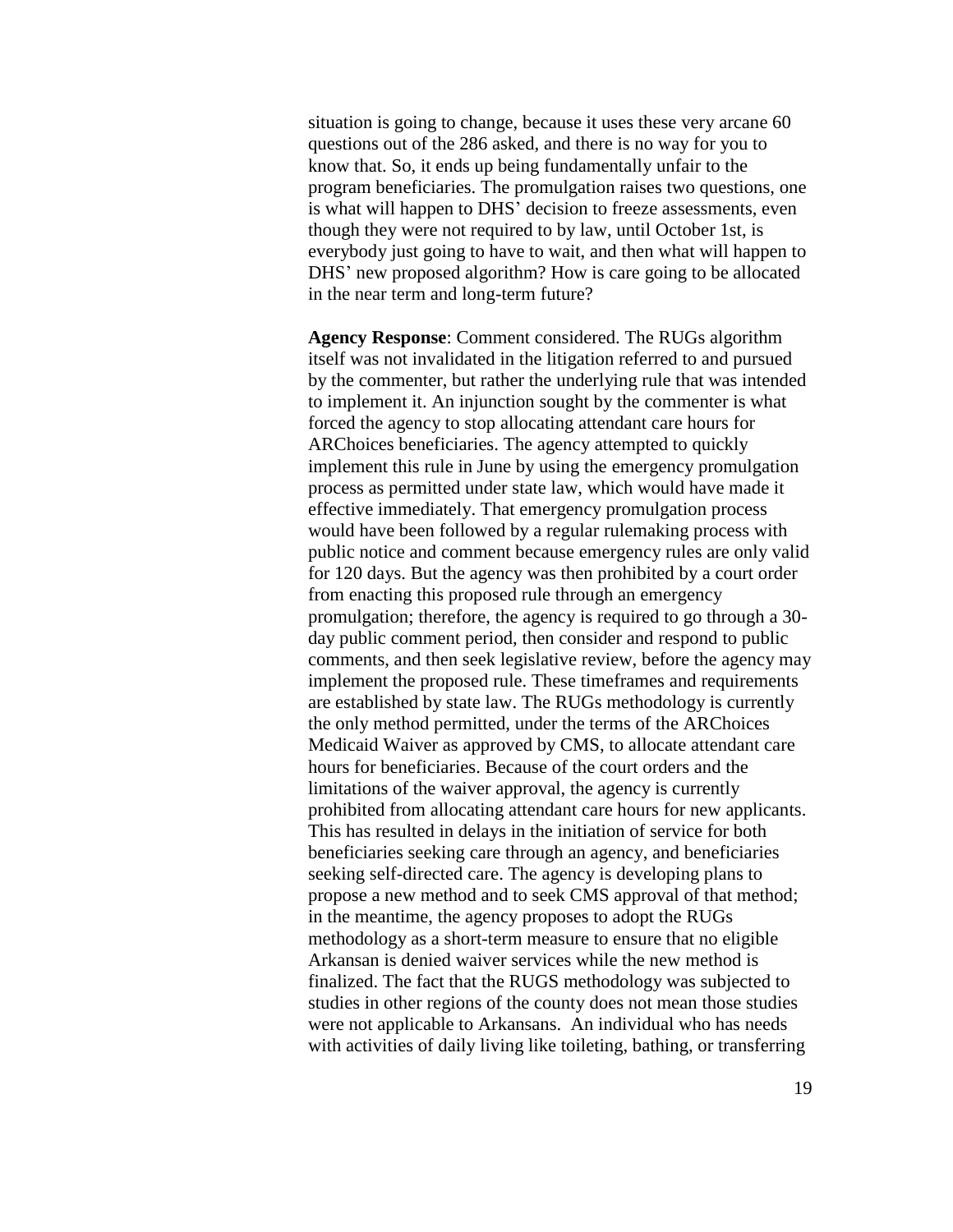in the northern United States or Canada is similar to an individual living anywhere else. The commenter asserts that the RUGs methodology has an "error" regarding how diabetes is accounted for in the algorithm. Yet documentation submitted by the commenter shows that the founder of the RUGs methodology explicitly determined that the treatment of diabetes in the methodology is not an "error." Some states use a RUGs methodology that takes diabetes into account as a factor; other states, including Arkansas, have modified the methodology so that diabetes is not taken into account, since the functional impairments related to diabetes are already measured elsewhere in the algorithm. This difference is a matter of a policy choice by different states using slightly different variations of the RUGs methodology. It is not a software error.

### Bradley Ledgerwood, comment received 7/9/2018

Comment Summary: Is this program designed to cut, because that's the only thing we can figure out, because nobody can tell us why they even tried to do this, since there weren't any complaints to begin with. If you think the algorithm is fair, would you think it would be fair for people like me in wheelchairs to do an algorithm on your pay and how much you are worth without any input from you? And you could have fixed the problem for the disabled community by having higher tiers. I was doing fine on eight hours a day. You could put eight hours on the top tier. The programmer of this program said everyone should be grandfathered in. People that are working in nursing homes don't live as long. And a lot of patients have had to have nerve medicine, including me, and had to have it increased because of the stress you are putting us under. And if our family members were doing the same thing, you would take us away from our family members. I personally think I know why you are threatening cuts, is because you are trying to help the nursing homes. Because at the same time you are cutting this, you are cutting day services. And if my mom went to work, I would have to go to a day service. So, therefore, if it is not there, I go to a nursing home. And so, it seems like this is nothing but corruption. All we are asking the state for is what would be considered one shift. And this program is a lot cheaper than nursing home care. On the appeal process, I think you don't need somebody doing the appeals that works for DHS, you need a commission, maybe one person from DHS, a doctor, somebody from Area Agency on Aging, and somebody like me that is on the program. Also, I have three people coming out to do the same job. They do the exact same thing. If you are looking to implement this to cut waste, cut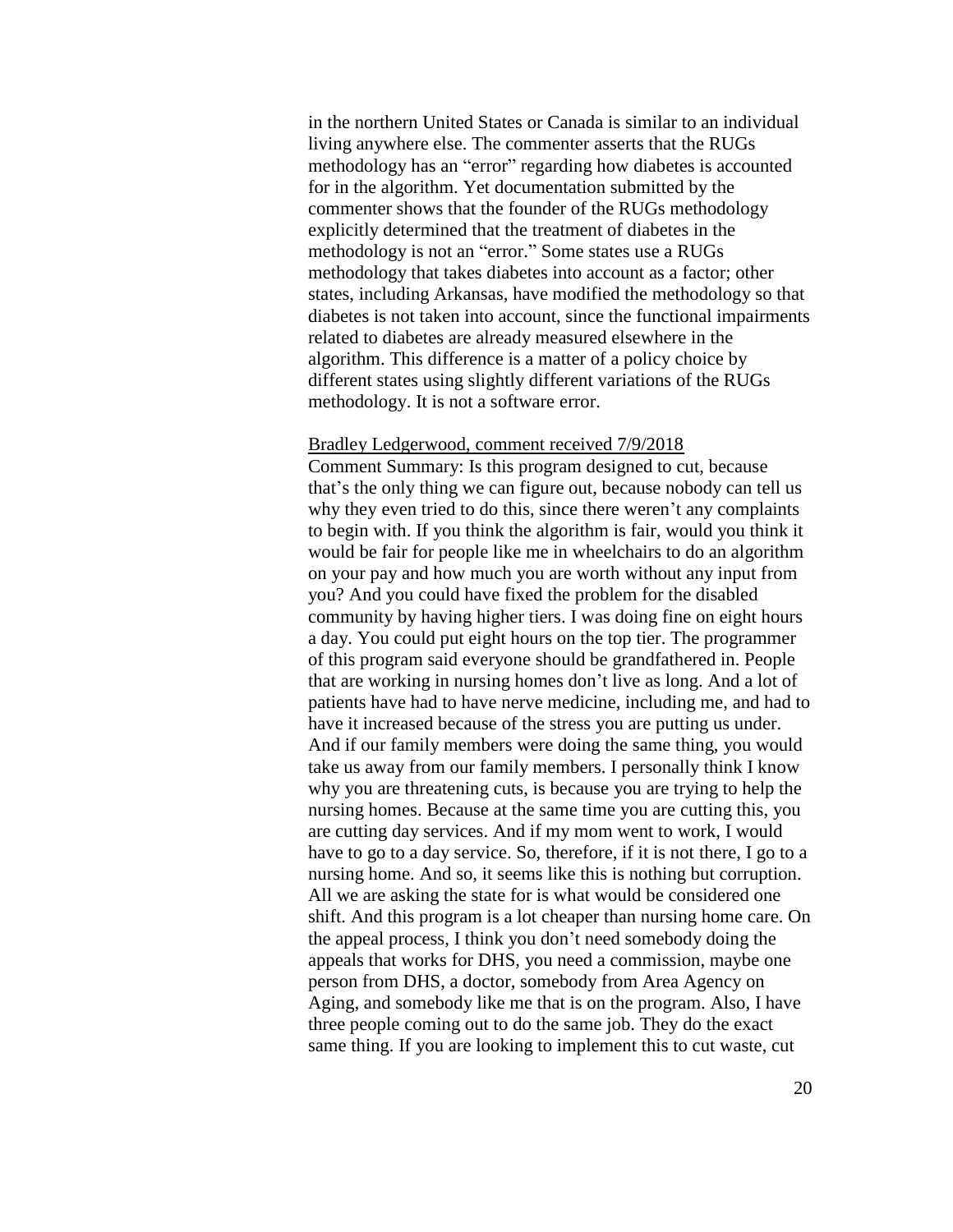out those two people and just have one person come. Area Agency on Aging comes and asks questions, and they do fine, and then Palco comes out and asks the same thing. And I don't know if you still have them do it or not, but then the nurse from DHS came, and filled out the exact same form three times in a row by three different people. The answers don't change. Just talking, three times or four times, however many times you need it.

**Agency Response**: Comment considered. When the agency first implemented the RUGs methodology, it also increased the cap on the number of participants younger than 65, and it ended waitlists for services that were in effect prior to ARChoices. As a result, several hundred waitlisted individuals immediately became eligible for and began receiving waiver services. Because of recent court orders and the limitations of the currently-approved Medicaid waiver, the agency is currently prohibited from allocating attendant care hours for new applicants until the rule implementing the RUGs system is properly promulgated, to include notice and public comment. The RUGs methodology is currently the only method permitted under the terms of the ARChoices Medicaid Waiver as approved by CMS to allocate attendant care hours for beneficiaries. The agency is developing plans to propose a new method and to seek CMS approval of that method; in the meantime, the agency proposes to adopt the RUGs methodology as a short-term measure to ensure that no eligible Arkansan is denied waiver services while the new method is finalized. Nothing in the proposed rule affects Adult Day or Adult Day Health Services under the ARChoices waiver. The agency is not proposing changes to the appeal process or to the Independent Choices self-direction program in this promulgation, but the agency can consider these comments for future promulgations.

#### Rebecca Ledgerwood, comment received 7/9/2018

Comment Summary: Why was no one from the disabled community consulted about how this is affecting them? We have reached out. In the beginning, we thought surely there was a mistake, surely that the hours weren't cut that way. And I can't find anyone in the disabled community who has been allowed to speak about that or to tell how it has affected them. It is just strange to me that people could make decisions if they haven't lived there and lived through it. These patients are actually confined to a body that doesn't work. There are just so many things that's not taken into consideration. One person in particular doesn't get enough hours and she is not allowed to go to the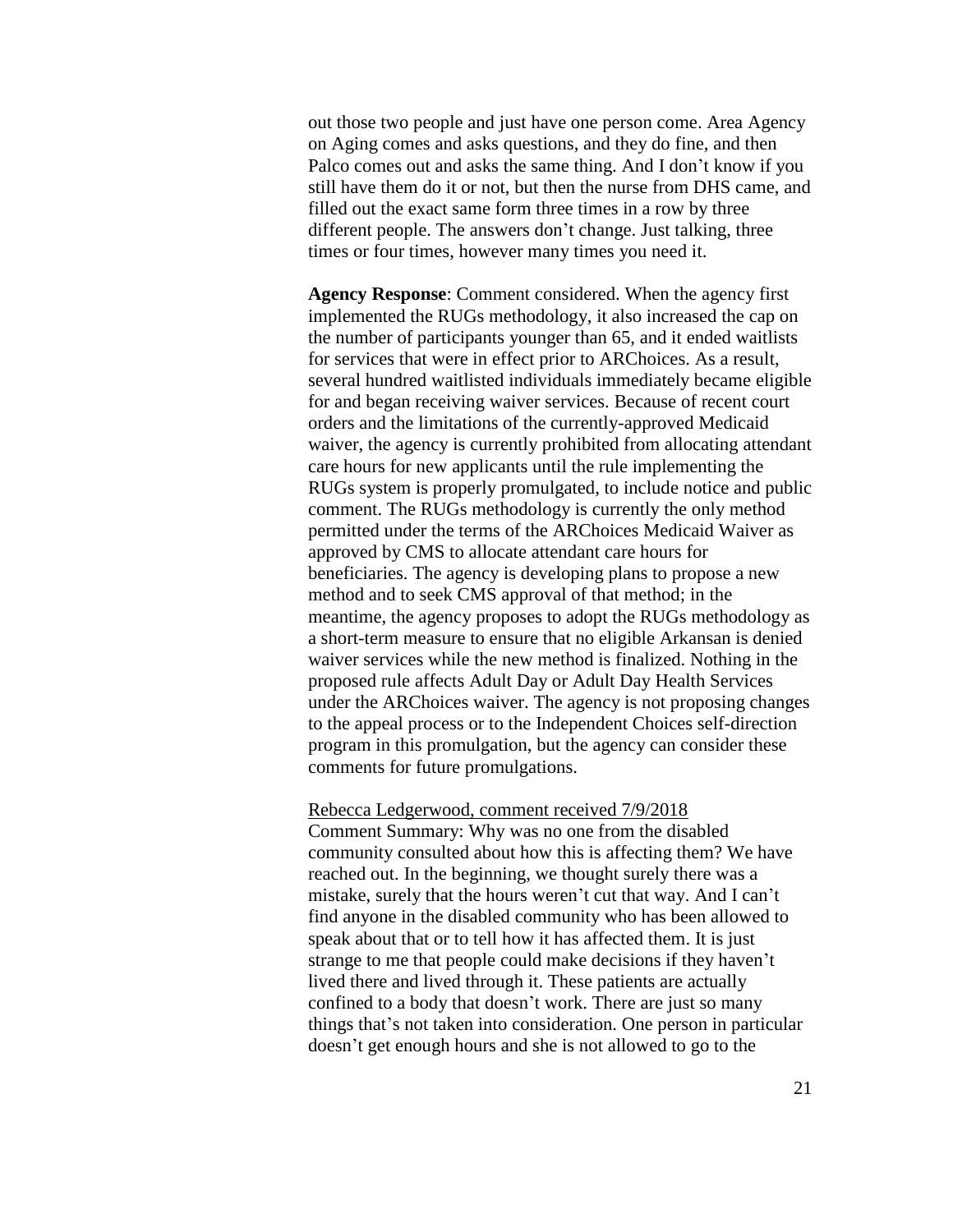bathroom. You can't say you are going to use the restroom in a five-hour period of time. It's a 24/7 job. It doesn't stop at four hours, five hours, eight hours. It is 24/7.

**Agency Response**: Comment considered. In July 2018, the agency conducted public hearings on the proposed rule in Jonesboro, Fort Smith, Monticello, Hope, and Little Rock. The agency also provided notice to all existing ARChoices beneficiaries and solicited comment from those beneficiaries. The agency is proposing this rule as a short-term measure to ensure that all eligible Arkansans are able to receive the full range of waiver services while the agency finalizes a new method to allocate attendant care hours.

#### Cambra Lungrin, comment received 7/9/2018

Comment Summary: I have a client who has more hours than Bradley Ledgerwood and can walk on her own to the bathroom, and I would like an explanation for that.

**Agency Response**: Comment considered. Federal law prohibits the agency from publicly discussing the individual protected health information of any waiver beneficiary.

### Shannon Brumley, comment received 7/9/2018

Comment Summary: What are you going to do about the hours that have been cut that you have done nothing about? I used to get 56 hours, now I get 37 hours. I am a quadriplegic. And I mean, really, 36 or 37 hours?

**Agency Response**: Comment considered. Adoption of the proposed rule will not reverse or modify any allocation decision made prior to May 14, 2018.

### Ann Brumley, comment received 7/9/2018

Comment Summary: I'm Shannon's mom. He is a C4 quad. He can do absolutely nothing for himself. He can't get a drink, he can't go to the bathroom, he can't scratch himself. He has a skin disorder. He has a lot of different problems that we work with constantly. It's around-the-clock care. You never know from one day to the next if you are going to wake up with some kind of surprise that you may have to go to the ER. Your life is just different every day. But for someone to tell you that eight hours a day is too much care for someone that is totally helpless. If that was a baby, a newborn baby that can do nothing for itself, how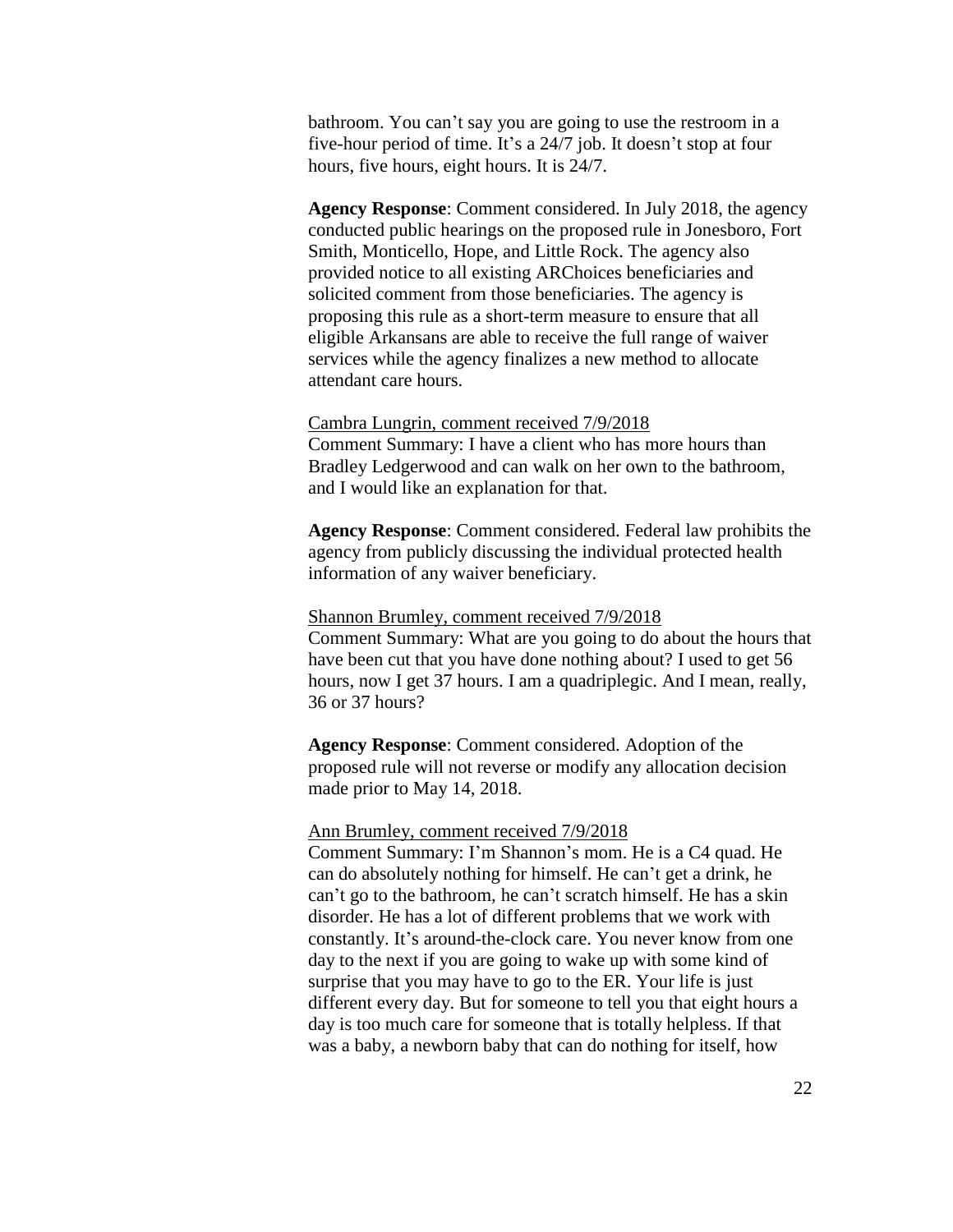many hours would they give that family? Some of these people have been asking about getting on the alternative waiver program. You know, they can't right now. But if they could, I'm just curious as to how many hours they would get. It's not right, it's not fair. You can't justify this in any way. It's just wrong.

**Agency Response**: Comment considered. The RUGs methodology is currently the only method permitted, under the terms of the ARChoices Medicaid Waiver as approved by CMS, to allocate attendant care hours for beneficiaries. The agency is developing plans to propose a new method and to seek CMS approval of that method; in the meantime, the agency proposes to adopt the RUGs methodology as a short-term measure to ensure that no eligible Arkansan is denied waiver services while the new method is finalized.

#### Jeanette Dotson, comment received 7/9/2018

Comment Summary: I work for the Area Agency on Aging, and we serve a 12-county area. My heart goes out to the caseworkers at the DHS offices. Many of them do a great job in taking care of the applications once our case managers submit them to the office. There are a few in some of the counties who do not do such a great job. They seem to put those applications on the side of their desk and they sit there for many, many days. I think that you need to consider the process from the time that we drop it off at the front desk and they put it in their hands. It should not take over four months in a lot of cases for the process to be approved or denied. In Crittenden County, back in March, our case manager was very excited about a client who had just gotten approved, but that application was filled out back in 2017. That is too long. We are capable of doing business better than this in Arkansas. Please look at that process. When the DHS RNs go out to the homes to assess the client, at the end of their assessment, they ask them which provider they would like to provide the care for them. I would like for the people in charge to look more closely at the way they are assigning the providers to the clients, because it is supposed to be client's choice. But I have heard contrary to that. Some of them seem to have a close relationship with some providers.

**Agency Response**: Comment considered. The agency regularly reviews its processes to evaluate potential work flow issues and to make improvements, and this comment can be taken into consideration during those reviews. Federal law requires that beneficiaries have the freedom to choose a provider. The agency is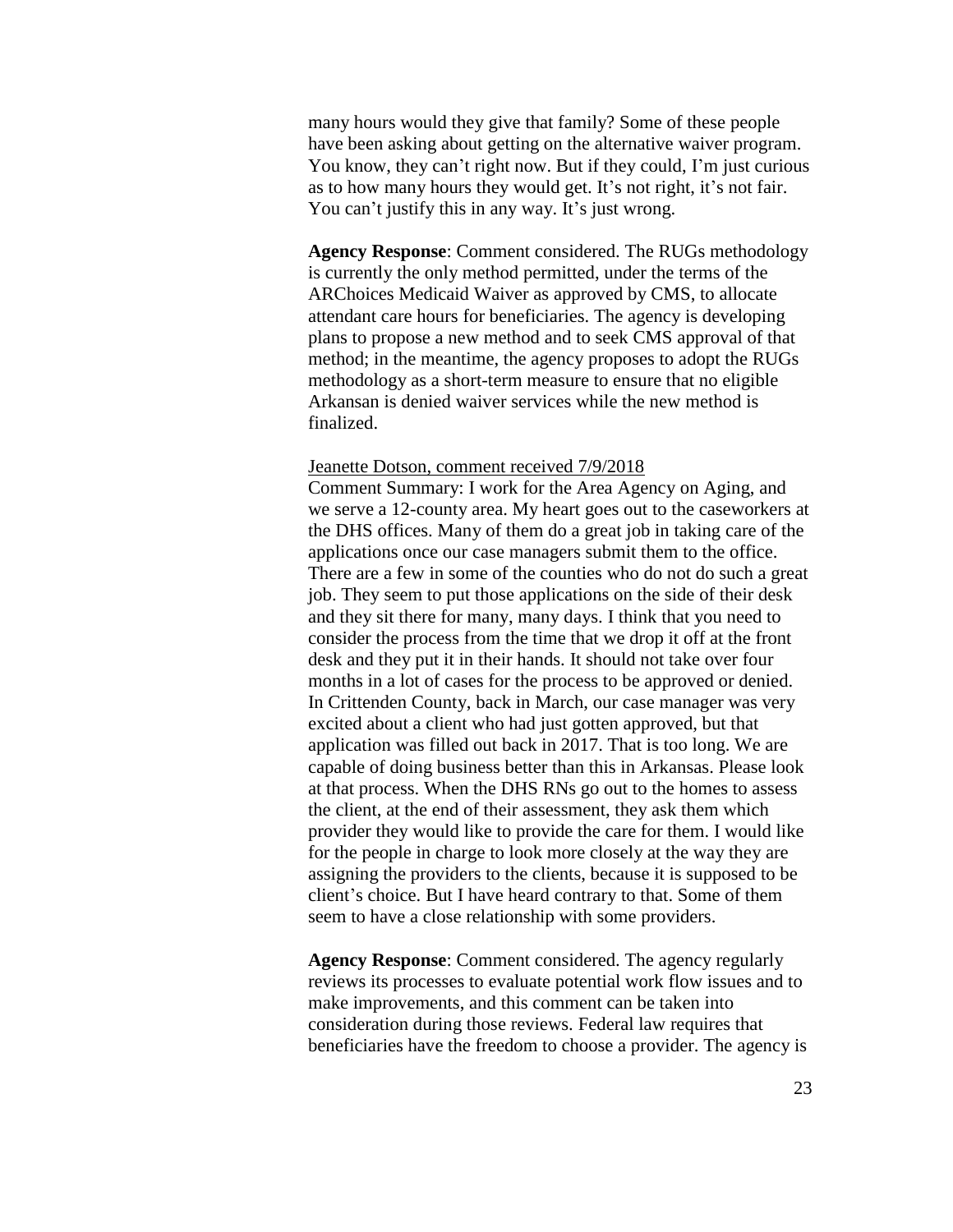not proposing changes to waiver eligibility requirements, eligibility processes, or freedom of choice processes in this promulgation, but the agency can consider these comments for future promulgations.

### Sonia Boling, comment received 7/9/2018

Comment Summary: As a provider, I do see what many of the patients have said. We get patients in often that are able to walk and able to talk that will get the same amount of hours as others that really need it once that RUG was implemented. That was the major difference that I saw. Those that really needed the help, they couldn't get it. Those that didn't really need the help as much got far more than they needed. And then, a lot of times wouldn't even use it, because they didn't really need it. They wanted more errands or more of the nonessential things. The RUG system does need to be looked at and some discretion needs to be able to be put in by the individual that's actually face to face with that client.

**Agency Response**: Comment considered. The agency asks the commenter to report any suspected waste, fraud, or abuse in this or any area of the Medicaid program. Reports can be made to the Arkansas Medicaid Inspector General Hotline at (855) 527-6644 or https://omig.arkansas.gov/fraud-form, or to the Attorney General's Medicaid Fraud Control Unit at https://arkansasag.gov/forms/medicaid-fraud-reporting/. The RUGs methodology is currently the only method permitted, under the terms of the ARChoices Medicaid Waiver as approved by CMS, to allocate attendant care hours for beneficiaries. The agency is developing plans to propose a new method and to seek CMS approval of that method; in the meantime, the agency proposes to adopt the RUGs methodology as a short-term measure to ensure that no eligible Arkansan is denied waiver services while the new method is finalized.

#### Laura Haddock, comment received 7/9/2018

Comment Summary: It will be October 1st to get back with people that have processed their applications and turned in their information has been there for several months. What about these people that need care? They can't wait until October 1st. We need to implement something now. I don't understand why it's taking so long. I have had three people personally pass away that we applied for in December and haven't even got anything, or that are about to pass away and facing nursing home care because nobody will get back with them. And I just feel that there needs to be something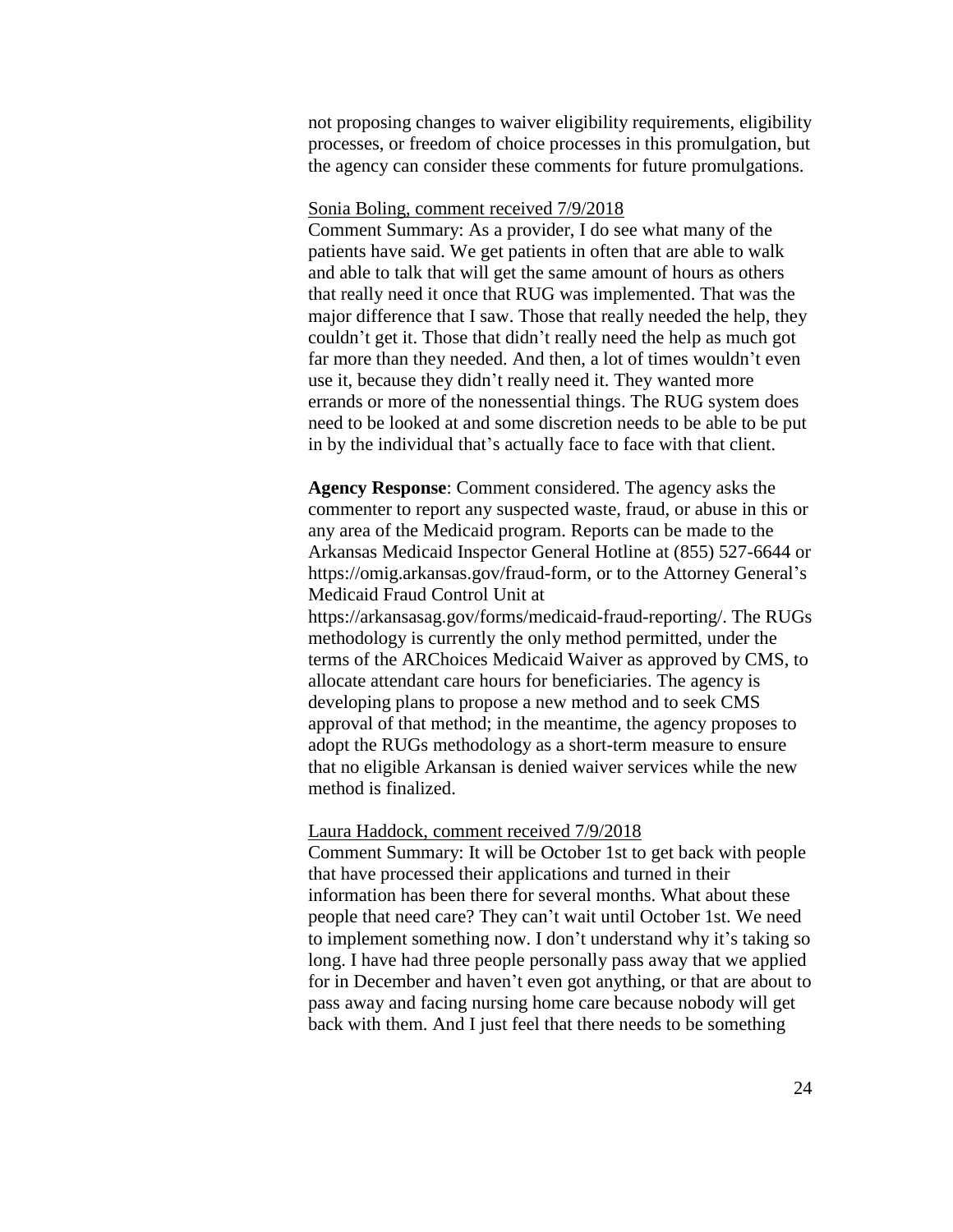implemented besides putting a value on somebody's life that you don't know and you don't know the situation.

**Agency Response**: Comment considered. The agency understands the commenter's frustration. The agency attempted to quickly implement this rule in June by using the emergency promulgation process as permitted under state law, which would have made it effective immediately. That emergency promulgation process would have been followed by a regular rulemaking process because emergency rules are only valid for 120 days. But the agency was then prohibited by a court order from enacting this proposed rule through an emergency promulgation; therefore, the agency is required to go through a 30-day public comment period, then consider and respond to public comments, and then seek legislative review, before the agency may implement the proposed rule. These timeframes and requirements are established by state law.

### Amber Risner, comment received 7/9/2018

Comment Summary: I have a client who is bed-bound. She cannot do anything for herself, and her hours were cut significantly in December. I have seen this straight across the board over the past couple of years. I also have a client right now that has had a significant change in her circumstances. She has decreased in her mobility so severely, and we are looking into nursing home care if something can't be done about this. And I'm afraid if she goes into the nursing home she won't be with us much longer. And her life is very precious. And I just don't think that waiting until October or next December or whenever we decide to actually do something is going to be good for anybody.

**Agency Response**: Comment considered. The agency understands the commenter's frustration. The agency attempted to quickly implement this rule in June by using the emergency promulgation process as permitted under state law, which would have made it effective immediately. That emergency promulgation process would have been followed by a regular rulemaking process because emergency rules are only valid for 120 days. But the agency was then prohibited by a court order from enacting this proposed rule through an emergency promulgation; therefore, the agency is required to go through a 30-day public comment period, then consider and respond to public comments, and then seek legislative review, before the agency may implement the proposed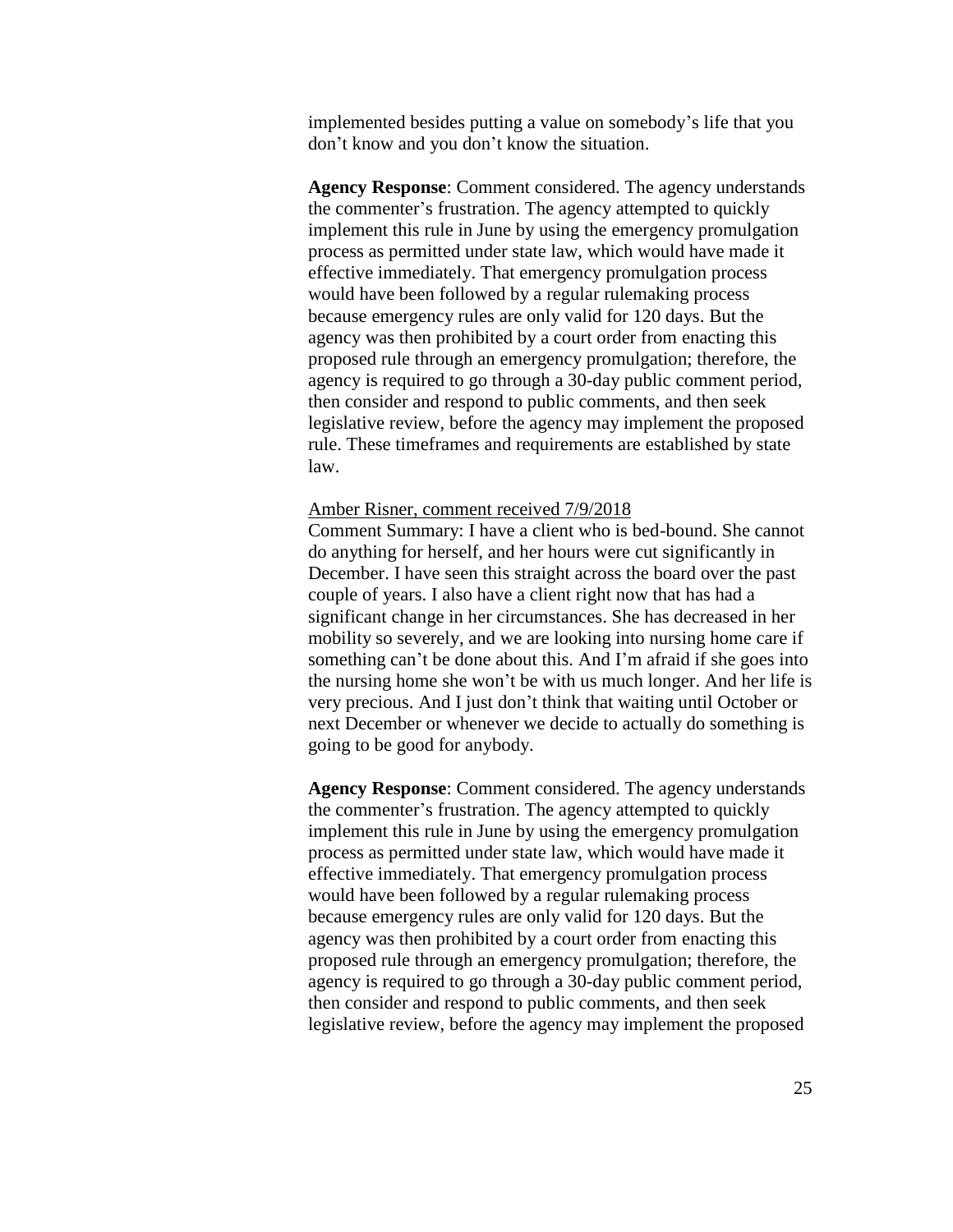rule. These timeframes and requirements are established by state law.

Senator Linda Collins-Smith, comment received 7/9/2018 Comment Summary: I have five counties, Randolph, Independence, Izard, Fulton, and Sharp Counties. I finally got the right road and -- kind of missed my road, went around the loop and parked on somebody else's road and walked down here. And so, I had to cool down to get my breath. But I wondered how anyone with a handicap or disability got down - - got here to this location because I had a hard time getting here. So, whoever picked it, I sure did have a time getting here. When I got here, I couldn't get the handicap button to open the door. So, I'm glad Bradley made it in here, but I don't know how you made it without help, because I was cussing by the time I got the door open. And this is an issue, it is a problem that I have in my constituents that I care about and I love and that are across the state. I think that so many of them call me outside of my district because they know that I care. And it's not a just-in-my county issue, it's from all of the people that have issues that we have concerns, but also the folks that work in our agencies that don't know what to do. So, for all of you that work in our agencies that want to help, and the families, what do you do when you know you've got a senator that cares or other legislators that say, "Now, what do we do? Here are the issues, here is what we have to work around," we are here, there are those of us that care, and we will take those calls. So, we also want to hear what are those problems. And I'm listening. You don't all have to call me, I'm going to sit here and listen and I'm going to hear what those issues are. And I have been listening, because Bradley calls me, and his mother and I stay in touch, and I also stay in touch with the agencies because we have to figure out what we can do. The neediest of Arkansas, I believe that's what those dollars are for first, not the healthiest, not those that do not have a dependent first, that's who I will fight for first. So, we need to hear what those issues are first. That's who I'm going to fight for first, with those few dollars, because everybody wants a piece of the dollar. Linda always has, Linda always will, because there's only a few dollars and they have to spread thin. I'm going to sit here with you tonight, I'm going to be listening to all of you, because we need to know how we're going to divide those dollars. And just know that I will be fighting for you and for your neediest patients, because I have them, too, I have them in my district and across the state. So, you can count on me, I'm going to be right there with you. And if you have any questions for me, I just want you to know that I'm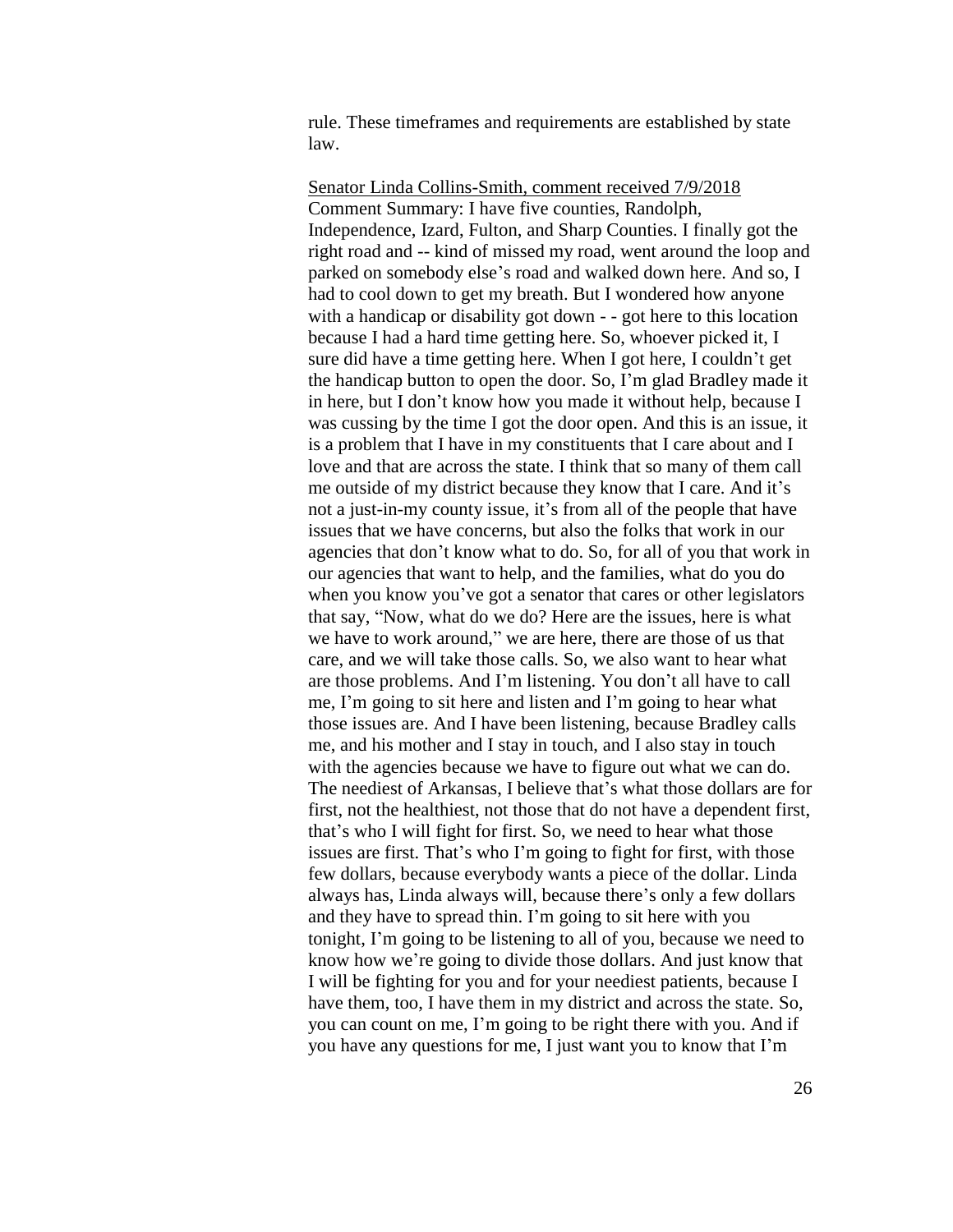here. So, I will stay as long as you need me tonight. I'm here for you. Thank you, all of you, every department. It's every agency, too. I mean, we are all in a bind here, we have got to know what we are going to do.

**Agency Response**: Comment considered. In light of the access issues noted, the Agency will consider other locations in the Jonesboro area for public hearings in the future.

### Jacque McDaniel, Area Agency on Aging, comment received 7/9/2018

Comment Summary: We are using the independent assessment through Optum, presently. If that same process is going to be the process for this assessment for this group, we have run into some processes that are not very functional. The DMS 618 is very demanding to be submitted with a referral. And some of those get lost. They are hard to complete, they seem to be a redundancy. Also, we are having problems with our clients not responding to those toll-free numbers or the out-of-state calls. We have harped for years, "Do not talk to telemarketers," you know, "Protect the seniors from fraud," and now their very care is dependent on them answering a phone call from an unknown. And it has proved to be a challenge. Also, we are rural Arkansas. A lot of these people are on a dirt road, on a back alley, and there is not a sign on the road. And without communication with the local provider, it is proving to be a challenge to locate some of these clients. And what has happened is, they will get a tier zero and said that are unresponsive, and so they will lose their services. There needs to be a different option there to have better communication between the provider that knows that client. Our seniors love to put forth and be brave. And a lot of times when you come in there and ask them, "Have you driven your car," or, "Have you given yourself a bath," they can be brave and tell you that they have done it. In reality, they probably cannot take care of that for themselves. And so, it may mislead an assessor that is unfamiliar with them. And losing the contact with the physician or with the local provider that would be more aware of their condition, you really could come up with the wrong answer.

**Agency Response**: Comment considered. The agency is proposing this rule as a short-term measure to ensure that all eligible Arkansans are able to receive the full range of waiver services while the agency finalizes a new method to allocate attendant care hours. This proposed rule does not change the assessment tool or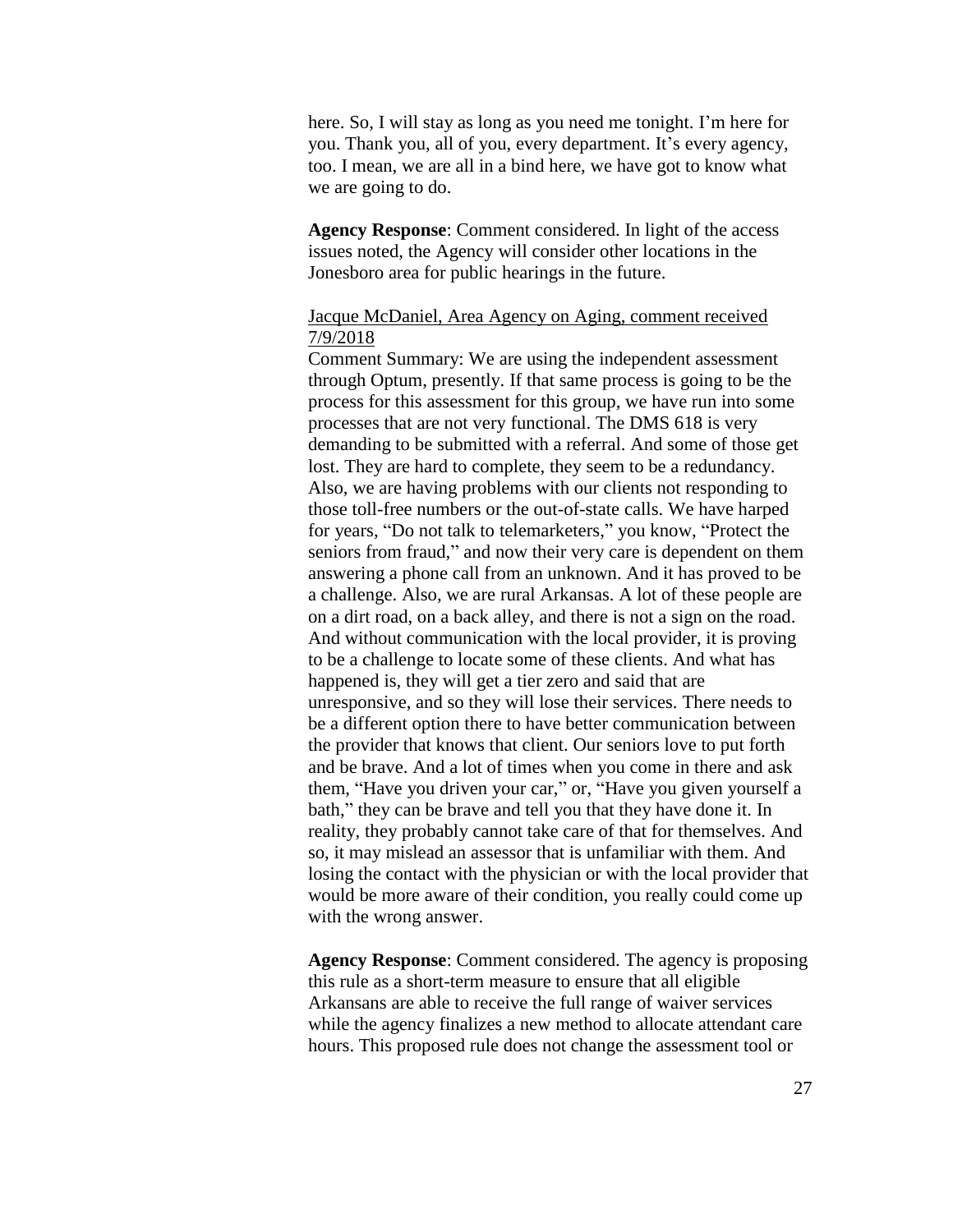practice from what was used prior to May 14, 2018. The agency can take this comment into consideration in future promulgations that may change or replace the assessment instrument.

Senator Linda Collins-Smith, comment received 7/9/2018 Comment Summary: When you've got a court-appointed ad litem, it's kind of like -- don't you see those situations like you do with a child that looks out just for the child, they are not representing anyone except that child? We see that with children a lot of times. And they are only looking out for the child. You are kind of seeing those circumstances where that person is looking out just for that child, and they don't have to fear whether or not they tell someone, in the circumstance of an elderly person, where they are afraid to tell someone, "Oh, if I don't tell" -- or, "If I tell them, they are going to cut out my services, if I tell them the truth, or if I don't tell them the truth, they are going to cut it out this time, they won't come back and help me anymore." I think that's one of the things that we see, the fear, sometimes, that if they just miss one time, if they don't tell the truth, if they tell them one time, "Yes, I could wash myself, or bathe myself one time, they are going to cut out my services." I think that that is sometimes what we see, is this fear factor. And that's kind of what I think I'm hearing in between, maybe the doctor hearing one thing. So, maybe that's something like what we see with the ad litems when judges appoint an ad litem to represent only the child, when the child just needed a coat that day but was too fearful to tell anybody about needing a coat, so it caused problems, when they really just needed a coat, and that's what the whole problem was, that no one knew they just needed a coat.

**Agency Response**: Comment considered. The agency is proposing this rule as a short-term measure to ensure that all eligible Arkansans are able to receive the full range of waiver services while the agency finalizes a new method to allocate attendant care hours. This proposed rule does not change the assessment tool or practice from what was used prior to May 14, 2018. The agency can take this comment into consideration in future promulgations that may change or replace the assessment instrument.

### Shelley Mitchell, comment received 7/9/2018

Comment Summary: One of the things, as an RN, that I have depended on is that when I go into the home, people can act a different way from how they are every single day. They have called us, they know we are coming, they may pretend to have a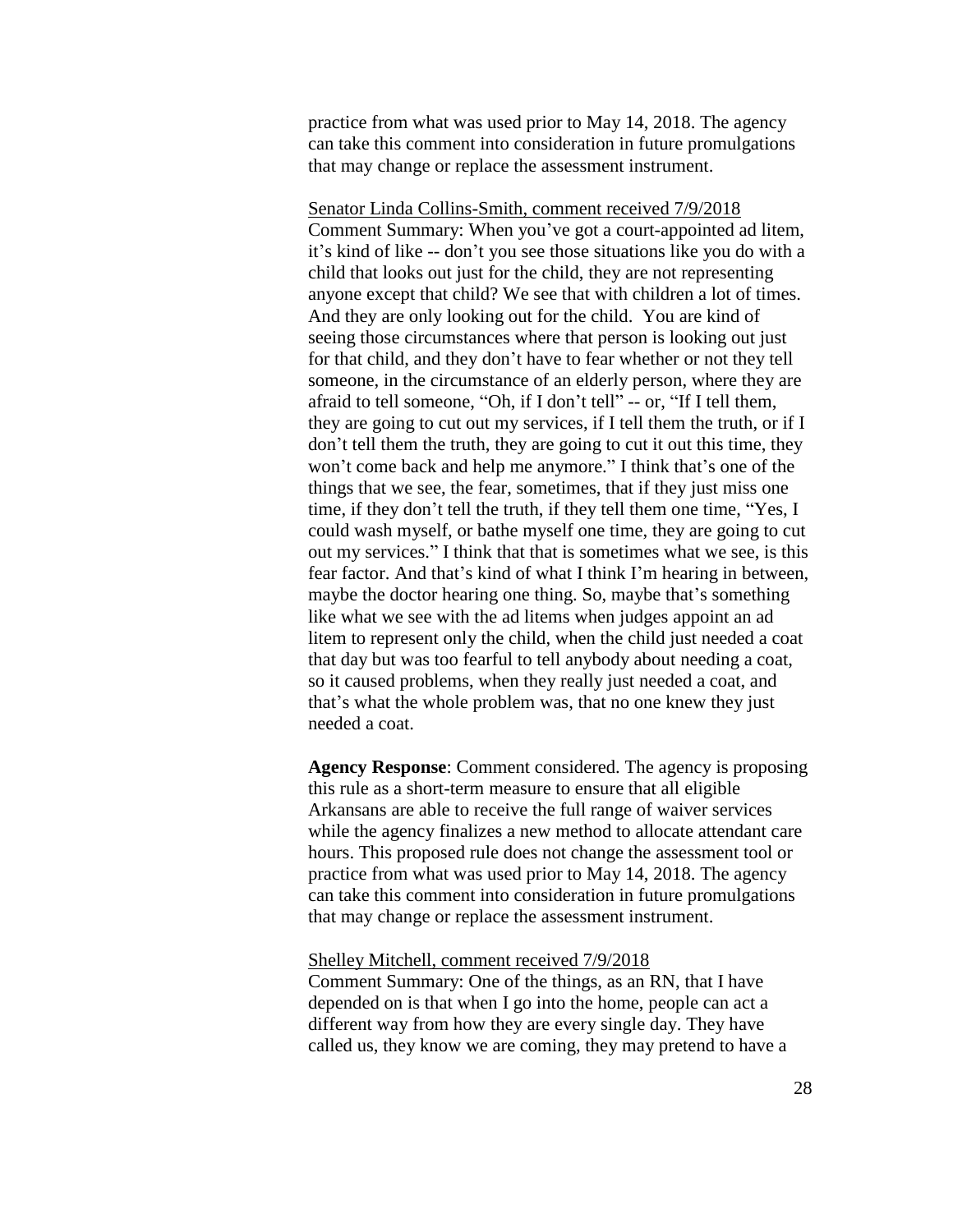limp that they don't normally have. But when I do an assessment and I send it over to the doctor, these are the things that I observed, this is what they reported to me, then if that's not the case, then the doctor will call me and say, "You know what, they don't need the help," or, "They don't need this many hours. And we have lost that communication. And I think that's a tragedy that we have lost that. These doctors have been taking care of some of these patients 20 years, they know them better than anybody else.

**Agency Response**: Comment considered. The agency asks the commenter to report any suspected waste, fraud, or abuse in this or any area of the Medicaid program. Reports can be made to the Arkansas Medicaid Inspector General Hotline at (855) 527-6644 or https://omig.arkansas.gov/fraud-form, or to the Attorney General's Medicaid Fraud Control Unit at https://arkansasag.gov/forms/medicaid-fraud-reporting/. The RUGs methodology is currently the only method permitted, under the terms of the ARChoices Medicaid Waiver as approved by CMS, to allocate attendant care hours for beneficiaries. The agency is developing plans to propose a new method and to seek CMS approval of that method; in the meantime, the agency proposes to adopt the RUGs methodology as a short-term measure to ensure that no eligible Arkansan is denied waiver services while the new method is finalized.

### Laura Hill, comment received 7/9/2018

Comment Summary: I see a lot of our clients that when we tell them that DHS is going to come into their home, they are going to ask them questions and all that, this big fear factor of, "If I don't tell them I can do it by myself, they are going to put me in a nursing home." And that, to them, is a scary, scary place. And a lot of them, we are their last resort. I know in our agency, alone, we probably have 60, 75 ARChoices applications out right now, which now we are learning we can't do anything until October 1st. And these people need that help. And a lot of them are facing nursing home placement, and they are losing what little independence they have. And to them, that feels like a jail cell, like we are just sticking them away and we don't care. And I think that needs to be looked at. Because, you know, these people trust us, because we a lot of them have been in the home, we have talked to them several times, and we have built that rapport to understand exactly what they need.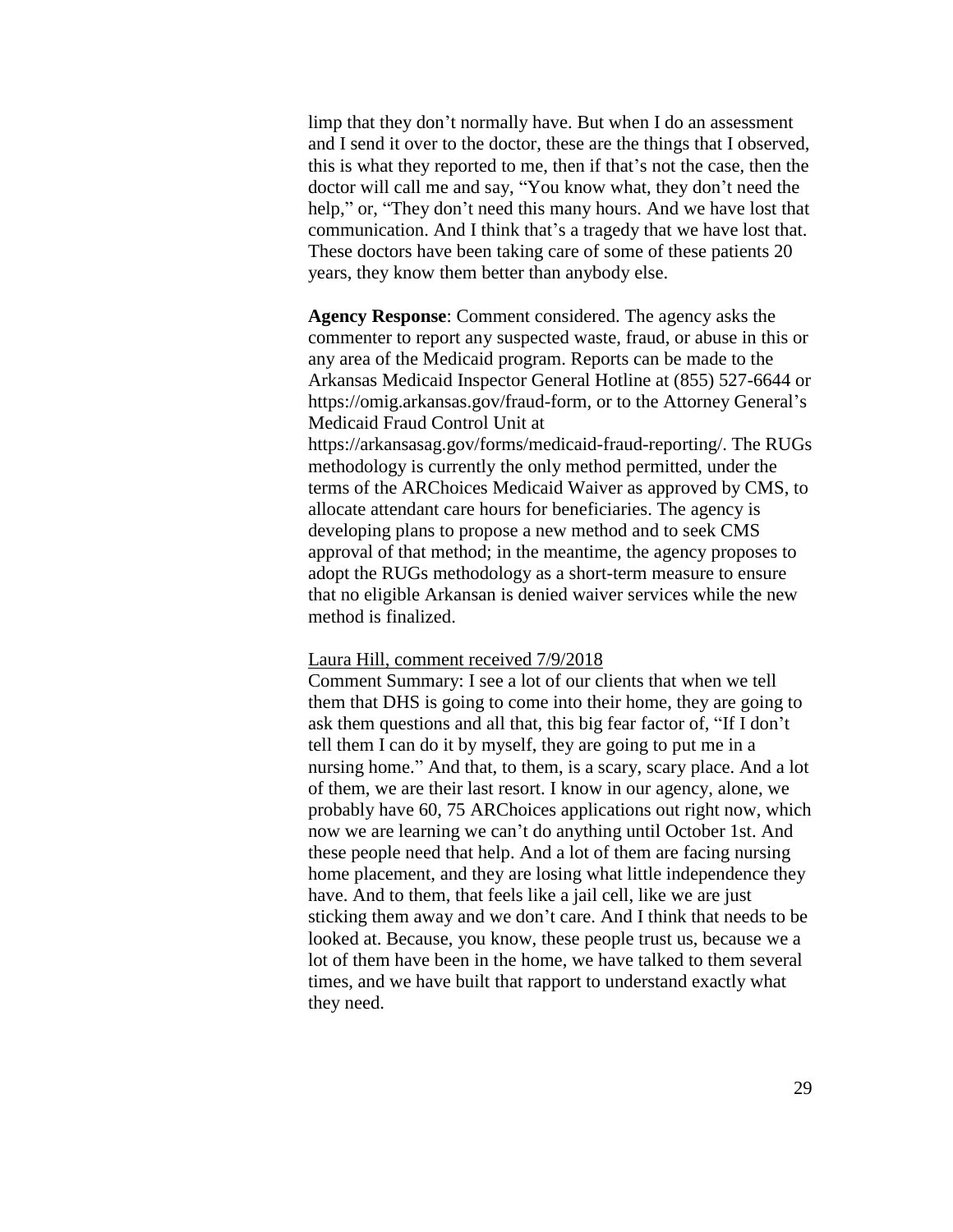**Agency Response**: Comment considered. The agency understands the commenter's frustration. The agency attempted to quickly implement this rule in June by using the emergency promulgation process as permitted under state law, which would have made it effective immediately. That emergency promulgation process would have been followed by a regular rulemaking process because emergency rules are only valid for 120 days. But the agency was then prohibited by a court order from enacting this proposed rule through an emergency promulgation; therefore, the agency is required to go through a 30-day public comment period, then consider and respond to public comments, and then seek legislative review, before the agency may implement the proposed rule. These timeframes and requirements are established by state law. The RUGs methodology is currently the only method permitted, under the terms of the ARChoices Medicaid Waiver as approved by CMS, to allocate attendant care hours for beneficiaries. The agency is developing plans to propose a new method and to seek CMS approval of that method; in the meantime, the agency proposes to adopt the RUGs methodology as a short-term measure to ensure that no eligible Arkansan is denied waiver services while the new method is finalized.

Anna Lee Smith, Highland, AR, comment received 7/17/2018 Comment Summary: The personal care service we received and continue to receive is a Godsend. Such a help. Such a blessing. Without the help of the organization/DHS program, I just do not what we would have done. My husband would not have been able to stay at home. At home is the very best quality of care possible for him. He did not flourish in long term care facilities. He had good care but was just existing. At home with personal care, he has a "life". All the medical help is the difference between life and merely subsistence. Thank you.

**Agency Response**: Comment considered. The agency is proposing this rule as a short-term measure to ensure that all eligible Arkansans are able to receive the full range of waiver services while the agency finalizes a new method to allocate attendant care hours.

### Michael Dooley, comment received 7/17/2018

Comment Summary: I am commenting on the RUGs system. I do not agree with letting a computer program overriding a doctor's decision on a person's disability.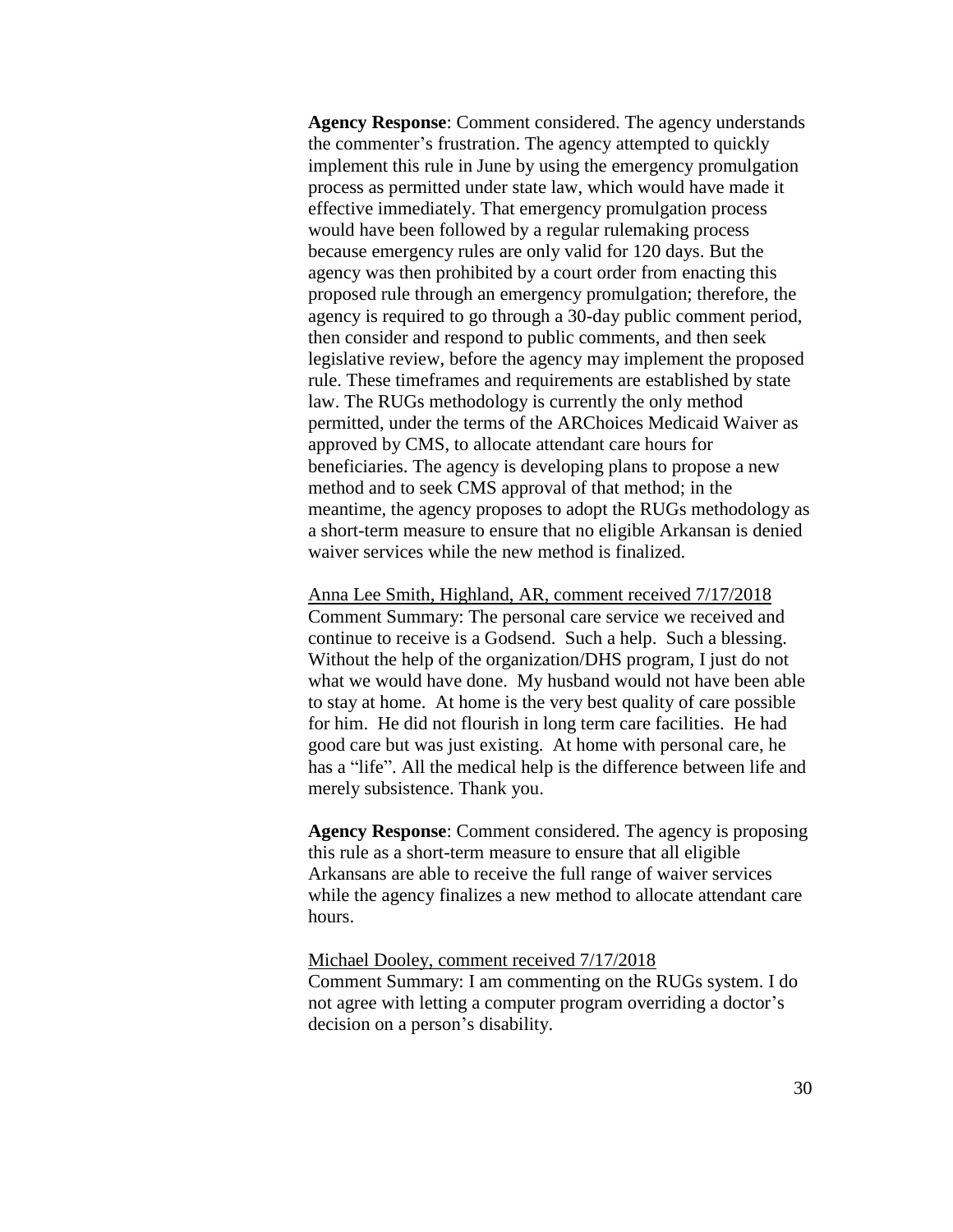**Agency Response**: Comment considered. The RUGs methodology is currently the only method permitted, under the terms of the ARChoices Medicaid Waiver as approved by CMS, to allocate attendant care hours for beneficiaries. The agency is developing plans to propose a new method and to seek CMS approval of that method; in the meantime, the agency proposes to adopt the RUGs methodology as a short-term measure to ensure that no eligible Arkansan is denied waiver services while the new method is finalized.

## Donna C. May, Mountain Home, AR, comment received 7/17/2018

Comment Summary: As a citizen of Arkansas and an elderly disabled person living at home, the services provided in home are essential to my remaining at home. The hours I am currently allotted to have an in home caregiver is not enough to pay for all I need done. My daughter, who is also my caregiver and has been most of her adult life, does practically everything for me. From showering to dressing and transportation. I am 56 years old and I have cerebral palsy, and until 2015, I was doing for myself. I was walking with the aid of a walker and doing my own showering. I had problems with toileting but I was independent. Now, after a neck fusion from C3-T1, two rods and ten screws holding my cspine together, I am unable to walk, shower and dress myself. This is why I object to the hours I have been given. I am not going into an assisted living/nursing home because I feel I can do just as well at home.

**Agency Response**: Comment considered. The methodology in the proposed rule for allocating attendant care hours is the same methodology used by DHS prior to May 14, 2018. Adoption of the proposed rule will not reverse or modify any allocation decision made prior to May 14, 2018.

Mattie Brown, Plainview, AR, comment received 7/20/2018 Comment Summary: I really don't understand all this health care mess. What I do know is that my granddaughter is my live-in caretaker and this system is a mess. She lives with me 24 hrs a day and she is only paid for two to three hours per day. I need help most of the day with odds and ends. It took forever to get this set up and she can't even work a side job to make ends meet, because that's fraud. DHS really needs to re-evaluate this system. I live on a fixed income and have to do yard work, house care, etc., and if it wasn't for my live-in caretaker doing all this stuff for me, I don't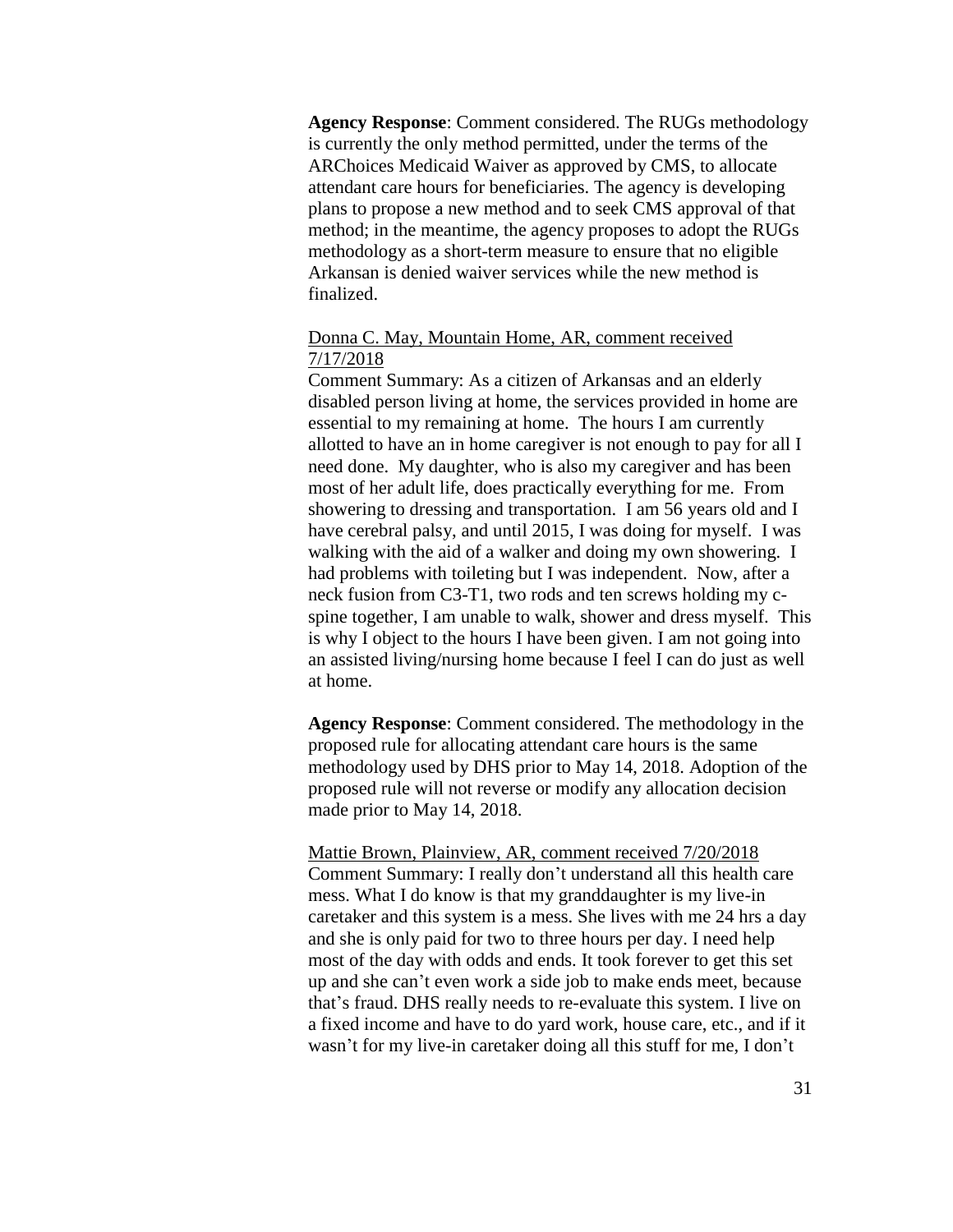know what I would do. I will not go into a nursing home. This is my life. I would like to see all this changed for the better care of the elderly and the people that take care of us. That's what the system is supposed to be for.

**Agency Response**: Comment considered. The agency is not aware of any rule that prohibits caretakers from having other employment, so long as they are not billing Medicaid for hours worked in another job. The purpose of having an objective methodology for allocating attendant care hours is to ensure that each beneficiary receives a sufficient number of hours based on that individual beneficiary's assessed needs for assistance with activities of daily living (ADLs), and that the hours allocated are consistent across the state for similarly-situated beneficiaries. The agency is proposing this rule as a short-term measure to ensure that all eligible Arkansans are able to receive the full range of waiver services while the agency finalizes a new method to allocate attendant care hours.

### Ryan Kubik, comment received 7/20/2018

Comment Summary: Is it you as an individual that hates the injured and disabled, or is it because you are employed by the state? Real questions. I'm 23 and your state screws me over left and right because of my back injury.

**Agency Response**: Comment considered. The purpose of having an objective methodology for allocating attendant care hours is to ensure that each beneficiary receives a sufficient number of hours based on that individual beneficiary's assessed needs for assistance with activities of daily living (ADLs), and that the hours allocated are consistent across the state for similarly-situated beneficiaries. The agency is proposing this rule as a short-term measure to ensure that all eligible Arkansans are able to receive the full range of waiver services while the agency finalizes a new method to allocate attendant care hours.

Dana Wolf, Mountain Home, AR, comment received 7/21/2018 Comment Summary: I have been a DHS client since June 2000. Prior to the RUGS algorithm, the DHS nurse did my annual assessments and determined I was eligible for the maximum 8 hours per day or 56 hours per week. I am a C4-5 quadriplegic injured in January 1974. I wear a Foley catheter and have home health nursing care. My health has diminished to the point I require more attendant care, not less. When I was assessed by a DHS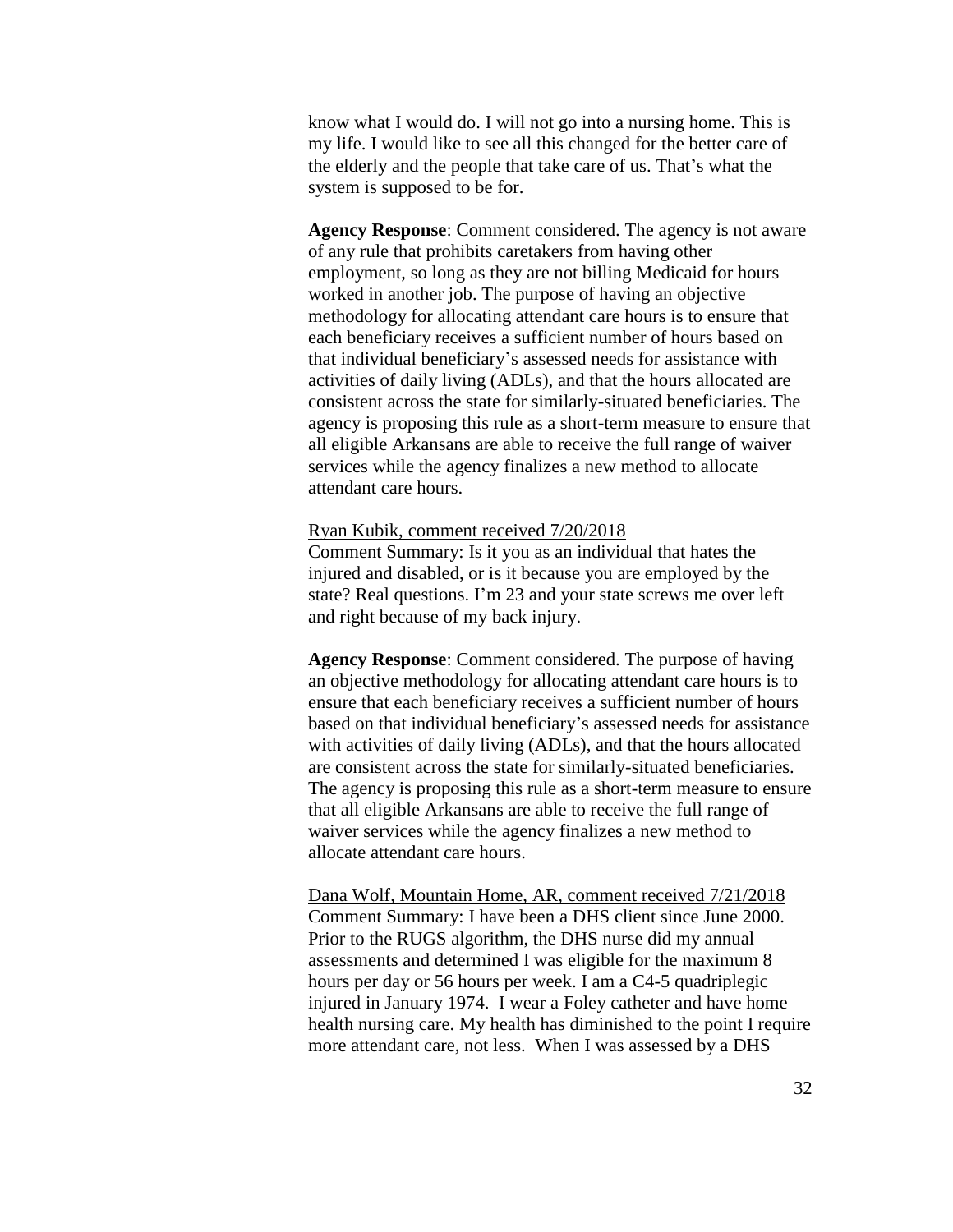nurse for the years 2000-2008, I was living with family. Family is no longer an option for my needs as they are full-time employed elsewhere. From 2009 to current, I have been living alone in my personal residence with the help of this program. I have experienced serious health issues, such as pneumonia, which required manual assistance for coughing from an attendant throughout the day and night. I had a tracheotomy for 2 of the years that required suctioning throughout each 24-hour day. I had 2 pressure ulcers, one forming at the time your RUGS algorithm was implemented which cut my attendant hours by 13 hours per week. This created a tremendous hardship as I was unable to sit in my wheelchair, so had to remain in bed for 8 months to heal the pressure ulcer on my backside. I have a suction machine and do regular updrafts at least 4 per day to keep my airways clear. I have resident pseudomonas in my body which requires occasional IV antibiotics for 10-14 days at a time. I tried for 5 months living with the reduced hours. The isolation and lack of care hours left me vulnerable to bed sores, on bowel program nights I had to lay in my feces between shifts, and my diminished respiratory issues required me to contact 911. While I was on appeal, DHS reinstated my hours to the previous 8 hours per day. My current situation allows me to sit no more than 8 hours per day. I am in bed approximately 16 hours per day and require an attendant to perform all my basic needs as I am unable to use my hands. To minimize the attendant's presence, I have done my best to utilize technology, such as a self-dialing telephone, a button I can trigger in bed for emergencies, and voice-activated Echo-Dot to control my television and other devices. Without going into specifics of my daily routine of attendant care, the facts are: I require an attendant 2 hours per visit, 4 times per 24-hour period, just for the basics of life. Any reduction in hours would be detrimental to health and living independently in my home. I hope you consider a client's individual basic necessities in living when determining how you implement any form of reassessment.

**Agency Response**: Comment considered. The purpose of having an objective methodology for allocating attendant care hours is to ensure that each beneficiary receives a sufficient number of hours based on that individual beneficiary's assessed needs for assistance with activities of daily living (ADLs), and that the hours allocated are consistent across the state for similarly-situated beneficiaries. The agency is proposing this rule as a short-term measure to ensure that all eligible Arkansans are able to receive the full range of waiver services while the agency finalizes a new method to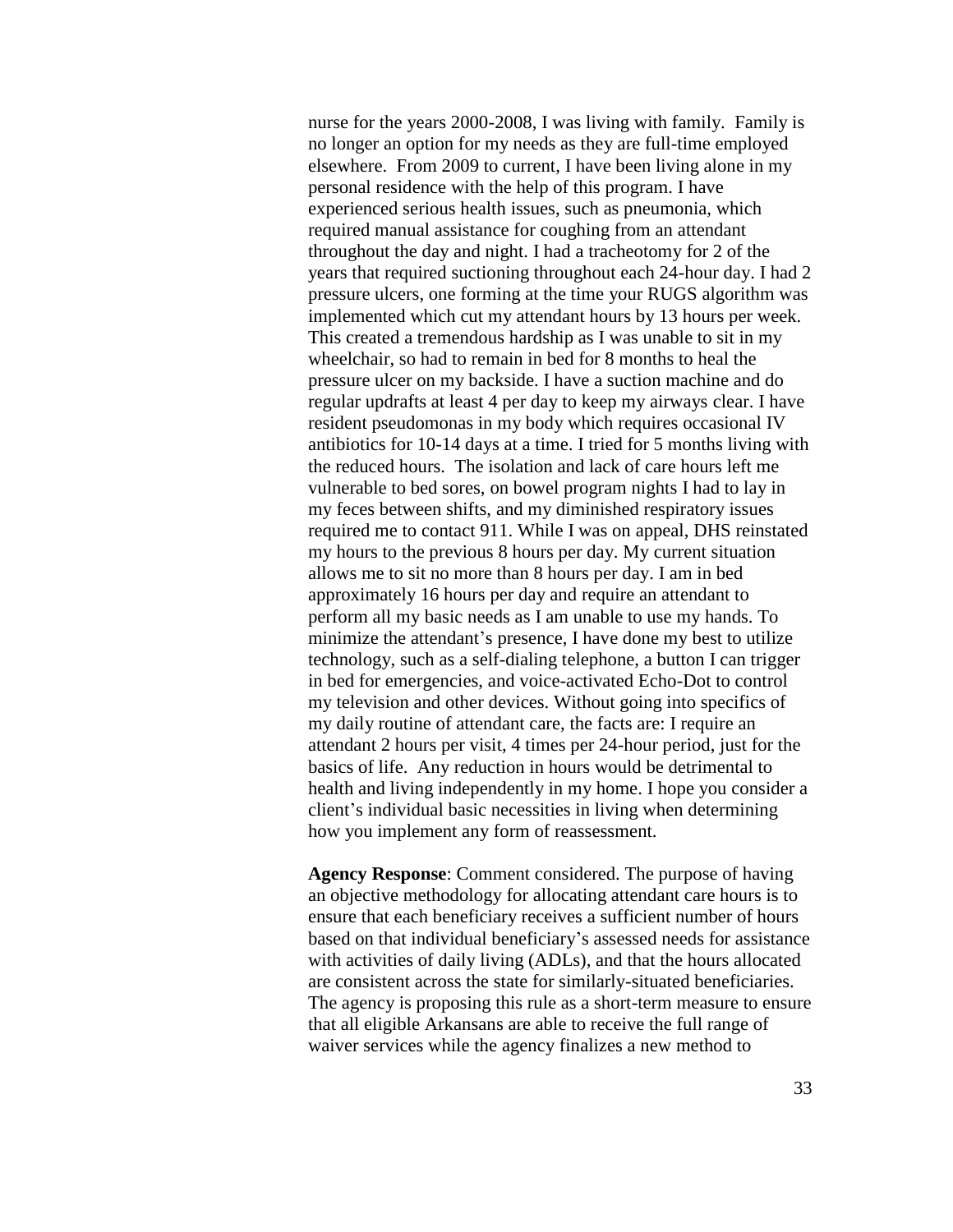allocate attendant care hours. Adoption of the proposed rule will not reverse or modify any allocation decision made prior to May 14, 2018.

Donna May, Mountain Home, AR, comment received 7/21/2018 Comment Summary: Many of us who have applied for selfdirected care have been approved to work, and all we are waiting for is the start date so our caregivers can be paid. I have been told that DHS has been given requests for start dates but there is a hold up in communication. I would ask you to make it a priority to get these start dates out in a timely manner. Many people rely on your department doing its job and getting these request filled.

**Agency Response**: Comment considered. Because of recent court orders and the limitations of the currently-approved Medicaid waiver, the agency is currently prohibited from allocating attendant care hours for new applicants. This has resulted in delays in the initiation of service for both beneficiaries seeking care through an agency, and beneficiaries seeking self-directed care. The agency is proposing this rule as a short-term measure to ensure that all eligible Arkansans are able to receive the full range of waiver services while the agency finalizes a new method to allocate attendant care hours. If the rule is approved, the agency will be able to resume initiation of self-directed care for beneficiaries such as the commenter.

#### Kathi Rohde, comment received 7/21/2018

Comment Summary: This algorithm is the worst idea anyone has ever thought of! It is totally unfair to everyone on any DHS program. It creates a totally unfair and unjustified circumstance for everyone and deprives everyone on any program of receiving the help necessary to adequately deal with any illness or disability. The year that I was subjected to this system was the most difficult and subjected me to a necessary and unfair lack of services.

**Agency Response**: Comment considered. The purpose of having an objective methodology for allocating attendant care hours is to ensure that each beneficiary receives a sufficient number of hours based on that individual beneficiary's assessed needs for assistance with activities of daily living (ADLs), and that the hours allocated are consistent across the state for similarly-situated beneficiaries. The agency is proposing this rule as a short-term measure to ensure that all eligible Arkansans are able to receive the full range of waiver services while the agency finalizes a new method to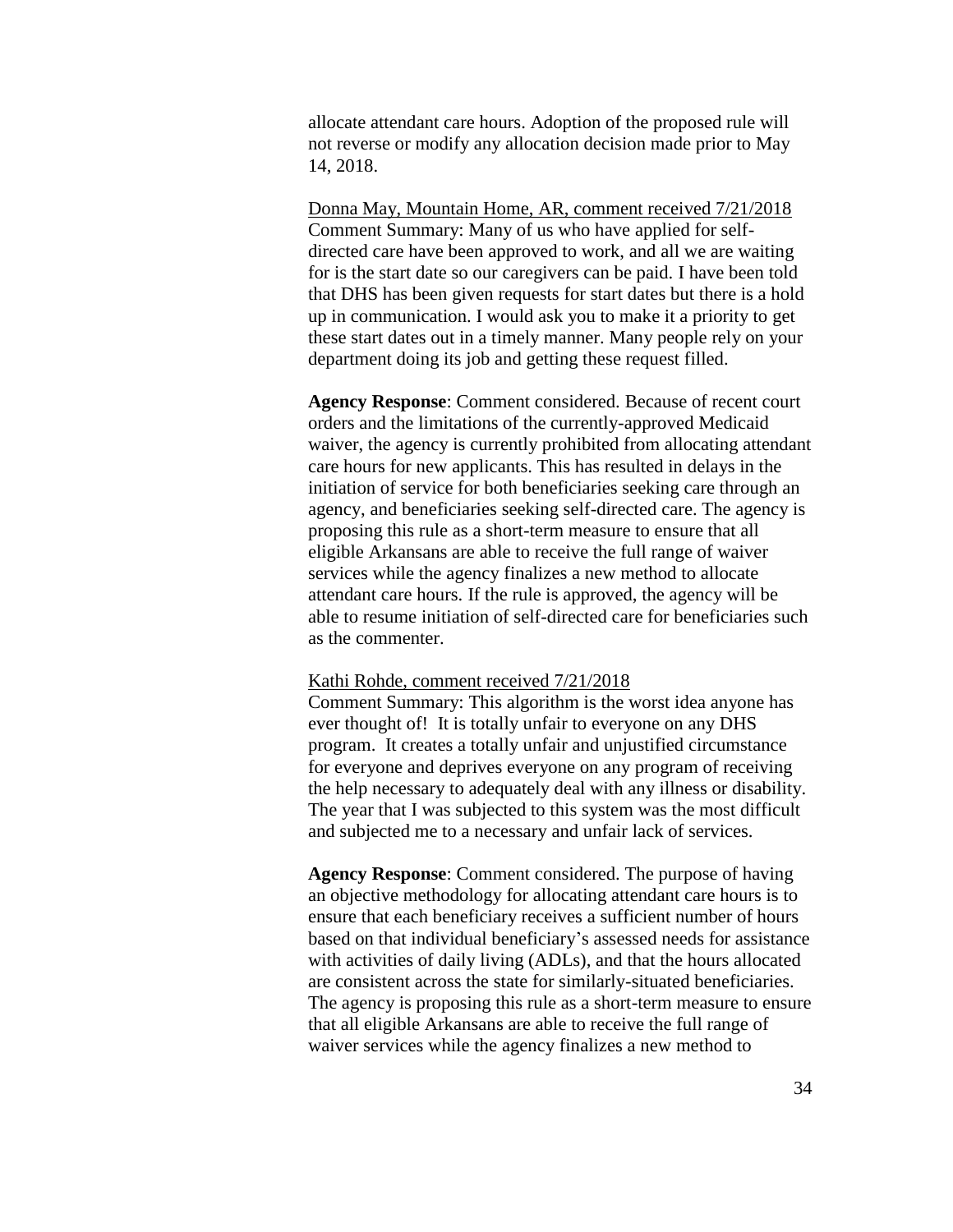allocate attendant care hours. The proposed rule and the RUGs methodology apply only to the ARChoices Medicaid waiver; they do not apply to any other waiver or Medicaid program.

#### Joann Faulkner, comment received 7/21/2018

Comment Summary: My personal care hours were cut because of the use of RUGs methodology. The cut in hours came at a time when I was just released from a week-long hospital stay. The method takes the human element out the equation. We don't mind been identified by a number, but we don't want to be defined by a number. I fully understand we search for ways to improve programs, but I feel safe in saying the RUGs methodology is not the answer.

**Agency Response**: Comment considered. The proposed rule and the RUGs methodology apply only to the ARChoices Medicaid waiver; they do not apply to personal care services, or to any other waiver or Medicaid program. The agency is proposing this rule as a short-term measure to ensure that all eligible Arkansans are able to receive the full range of waiver services while the agency finalizes a new method to allocate attendant care hours.

#### Tonya Carpenter, comment received 7/22/2018

Comment Summary: I am a victim of the disastrous RUGs algorithm that the State and DHS imposed and enforced last year making a difficult life and situation for those of us a little less fortunate even more difficult. The first thing you need to consider and DO is to return back to the original tried, proven and worked method that was used flawlessly for 17 years, where the nurse went out and did an in-home honest, face-to-face visit to the patient, seeing their needs and the environment in which they lived to evaluate and accurately assess each individual's needs. It worked 17 years! It wasn't broke, so it didn't need fixing nor changing! Before one decides that I am just an old fogey stuck in my ways and not wanting, making nor adjusting to change, WRONG! I have more degrees behind my name than most do affiliated with this program, and yes the majority of them are health-related degrees. Not everyone has the same needs to be "equally" cared for. You cannot tell me one person that wants to be stuffed in a contained Nursing Facility, and warehoused like a cargo warehouse staring at four walls waiting to die if someone doesn't do it for them first. Yes, I do understand and I am thankful that there are such facilities that are out there available for those who under certain situations and circumstance for a very few individuals who have no family nor friends, and their environment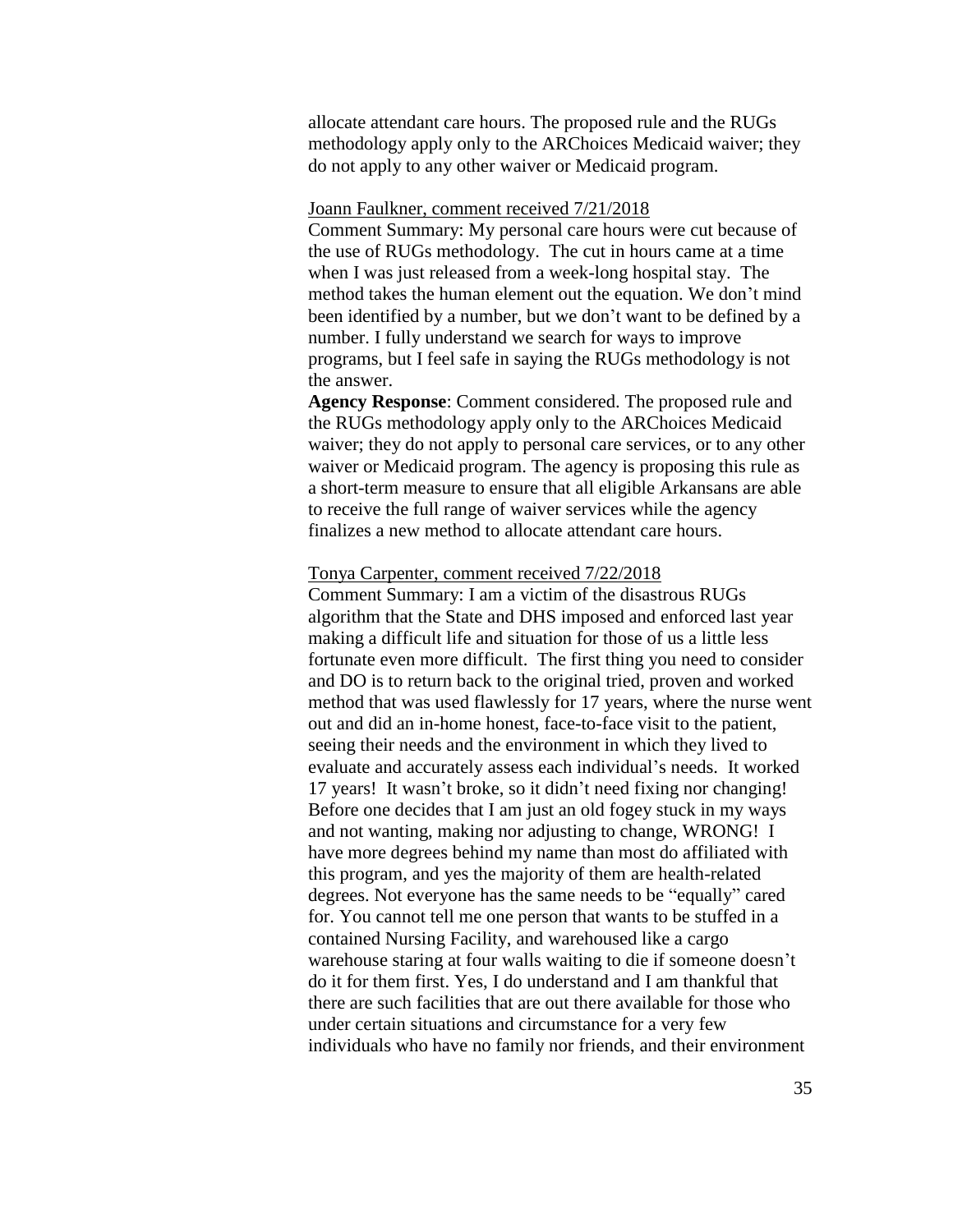or health issues might be a risk or dangerous, but not everyone fits into that category (very few actually). See, I from my viewpoint can see much more than most folks can see it seems any more. And, I know how YOU would feel if it was YOU sitting in my seat, and the powers that be were forcing this on you. There is something wrong with my muscles folks, NOT my brain! And this program is absolutely nothing short of Communism, or if that word freaks you out too much we will just change the word, but not the meaning to "Socialism" and this computerized RUGs algorithm is nothing short of Communism/Socialism at its finest degree! Someone said that the Nurses Society claim that this system and program will save the state financially. I am not sure what school they went to, or what adding machine they were figuring on, but it must have been on the same computer as the RUGS algorithm. Pray tell, how did you figure that paying caregivers minimum wage of \$10.40 an hour where the individual is in charge of their own rent and food cost, to spending from \$3-5,000.00 a month on each body parked there in a nursing facility, each month. That will take one down in the red fast and not save a penny! Again I reiterate, they need to go back to the old, tried and proven method, the way that worked for 17 years. A computer is only as smart as the individual who programmed it, and then the knowledge of the system operator, and there is absolutely no way on earth a computer, a machine can accurately diagnose and prescribe the needs of any individual and that is exactly what you are doing! I sent you specific doctor and therapist orders stating my physical condition and my needs and they were totally ignored! The RUGs algorithm was what, 200 questions? Why, anyone with one eye and half sense would know that you cannot accurately determine anyone's health situation and/or need with that. It can't see what the condition, motivation nor what environment and condition an individual's personal needs are. People who have the same diagnosis can have drastic differences in the symptoms and healthcare needs yet have the same disease or issue. It doesn't matter if you have 400, 600, or 1,000 questions a machine cannot determine and diagnose, which is EXACTLY what the RUGs algorithm does. I was diagnosed with "Case Unknown" at 15 months old. I have developed issues from my "Unknown Case" but that computer cannot see nor comprehend, nor understand; it is a machine, it cannot think, see, feel or hear. This program doesn't care how much folks are in need, only if they have what that poorly orchestrated computer program said. My parents are my Caregivers, who this Birthday they will be 77 years old. They live on Social Security, and this illegal cut in my Caregiver hour pay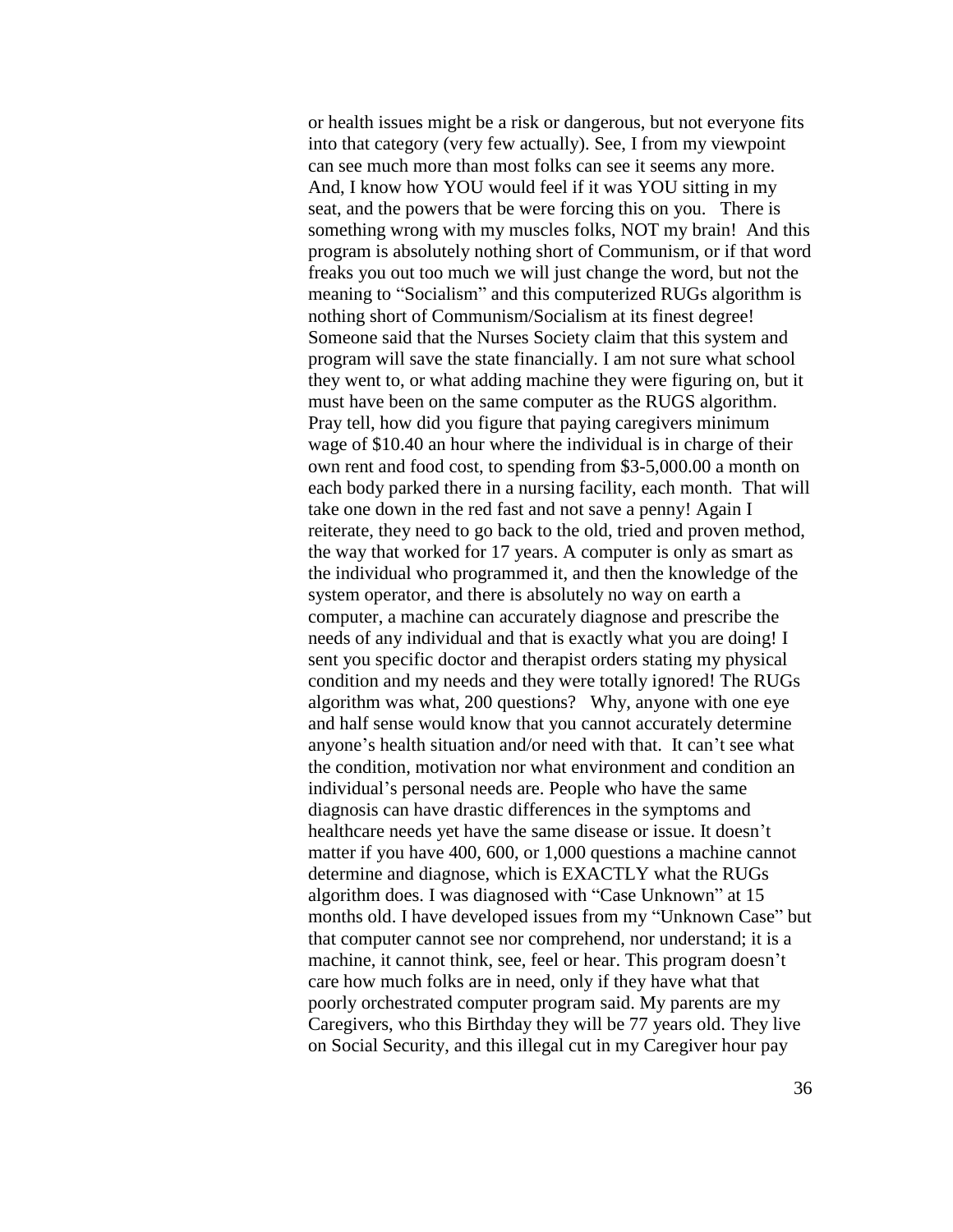has been difficult on them paying insurance and taxes that the finances from my care assisted in paying. Struggle though we may because of the cut with the RUGS algorithm, God forbid should anything happen to my parents! This cut would leave me to where I could only get up, go to the bathroom, eat and drink every other day! And then months with 5 weeks, according to the RUGs, my allowance does not cover that week! And now you desire to change it again by creating three tiers?

**Agency Response**: Comment considered. The RUGs methodology is currently the only method permitted, under the terms of the ARChoices Medicaid Waiver as approved by CMS, to allocate attendant care hours for beneficiaries. The agency is developing plans to propose a new method and to seek CMS approval of that method; in the meantime, the agency proposes to adopt the RUGs methodology as a short-term measure to ensure that no eligible Arkansan is denied waiver services while the new method is finalized. The purpose of having this objective methodology for allocating attendant care hours is to ensure that each beneficiary receives a sufficient number of hours based on that individual beneficiary's assessed needs for assistance with activities of daily living (ADLs), and that the hours allocated are consistent across the state for similarly-situated beneficiaries. Individuals within each RUG have similar functional abilities, even though they may have different diagnoses. The results of the RUGs methodology are used to allocate hours on a monthly basis, not a weekly basis, meaning that services are available in all weeks of any given month. The agency is not proposing in this promulgation to create any additional tiers for determining level of care.

### Rhonda Mitchell, comment received 7/23/2018

Comment Summary: I am not pleased with the program. They took me off the program. It is awful when you have to depend on other people to help you. I never thought it would be me. I would rather have my health and strength then all the money in the world. They put me on the Independent Choice program because they said we don't have to have a background check anymore. I don't like that. I feel that if a person can't pass a criminal background check, they shouldn't work for handicapped people like myself. We need dependable and honest people to work for us.

**Agency Response**: Comment considered. The agency is proposing this rule as a short-term measure to ensure that all eligible Arkansans are able to receive the full range of waiver services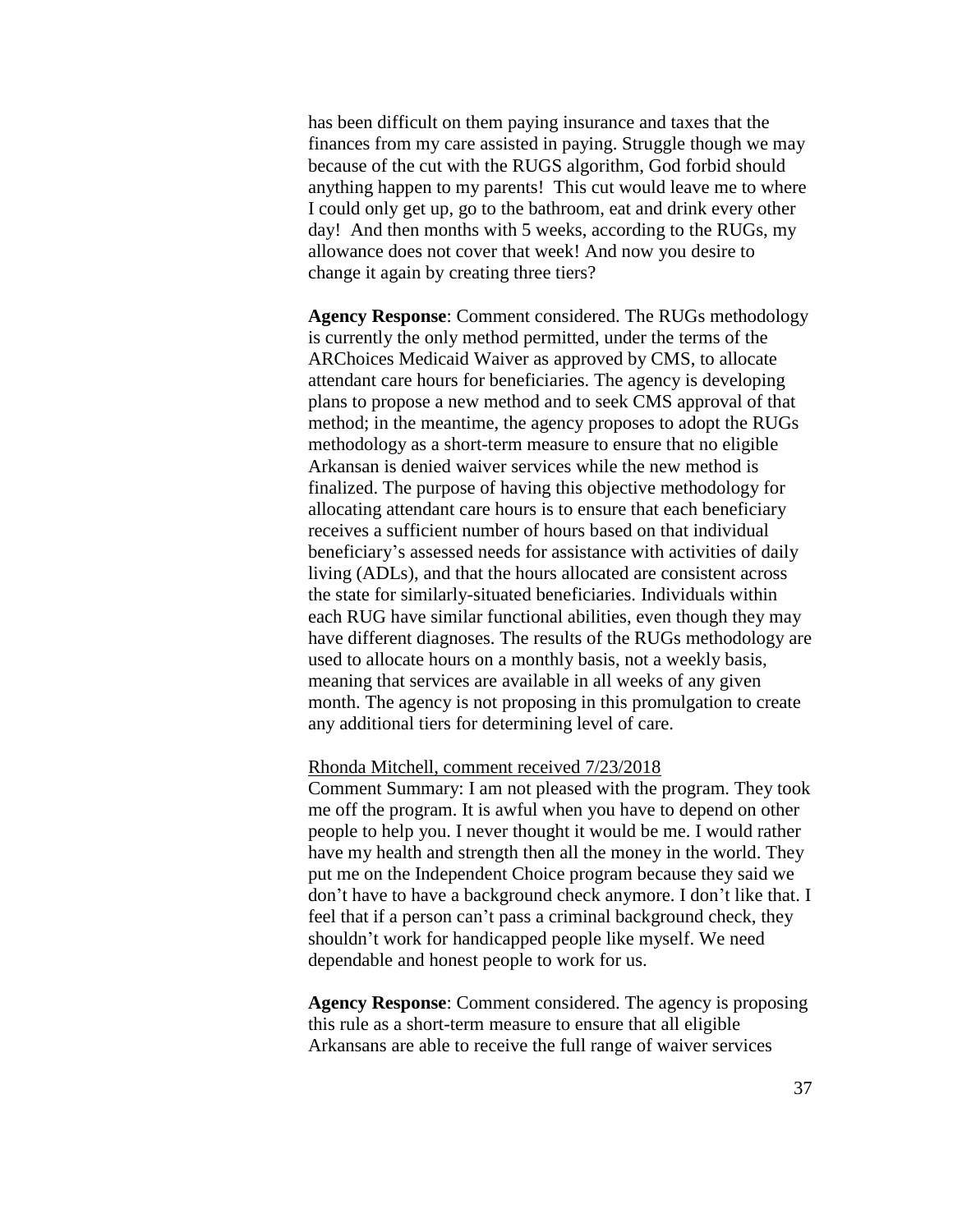while the agency finalizes a new method to allocate attendant care hours. Caregivers under the Independent Choices self-direction program are required to pass criminal background checks to be eligible for payment.

### Barbara Fjelsted, comment received 7/23/2018

Comment Summary: My disabled 40-year old son receives services from ARChoices. He is unable to do any of his own daily care. He has chronic respiratory failure, a neuromuscular disorder, and paraplegia. He is unable to turn or position himself. He only qualifies for 135 hours monthly of care according to his RUG assessment. He must be visually monitored and assessed 24 hours a day. He is at high risk for aspiration due to his lack of muscle strength. I highly object to the RUG tool. It does not fairly address the needs of my son or other individuals in similar circumstances.

**Agency Response**: Comment considered. The agency is proposing this rule as a short-term measure to ensure that all eligible Arkansans are able to receive the full range of waiver services while the agency finalizes a new method to allocate attendant care hours.

#### Jonathon Holloway, comment received 7/23/2018

Comment Summary: I have been on this program for over 20 years. When DHS switched from using a real nurse to the RUGs algorithm, it was the worst thing they ever did for this program. The RUGs algorithm is not a good evaluation of the patient; a reallife nurse is 100 times better. I have Werdnig Hoffmann disease where your muscles die off over time. When I first started this program, I received 8 hours per day, or 112 hours every 2 weeks. When DHS started using the RUGs algorithm in 2016, my hours were cut. I fought it, and in the midst of that something happened so they gave everybody their hours back that got cut. Then in 2017, the RUGs algorithm cut my hours from 112 hours every 2 weeks to 92 1/2 hours every 2 weeks. I am in much worse shape now than I was when I first started this program. I am actually using Dragon NaturallySpeaking software to type this for me now by voice, because I do not have enough movement and strength in my hand to type. I barely have enough strength to move the mouse around and just enough to control my powered wheelchair. I am totally dependent on my caretakers to do everything for me. Even the nurses that come out to reevaluate me can't believe that my hours are getting cut by your RUGs algorithm, because I basically am a 24-hour job. You need to switch back to using a real-life nurse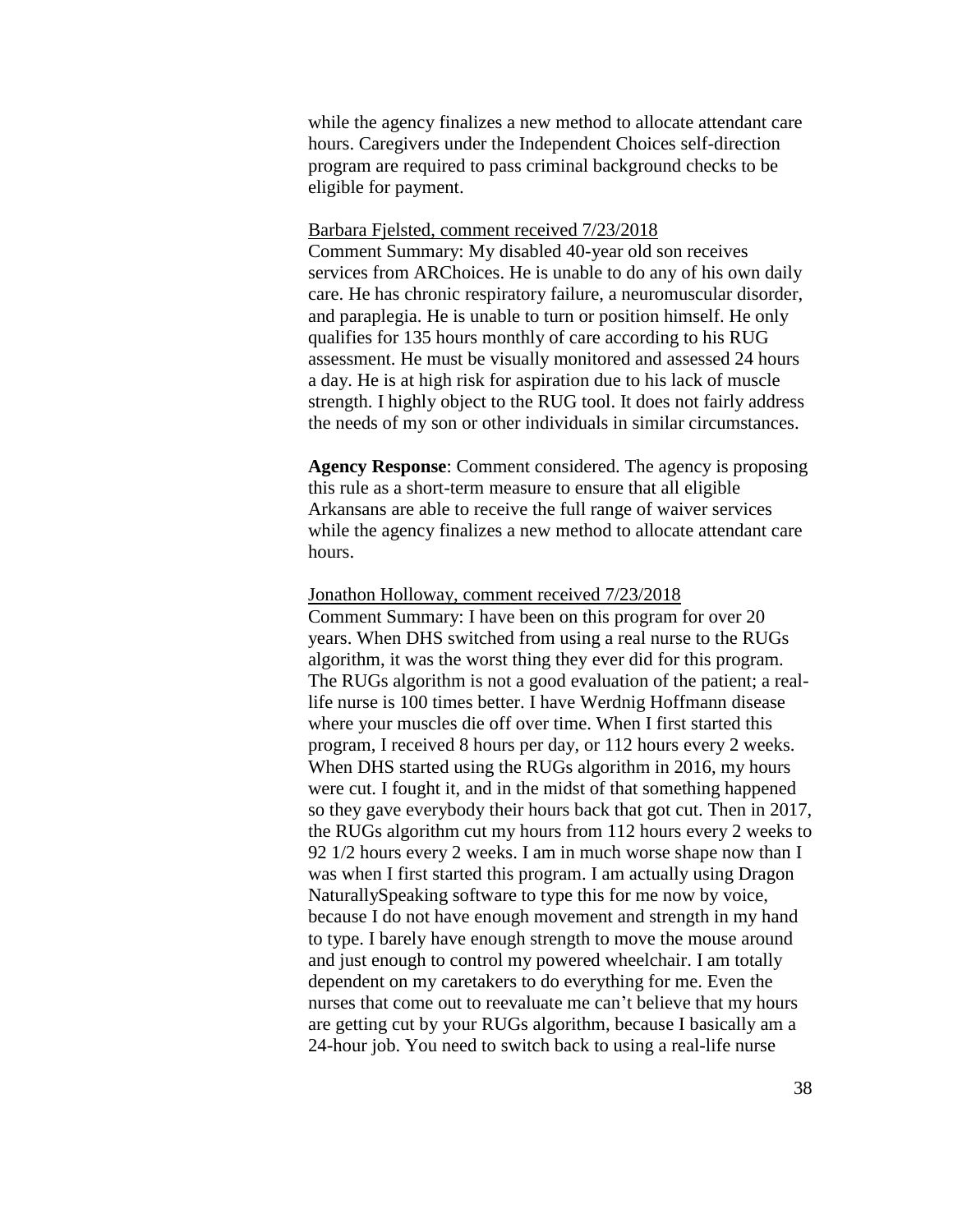because they know the situation and the condition of the patient, not a computer program that knows nothing.

**Agency Response**: Comment considered. The RUGs methodology is currently the only method permitted, under the terms of the ARChoices Medicaid Waiver as approved by CMS, to allocate attendant care hours for beneficiaries. The agency is developing plans to propose a new method and to seek CMS approval of that method; in the meantime, the agency proposes to adopt the RUGs methodology as a short-term measure to ensure that no eligible Arkansan is denied waiver services while the new method is finalized.

Frankie Miller, McRae, AR, comment received 7/24/2018 Comment Summary: I have been with White River Area Agency on Aging since 2013. At that time, I had a stroke and had to have in-home help. ARChoices has been very beneficial with my recovery process. Without this program, I would not be able to have help in my home. Due to the stroke, I have very limited mobility on my right side. With this limited mobility I am not able to clean my home, do my laundry, or prepare meals. ARChoices allows me to receive the help I need, in my home, to live comfortably. I am not financially able to afford physical therapy, maid service, or cab service for transportation. ARChoices benefits me with all of these needs. Without the ARChoices program I wouldn't be walking today. I was able to have physical and occupational therapy, and I truly believe that this program has aided in my ability to regain walking and talking.

**Agency Response**: Comment considered. The agency is proposing this rule as a short-term measure to ensure that all eligible Arkansans are able to receive the full range of waiver services while the agency finalizes a new method to allocate attendant care hours.

Jearline Ford, Cross County, AR, comment received 7/24/2018 Comment Summary: I had a client who died waiting to be approved for ARChoices. Her family blamed me for the delay in getting services. The reason we are doing these applications is that clients need help now, not waiting 4 and up to 6 months for approval. Also I have a dementia client who needs services badly. The delay causes inconveniences to her family's livelihood; the daughter is missing work to cover hours. It makes me cry to see these clients suffer like this.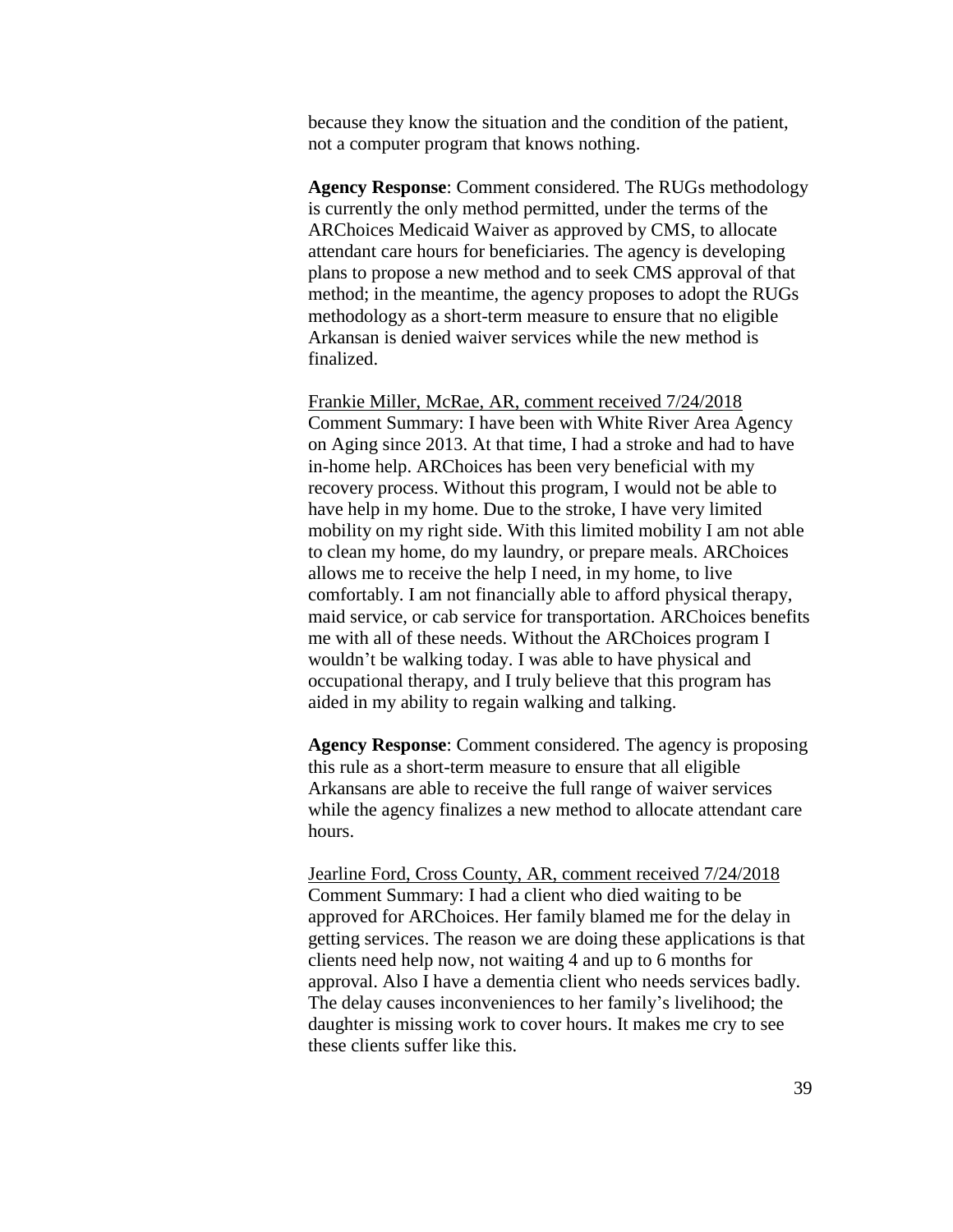**Agency Response**: Comment considered. The agency understands the commenter's frustration. Because of recent court orders and the limitations of the currently-approved Medicaid waiver, the agency is currently prohibited from allocating attendant care hours for new applicants. This has resulted in delays in the initiation of service for both beneficiaries seeking care through an agency, and beneficiaries seeking self-directed care. The agency attempted to quickly implement this rule in June by using the emergency promulgation process as permitted under state law, which would have made it effective immediately. That emergency promulgation process would have been followed by a regular rulemaking process because emergency rules are only valid for 120 days. But the agency was then prohibited by a court order from enacting this proposed rule through an emergency promulgation; therefore, the agency is required to go through a 30-day public comment period, then consider and respond to public comments, and then seek legislative review, before the agency may implement the proposed rule. These timeframes and requirements are established by state law. The agency is proposing this rule as a short-term measure to ensure that all eligible Arkansans are able to receive the full range of waiver services while the agency finalizes a new method to allocate attendant care hours.

## Tairra Inmon, Crittenden County, AR, comment received 7/24/2018

Comment Summary: I'm very thankful we have such a program to help individuals, but there are some things I don't like or agree with. First, the "waiting process" for the nurse to go out and assess these individuals. For instance, I can turn in all paperwork needed for client within a month or so, but can't get a nurse to go out and assess these individuals until a month or so later. 2. Lack of communication between DHS workers and the care agency. I can turn in the application itself and a DCO 153. Yet, the eligibility nurse still will say, "I cannot give out that information without a consent." And I know I turned in a DCO 153. I don't understand why the eligibility worker doesn't send notices to me and client. Why can't the client and the authorized agency both get records of the notices? This is why so many people get denied. These are elders. Some may not understand the paperwork. That's why we have to do multiple applications. Then these nurses deny these folk, because they can sometimes transfer to the bathroom to the toilet, from the chair to the bed, or these individuals can eat by themselves. How does this determine whether a person can get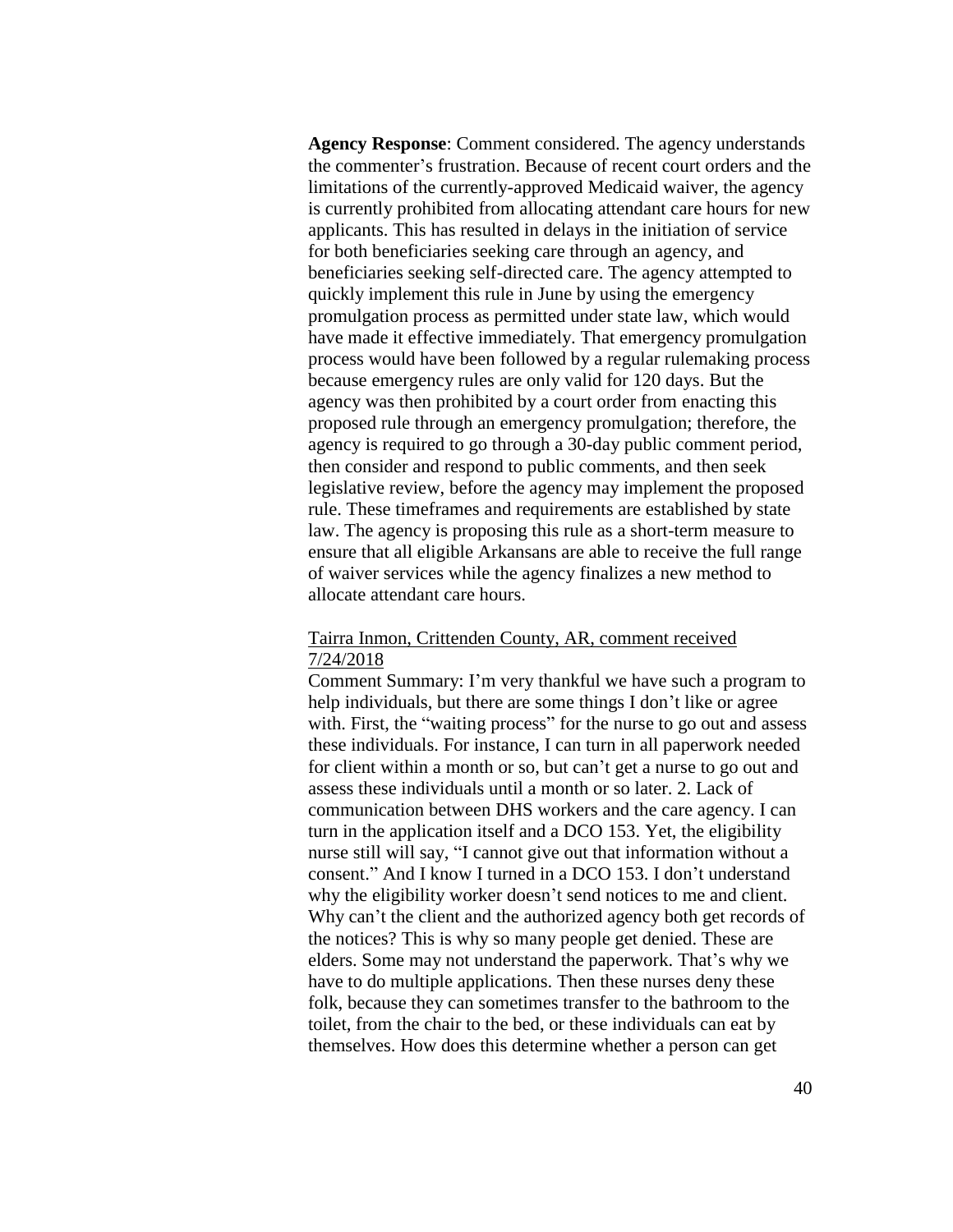approved or not? This is just ridiculous. I did an application three times for a client. First time they denied him, because they said he can eat, toilet, and transfer by himself. The second time, they denied him, but a nurse lied and said she went to assess him and did not. The third time, he got approved. Yes, he got approved, but died two days after he got approved. I mean how many other people will die, because they applied for AR Choices and they were denied over and over again? Maybe, if he had an aide in the home, that aide could've saved his life. He was laying on the floor for hours and he had just taken his last breath when a firefighter kicked the door down.

**Agency Response**: Comment considered. The assessment tool is used to identify whether an individual has difficulty with one or more activities of daily living (ADL), and if so, the severity of that difficulty. Under the CMS-approved waiver terms, eligibility is conditioned on an individual requiring extensive or total assistance from another person for at least one ADL, or requiring limited assistance from another person for at least two ADLs. Some individuals will not qualify for the waiver even though they have some ADL limitations, if those limitations do not meet the waiver requirements. The agency is not proposing changes to waiver eligibility requirements or processes in this promulgation, but the agency can consider these comments for future promulgations.

### Natalie Lotz, Hope, AR, comment received 7/24/2018

Comment Summary: My understanding is that the Arkansas Board of Nursing requires that an RN make an assessment to develop a Plan of Care. The way that you are using the new algorithm, that RN is not allowed to make that assessment, she just can ask the questions that the computer says that she can ask. If she deems the patient needs more hours, she is not allowed to give them more hours. That happened in my own child's life. We were cut significantly, although his condition has certainly not improved.

**Agency Response**: Comment considered. The agency is unaware of any law or rule that precludes the use of an assessment tool to allocate attendant care hours. The DHS nurses are still responsible for developing the plan of care for each beneficiary, and this proposed rule does not change that.

LaQuita Rainey, Hope AR, comment received 7/24/2018 Comment Summary: When the nurses go out to do the RUG assessment, is there something in writing that says that family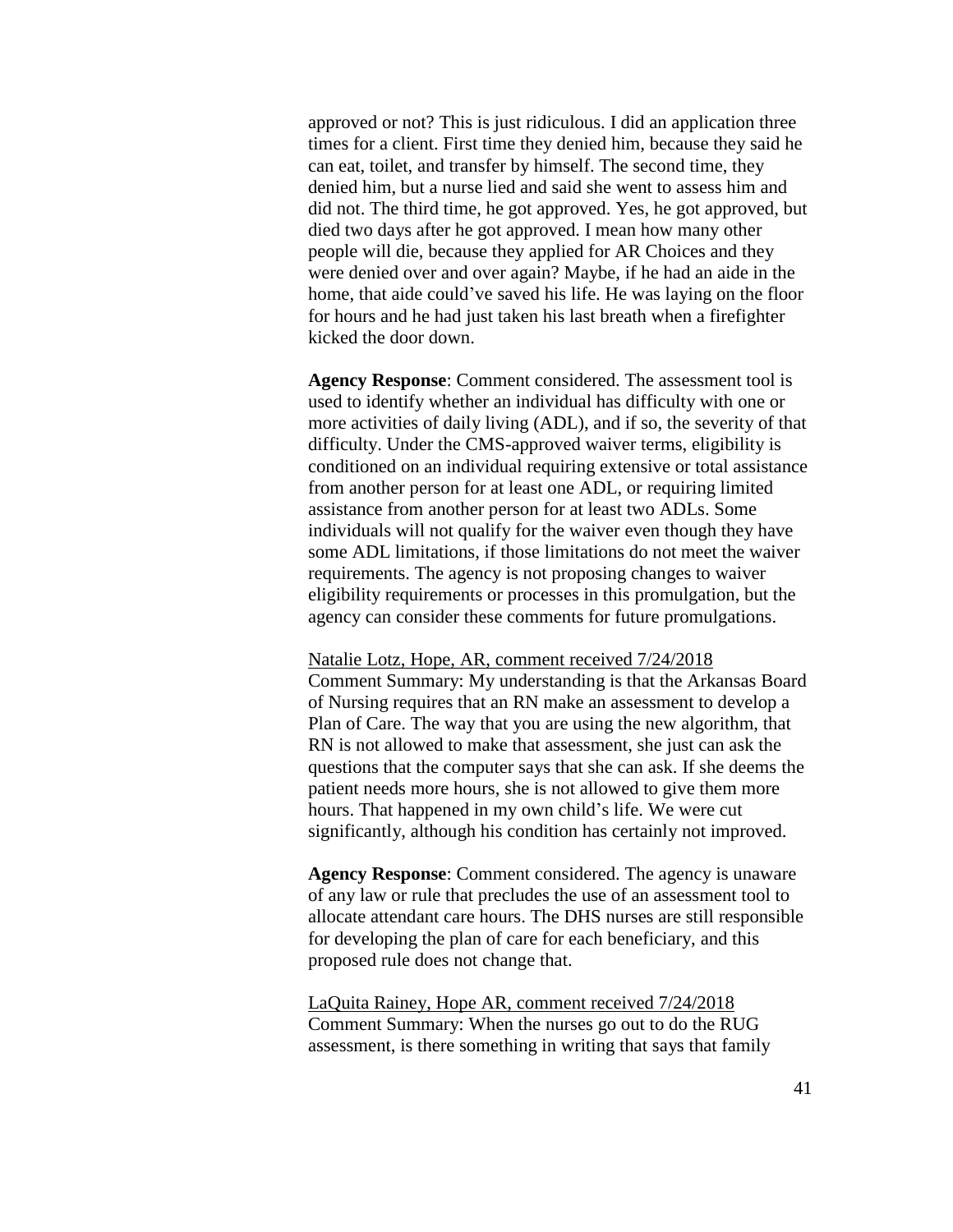members not allowed to respond to those questions? Sometimes when the nurses do assessments, they are telling family members that they can't respond, because they want to know what the client has to say. But when they are visiting the client for only thirty minutes to an hour, that's a really small amount of time, a little snapshot. A client may be able to answer questions that may seem appropriate, but they are not appropriate. They say stuff and they ramble, or they do different things when the nurse is not there, because they do try to respond the way they think that is appropriate, but that's not the way that they are.

**Agency Response**: Comment considered. Family members, beneficiary representatives, and caregivers are permitted to participate in an assessment, so that the agency can obtain the most accurate possible information regarding the beneficiary's functional limitations.

# Mrs. Aaron Chappell, Texarkana, AR, comment received 7/25/2018

Comment Summary: I appreciate the recent decision that was made to let me keep my attendant care hours. I am suffering from cancer. I do hope that DHS is approved by the Legislature again because we are suffering and need these programs. We need the RUGs methodology program.

**Agency Response**: Comment considered.

# Tammy M. Dobbs, Cherokee Village, AR, comment received 7/25/2018

Comment Summary: I have cerebral palsy due to a birth injury. I also have a bad case of scoliosis, and I have no hip sockets. All of this limits my ability to care for myself. My condition has worsened, and I need the most hours I can receive; I have 56 hours per week. In the morning the aide gives me a bed bath, dresses me, and uses a hoyer lift to get me from the bed to a bedside commode. Then they clean me and put me in my motorized wheelchair. Sometimes they help me to comb my hair if I'm too spastic to do it myself. Preparing my breakfast is next. And they clean my house because I cannot. The aide puts me on the bedside commode again at the end of the two hours they are here. At noon the aide prepares lunch and something for me to drink during the afternoon. The aide then cleans up from lunch. At the end of the hour the aide uses the hoyer lift and puts me back on the bedside commode, cleans me, and puts me back in my wheelchair. If I need errands to be run, the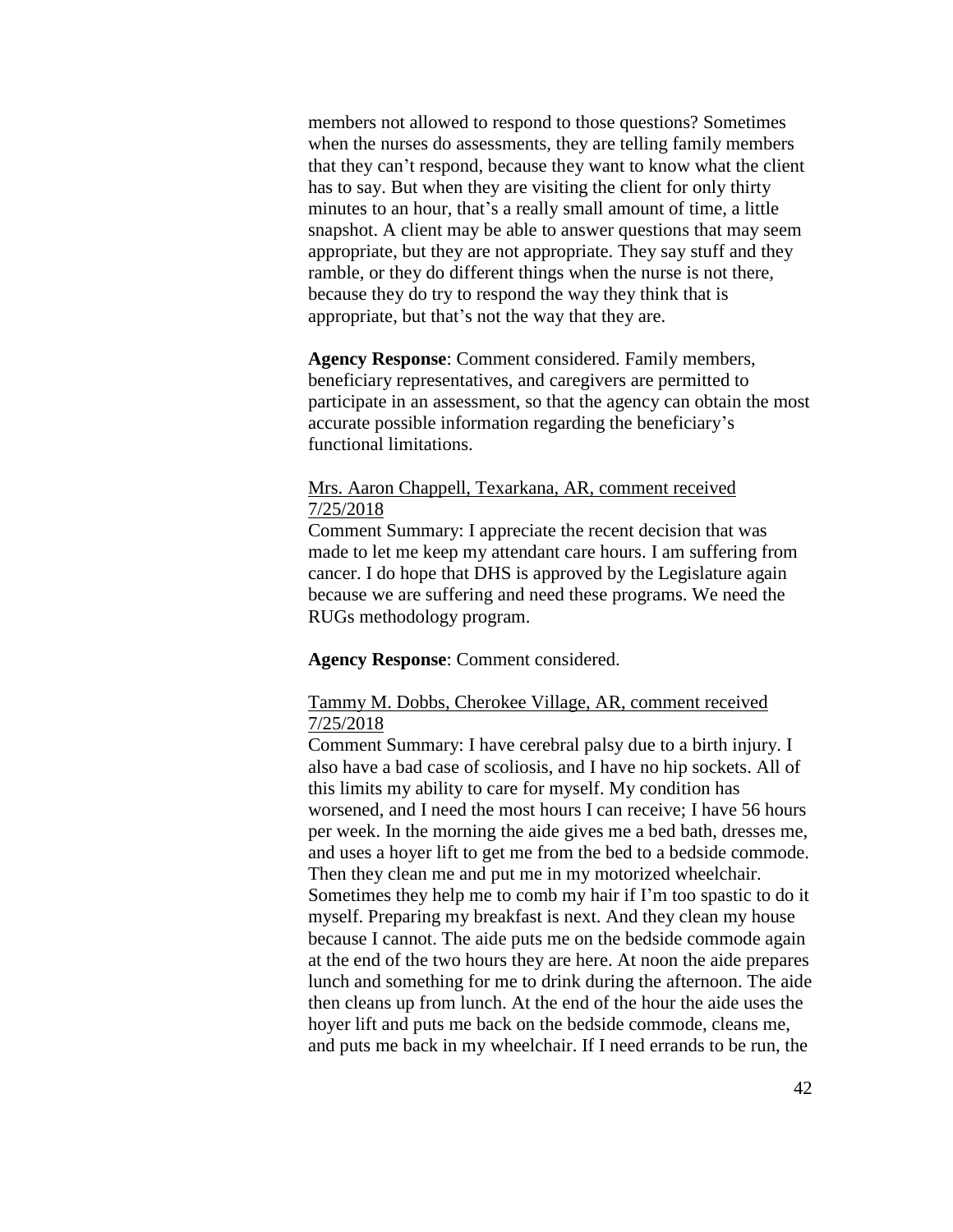aide does them at noon. At night, the aide prepares my dinner and cleans up. I have diverticulitis which causes me to either be constipated or have diarrhea. At night I make many trips to the bedside commode to either make my bowels work or because I have diarrhea and I need help to get me on the bedside commode. At the end of the five hours, the aide undresses me and puts me to bed. I have to be positioned just right, because I lay that way from 9 pm until 8 am. During the week the aide does two loads of laundry, washes my hair, and does other things to help me with daily living. I have tried to be as independent as possible and to stay out of the nursing home. As you can see, I depend solely on the hours the aides are here. When my hours were cut due to the RUGs there were things I had to do without, causing dehydration, weight loss, infections, anxiety, and depression. Each duty an aide does takes more time than RUGs allows. People are not all the same like RUGs puts us in the same category. Under the nursebased program, the nurse can "see" the differences and know that I need more help than one who walks. A computer program cannot see that. Besides being better mentally on the person, in-home services are cheaper on the state than a nursing home. We, the disabled and elderly, have to deal with pain and suffering every day due to our illnesses. Now we have to fight DHS for the help we need. If you do not do away with the RUGs methodology and go back to the nurse-based system we will continue to be upset, because this is "our life" you are changing and putting us in turmoil.

**Agency Response**: Comment considered. The RUGs methodology is currently the only method permitted, under the terms of the ARChoices Medicaid Waiver as approved by CMS, to allocate attendant care hours for beneficiaries. The agency is developing plans to propose a new method and to seek CMS approval of that method; in the meantime, the agency proposes to adopt the RUGs methodology as a short-term measure to ensure that no eligible Arkansan is denied waiver services while the new method is finalized. Adoption of the proposed rule will not reverse or modify any allocation decision made prior to May 14, 2018.

## Shannon, comment received 7/25/2018

Comment Summary: The DHS mission is to "improve the quality of life of all Arkansans by protecting the vulnerable" and "promoting better health." You are, have been, and want to continue cutting the hours of ARChoices beneficiaries, forcing people INTO nursing homes! In my opinion DHS should be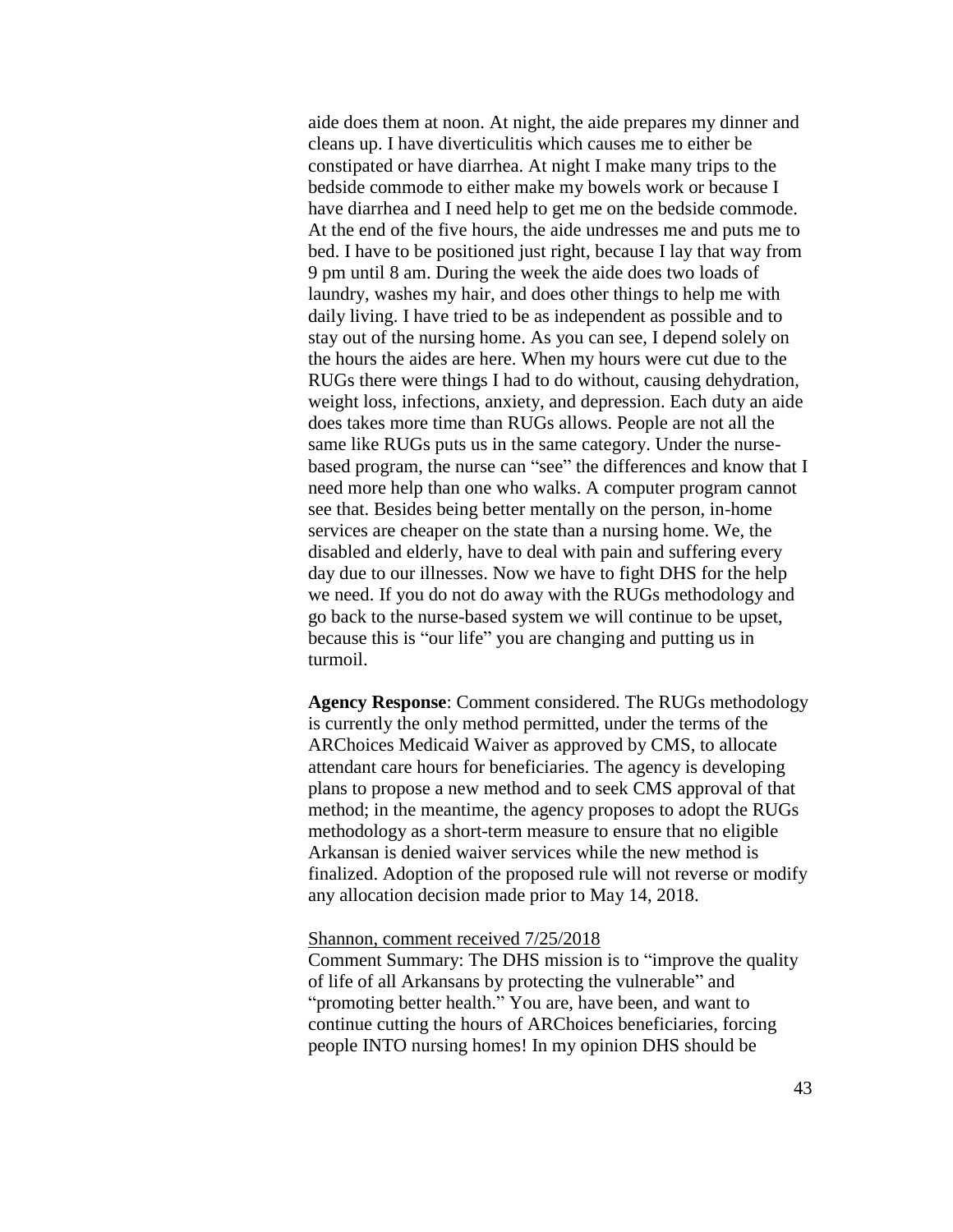ordered to change its name to DIS (Department of IN-Humane Services). You are not just cutting our hours, you are not accepting any new applicants who desperately need your help. So you let DHS cut our hours, but give a pay raise to the DHS Director? I wish I had the recording of the meeting we had in Jonesboro we went to, all the comments were bad or negative! Not one positive comment or remark! It's plain and simple, there is no computerbased algorithm that can take a nurses place!! Arkansas can no longer be associated with the phrase "Land Of Opportunity"!

**Agency Response**: Comment considered. The agency understands the commenter's frustration. Because of recent court orders and the limitations of the currently-approved Medicaid waiver, the agency is currently prohibited from allocating attendant care hours for new applicants. This has resulted in delays in the initiation of service for both beneficiaries seeking care through an agency, and beneficiaries seeking self-directed care. The agency attempted to quickly implement this rule in June by using the emergency promulgation process as permitted under state law, which would have made it effective immediately. That emergency promulgation process would have been followed by a regular rulemaking process because emergency rules are only valid for 120 days. But the agency was then prohibited by a court order from enacting this proposed rule through an emergency promulgation; therefore, the agency is required to go through a 30-day public comment period, then consider and respond to public comments, and then seek legislative review, before the agency may implement the proposed rule. These timeframes and requirements are established by state law. The agency is proposing this rule as a short-term measure to ensure that all eligible Arkansans are able to receive the full range of waiver services while the agency finalizes a new method to allocate attendant care hours. Adoption of the proposed rule will not reverse or modify any allocation decision made prior to May 14, 2018.

## Suzanne Williams Kline and Ray T. Williams, comment received 7/26/2018

Comment Summary: The ARChoices rule-making process cut the hours available for the care of our family member Holly by 33% (from 40 hours per week to 26.5 per week). It's hard to imagine that a computer can walk in and make such a life-changing decision to determine the level of care and safety for a disabled person who cannot take care of themselves. This annual computer decision (without recourse for adjustment) is based on two-hours'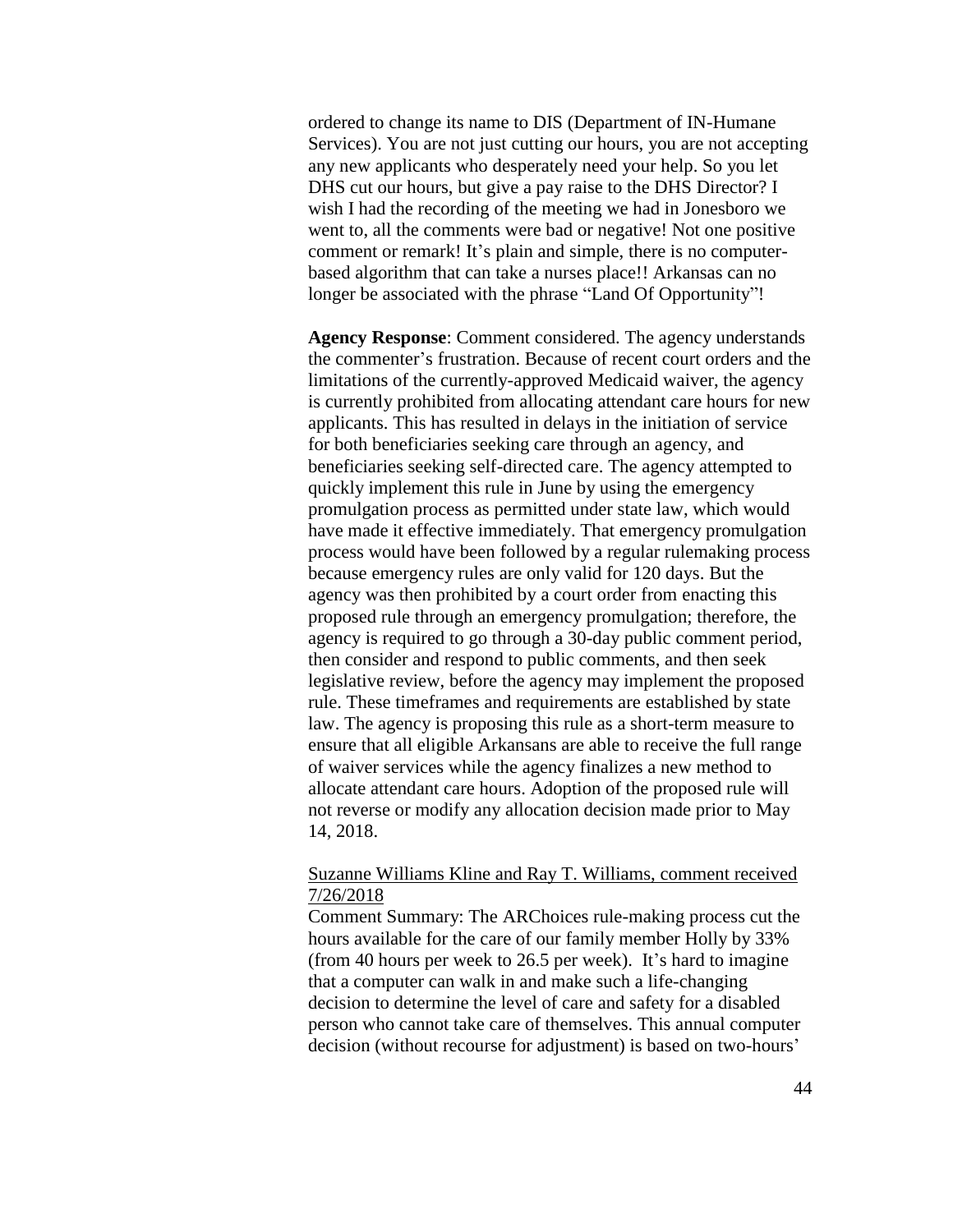worth of ambiguous questions and ambiguous multiple choice answers that likely force inaccuracy. Can the definitive data regarding this current rule-making methodology be provided for our review? Data that supports the validity, accuracy, and the resulting positive benefits to the consumer? This faulty algorithm coding should not be the judge and the jury making such a crucial decision. Any person, trained or untrained, that observes Holly knows that she would need maximum care to protect and provide for her. Why doesn't DHS get a statement from the consumer's physician on the consumer's status? It seems like this should be weighted in the decision, in addition to what an inanimate algorithm says. Holly is unable to answer most of the assessment questions. She has no concept of the meaning of the questions. She becomes agitated with the questioning and basically shuts down after being repeatedly asked question after question that she doesn't understand. The questions are directed to Holly for Holly to answer. We have been advised that in the future that no one should be answering the questions in place of Holly's inability to answer. It's illogical (at least in her case) for someone to ask these questions to a developmental child (Holly) and then that child be able to answer with the provided multiple choice answers and result in any kind of meaningful result. Holly needs and deserves her fair share of care for her disability. She was assessed as needing 40 hours per week of care. Cutting hours by 1/3 would seem to imply that her condition has improved and therefore she would need less care. In reality, Holly needs 168 hours of care per week. It was a difficult situation to provide physical, emotional, and financial care for Holly at 40 hours, and exponentially more stress on all of us at the current 26.5 hours. The appearance is that this rule-making process was implemented in a surreptitious manner in order to benefit budget-cutting rather than benefiting the consumer in need. This in theory would take 'blame' off of top DHS administration officials.

**Agency Response**: Comment considered. The RUGs methodology is currently the only method permitted, under the terms of the ARChoices Medicaid Waiver as approved by CMS, to allocate attendant care hours for beneficiaries. The agency is developing plans to propose a new method and to seek CMS approval of that method; in the meantime, the agency proposes to adopt the RUGs methodology as a short-term measure to ensure that no eligible Arkansan is denied waiver services while the new method is finalized. Adoption of the proposed rule will not reverse or modify any allocation decision made prior to May 14, 2018.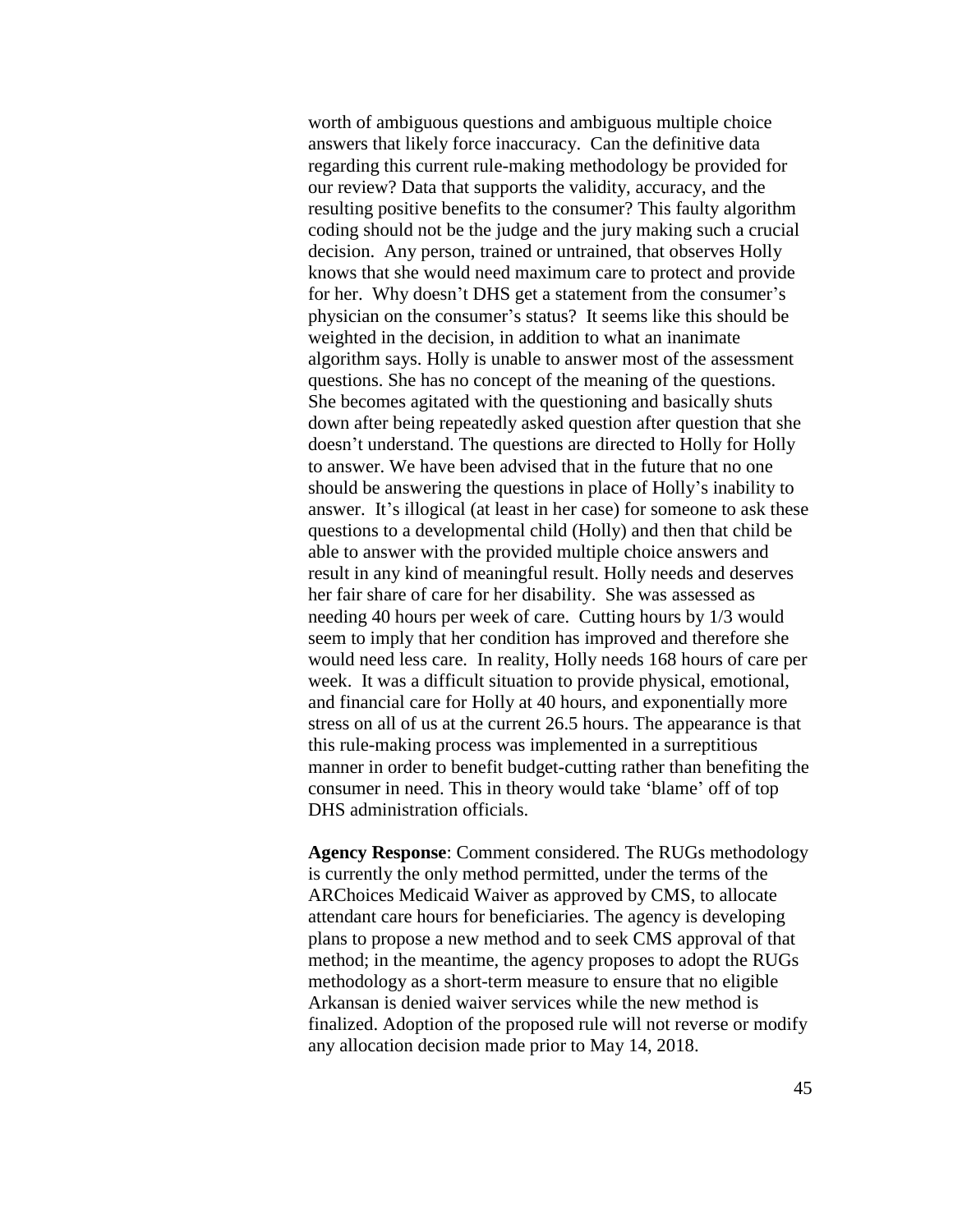### Nancy Morrell, comment received 7/26/2018

Comment Summary: We do not support the RUG methodology in determining the number of attendant care hours Carolyn needs. Carolyn does not walk or talk. She has to be fed, carried to the bathroom, turned over at night approximately 10-12 times. Questions about Carolyn getting dizzy when she walks were insulting. Most of the questions did NOT even pertain to her condition. She is completely dependent on others to survive. The questions were also extremely time consuming and frustrating.

**Agency Response**: Comment considered. The RUGs methodology is currently the only method permitted, under the terms of the ARChoices Medicaid Waiver as approved by CMS, to allocate attendant care hours for beneficiaries. The agency is developing plans to propose a new method and to seek CMS approval of that method; in the meantime, the agency proposes to adopt the RUGs methodology as a short-term measure to ensure that no eligible Arkansan is denied waiver services while the new method is finalized.

## Thomas Nichols, Disability Rights Arkansas, comment received 7/26/2018

Comment Summary: This is an issue that DRA and others brought to DHS's attention more than one year ago. This is a problem created by DHS's unwillingness to apprise the public of changes to these life-saving services in a way that is transparent and legal. DHS represents that the data used to create the RUGs no longer exists; accordingly, it is not verifiable. Despite DHS understanding the variance of needs among individuals even though they may have the same disease or condition, with this rule DHS intends to lump more than eight thousand individuals into only twenty-three categories. This proposed system yields confounding results, contrary to the purpose of the rule. One of the founders of the system, Brant Fries, described DHS's swift move from one of nurse discretion to the proposed rigid, automated operation of an algorithm as "stupid" and advised against it. The RUGs system does not permit any evidence from a medical care provider to challenge the medical necessity of attendant care hours in a greater number than those that are assigned to a RUG. The inflexibility of the system is also contrary to Brant Fries's user's manual for administering the assessment. The "rulebook" provided by DHS is also problematic; it is almost as difficult to read and understand as the algorithm itself. Many of the areas of questioning only capture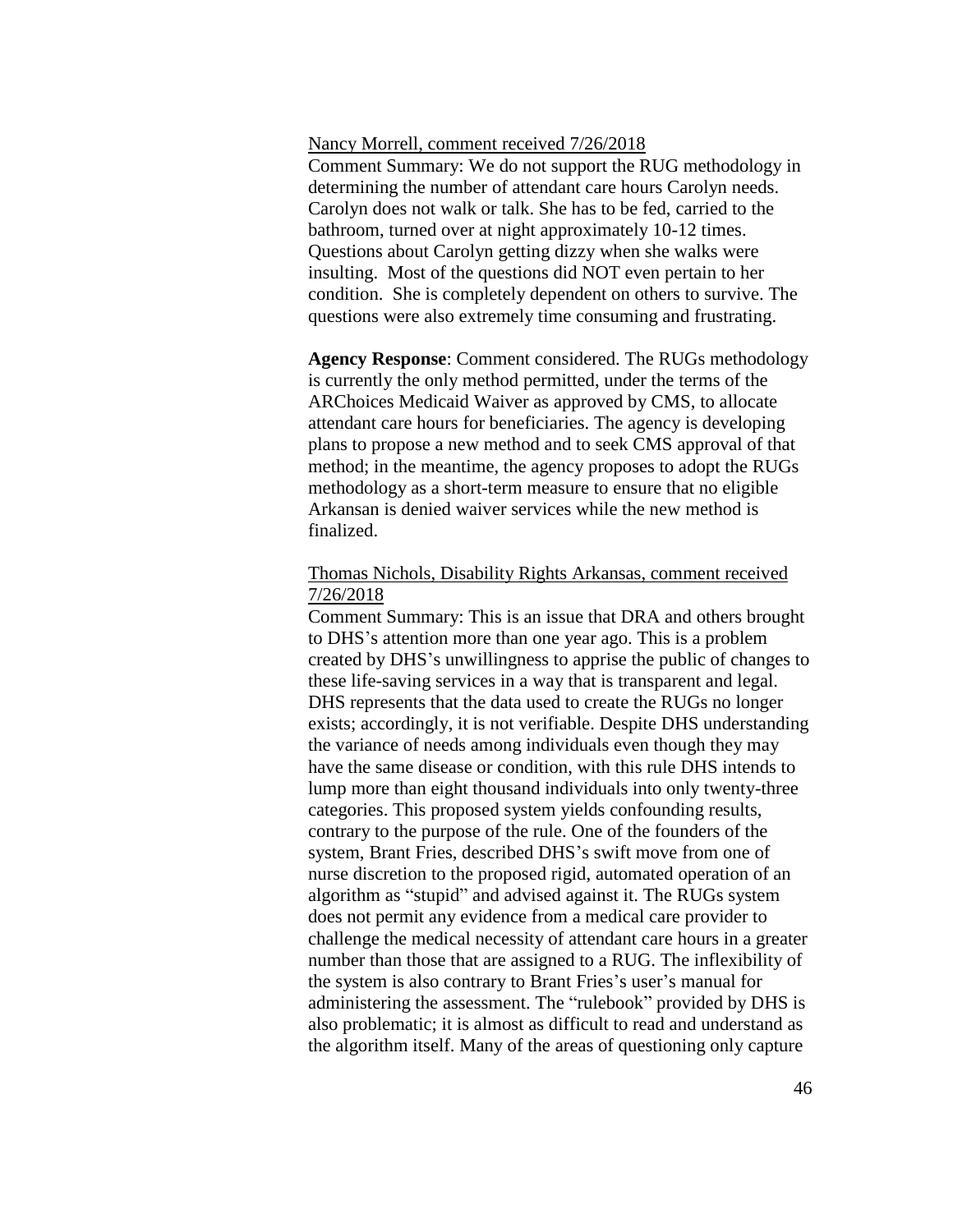treatments or conditions that existed three days to a week preceding the assessment. One specific problem is that individuals are placed in the first RUG for which they are eligible, but this means that an individual who received speech, occupational, or physical therapy in the week preceding the assessment is automatically assigned to a fixed RUG level that is less than what they would otherwise qualify for if not receiving therapy. Another problem is the weight applied to parenteral feeding, which some clients postpone to continue tasting their food. This punishes clients for taking a less risky and less restrictive alternative that typically will result in a better quality of life, at a sacrifice of fewer hours of attendant care. Use of the RUGs system has had a tremendously detrimental impact on individuals with disabilities and has resulted in drastic cuts to DRA's clients' hours. They have had to consider institutionalization should the process not change to provide them with adequate attendant care hours.

**Agency Response**: Comment considered. Because of recent court orders and the limitations of the currently-approved Medicaid waiver, the agency is currently prohibited from allocating attendant care hours for new applicants. The RUGs methodology is currently the only method permitted, under the terms of the ARChoices Medicaid Waiver as approved by CMS, to allocate attendant care hours for beneficiaries. The agency is developing plans to propose a new method and to seek CMS approval of that method; in the meantime, the agency proposes to adopt the RUGs methodology as a short-term measure to ensure that no eligible Arkansan is denied waiver services while the new method is finalized.

Jack Moore, comment received 7/26/2018 (same comment also submitted in writing by Robert Moore, comment received 7/31/2018)

Comment Summary: (1) I want to know how the RUG system doesn't classify myself in the category with the highest hour allotment. Every medical professional I've seen in the 14 years since my accident has agreed that I require 24-hour a day care, 7 days a week. The reason given for my exclusion from the highest RUG category was that I didn't have medical devices like peg tubes, trachs and IV's in my body. This is illogical for 2 reasons, the first being that all these apparatuses increase the risk for serious infection in my body, and the second being that all these devices actually lessen the amount of time for care, not increase it. For example, if I had a peg tube it would take 10 minutes to feed me a meal, and the care attendant doesn't have to be in the room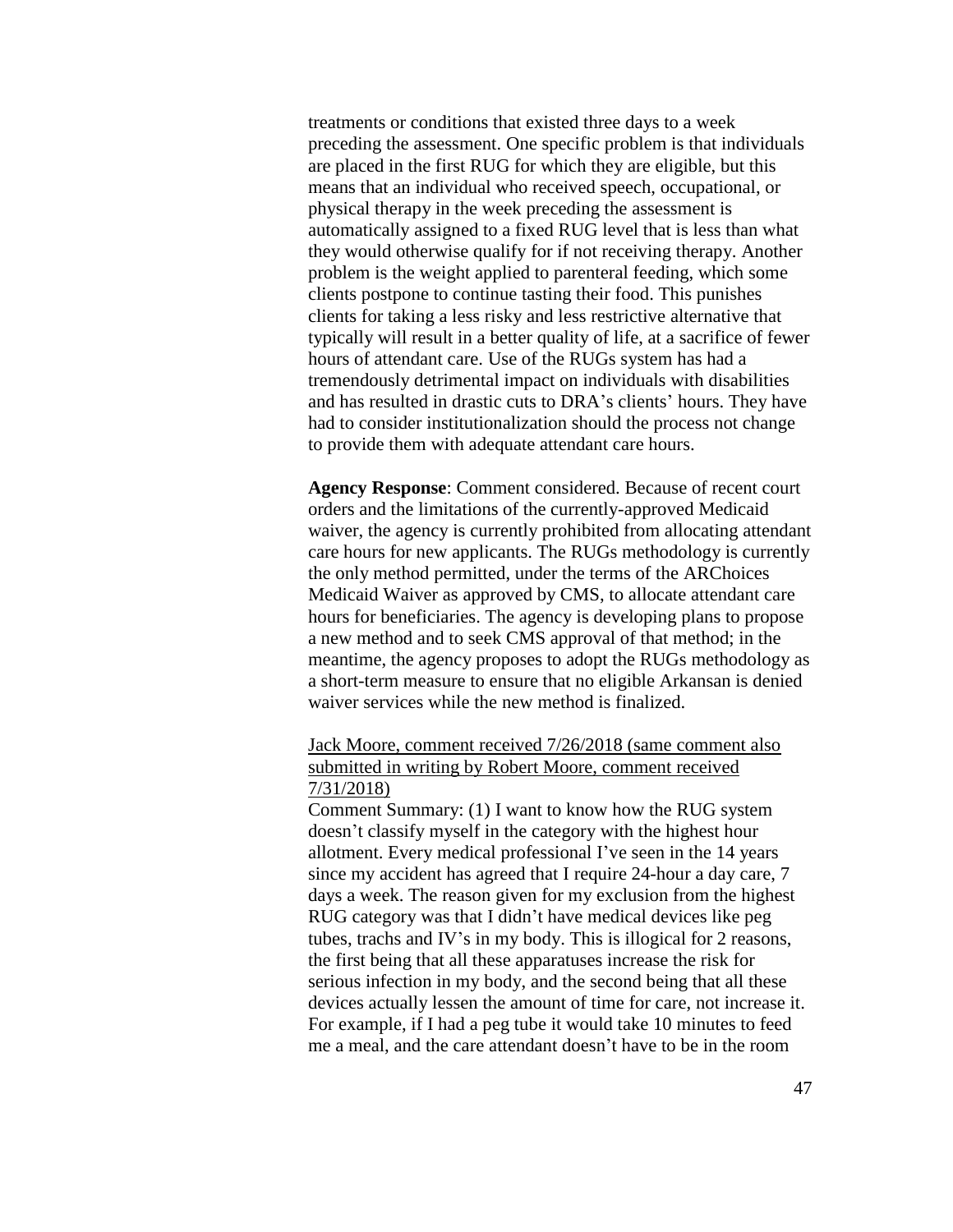with me. Whereas, it takes over an hour to feed me a meal with constant attention. (2) Why is it that disabled people have no voice in deciding their own care? Our quality of life is determined by a group of people who could care less about our health. My caregiver is only reimbursed for 5 hours of care daily when my care is round the clock. 5 hours daily isn't even a full shift of work for any job. (3) It makes no sense for DHS to slash my hours catastrophically but then offer me 100 hours a month of respite care from a different caregiver at a higher rate. (4) I've had two appeal hearings after my hours were cut, the first one I won but after the second one my hours were cut because essentially I was healthy. Are you aiming for me not to be healthy so you can put me in a nursing home? (5) None of the questions on the questionnaire uses for the RUG system even pertain to me or my physical condition. Questions like have you walked around the house in the last 2 days is easily answered by simply looking at me. There are questions about depression and suicide which I know are to ascertain my mental and emotional state. However, I don't see how my mental and emotional state help me use the bathroom by myself or feed myself, so why are these questions even on there? None of the answers to the questions even apply to my situation. The answer that I had to pick most of the time was, the person did not attempt this task in the last 2 days. That answer implies that I can do these tasks but I've just not attempted to. (6) What was the algorithm originally created to determine and who were the institutions/people it was designed for? Who created the algorithm and what is their expertise in the healthcare field? If it was designed for an institutional setting how can it be used on an individual basis when the scale of work is totally different? Is anyone else currently using this algorithm? If so, is it used as a stand-alone tool or with other assessment tools such as doctors, nurses, and therapists' input? Has the algorithm been edited or modified from its original state? If so, why and by who? if an algorithm is to be used as a stand-alone assessment tool, more thought has to be put into the rules and values within the formula to more adequately address the daily needs. Please use compassion, understanding, and be open to continually improving the process, because these are real people with real lives that are attempting to live on their own.

**Agency Response**: Comment considered. The purpose of having an objective methodology for allocating attendant care hours is to ensure that each beneficiary receives a sufficient number of hours based on that individual beneficiary's assessed needs for assistance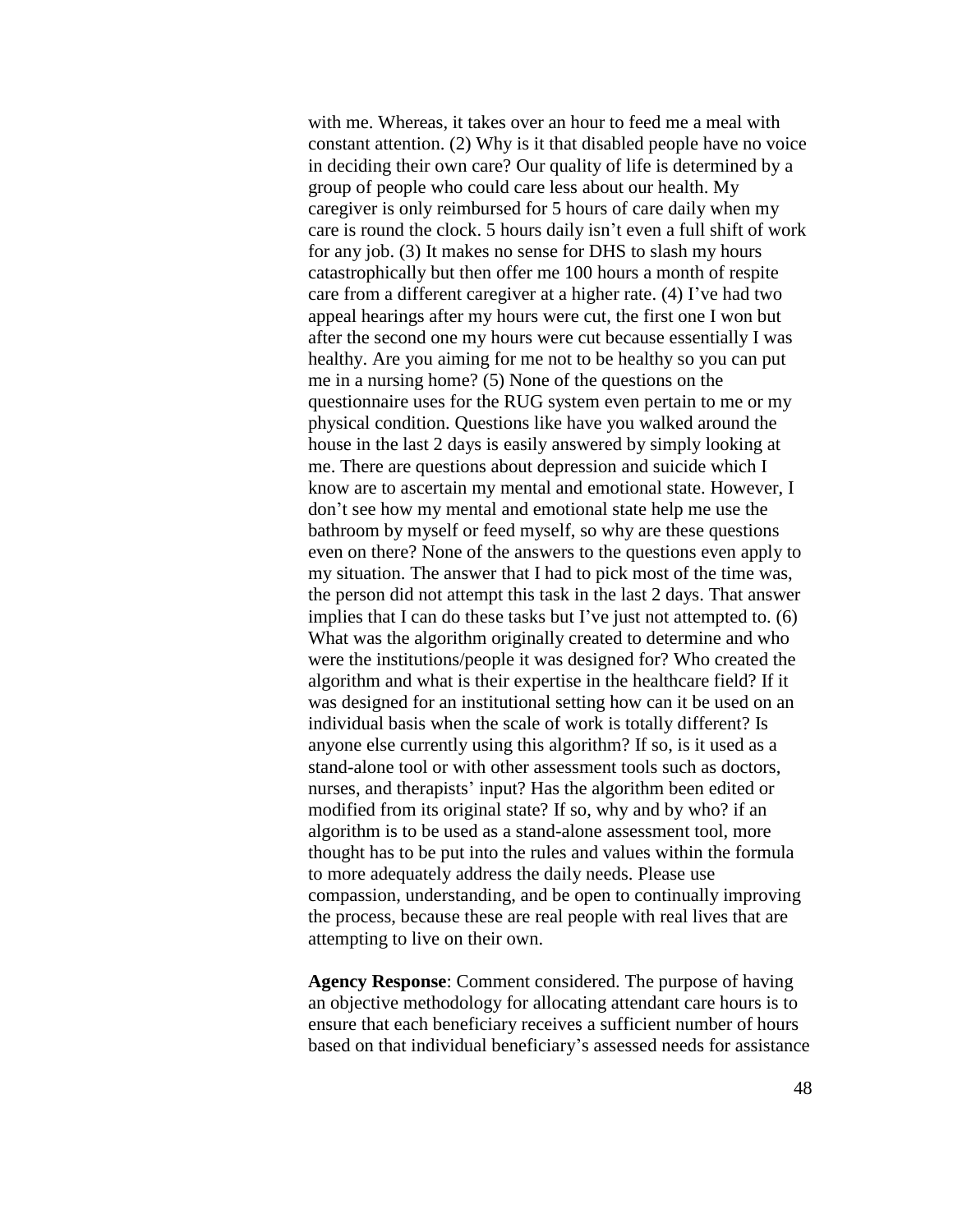with activities of daily living (ADLs), and that the hours allocated are consistent across the state for similarly-situated beneficiaries. The agency is proposing this rule as a short-term measure to ensure that all eligible Arkansans are able to receive the full range of waiver services while the agency finalizes a new method to allocate attendant care hours. Nothing in the proposed rule would modify the availability of respite services.

### Andrea Reaves, comment received 7/26/2018

Comment Summary: I had a car accident which left me a Quadriplegic from the chest down 19 years ago when I was 16. I do not have family support other than my brother, who is one of my daily care attendants. My parents passed away. Before that, they were my care attendants. It's very hard to find caregivers at the low rate of pay they are given, and especially if they are not getting at least eight full hours a day. My hours were significantly decreased by the use of this algorithm, and I have not had any improvement in my health condition, and have actually had a decline in health due to recent pressure sores after they cut my hours. With a registered nurse's discretion, this would not have happened. The nurses would have been able to see my situation and know that a decrease in my hours could cause more harm to my health and limit my ability to be a mother and live in my home and be able to have a job and contribute to my community. My question is, why must I and thousands of other disabled Arkansans live in constant fear of being placed in an institution? Why are our hours being cut significantly when our conditions aren't improving? During my assessments, the nurse couldn't even find the code numbers for many of my health issues. I also brought today a friend of mine, Randy Hudson, and he is a Quadriplegic. He was working one evening when two men got in his car, put a gun to him, told him to drive, and then they shot him, and his car caught on fire and they left the scene. And he is still receiving eight hours as of now. But for the care that goes into our lives, eight hours is simply not even enough. But we are here begging for just our eight hours. When they get cut down to five and six hours, or two hours or three hours, that's ridiculous. We want to live in our homes and we don't want to be institutionalized. I'm sick of the constant fear that I have lived with now for 19 years that that's where I'm going to end up and without my daughter, without what family I have left.

**Agency Response**: Comment considered. The RUGs methodology is currently the only method permitted, under the terms of the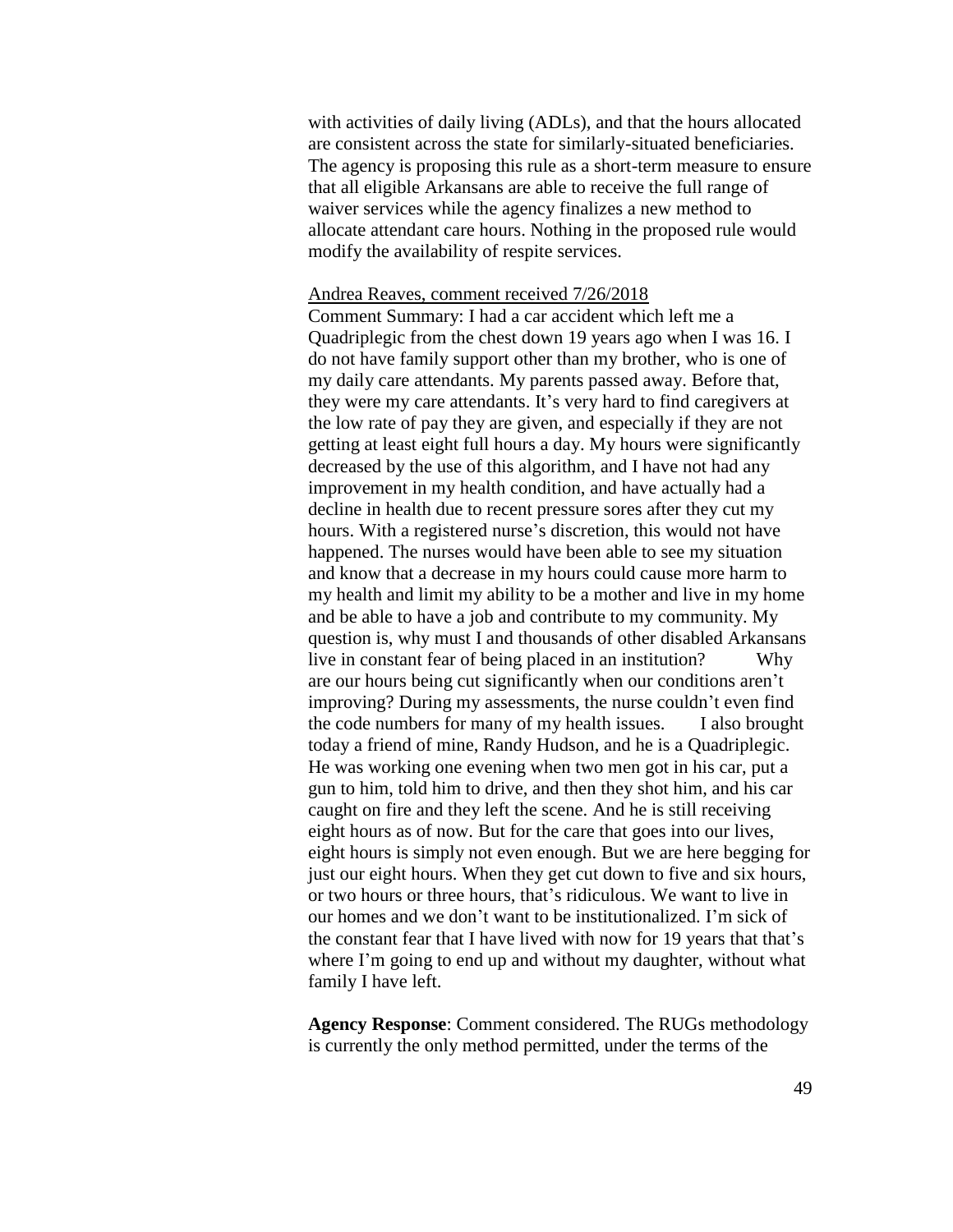ARChoices Medicaid Waiver as approved by CMS, to allocate attendant care hours for beneficiaries. The agency is developing plans to propose a new method and to seek CMS approval of that method; in the meantime, the agency proposes to adopt the RUGs methodology as a short-term measure to ensure that no eligible Arkansan is denied waiver services while the new method is finalized. Adoption of the proposed rule will not reverse or modify any allocation decision made prior to May 14, 2018.

### Jessie Edwards, comment received 7/26/2018

Comment Summary: I'm a target case manager for our clients that are on the ARChoices waiver. My caseload is about 40. And out of all 40 of my clients, not one client got an increase. Most - pretty much all of my clients got a decrease. People with disabilities are the ones who have been affected by these changes with this algorithm and are being cut significantly. We have great DHS nurses, but the only thing they can do to try and help my clients is offer them respite. That's not a choice for some clients, they don't want strangers in their home. The whole point of community-based living is choice. Clients like Andrea and my other clients deserve the opportunity to live in their homes, to contribute to their community. They can't do that if they are institutionalized. They can't do that, with their hours decreased, if they are dead. A decrease in hours means not only is the family's income reduced, it means their health can deteriorate. Without the proper care they need, they will die. I understand CMS guidelines say we have to use an algorithm; they want it to be nonbiased. There still should be some room for nurse's discretion. For 17 years that the waivers have been active, the nurses had that discretion, and they no longer do.

**Agency Response**: Comment considered. The RUGs methodology is currently the only method permitted, under the terms of the ARChoices Medicaid Waiver as approved by CMS, to allocate attendant care hours for beneficiaries. The agency is developing plans to propose a new method and to seek CMS approval of that method; in the meantime, the agency proposes to adopt the RUGs methodology as a short-term measure to ensure that no eligible Arkansan is denied waiver services while the new method is finalized.

### Regina Foster, comment received 7/26/2018

Comment Summary: I'm here on behalf of a family member. He's 64 years old, his mom who is still living, they live in the home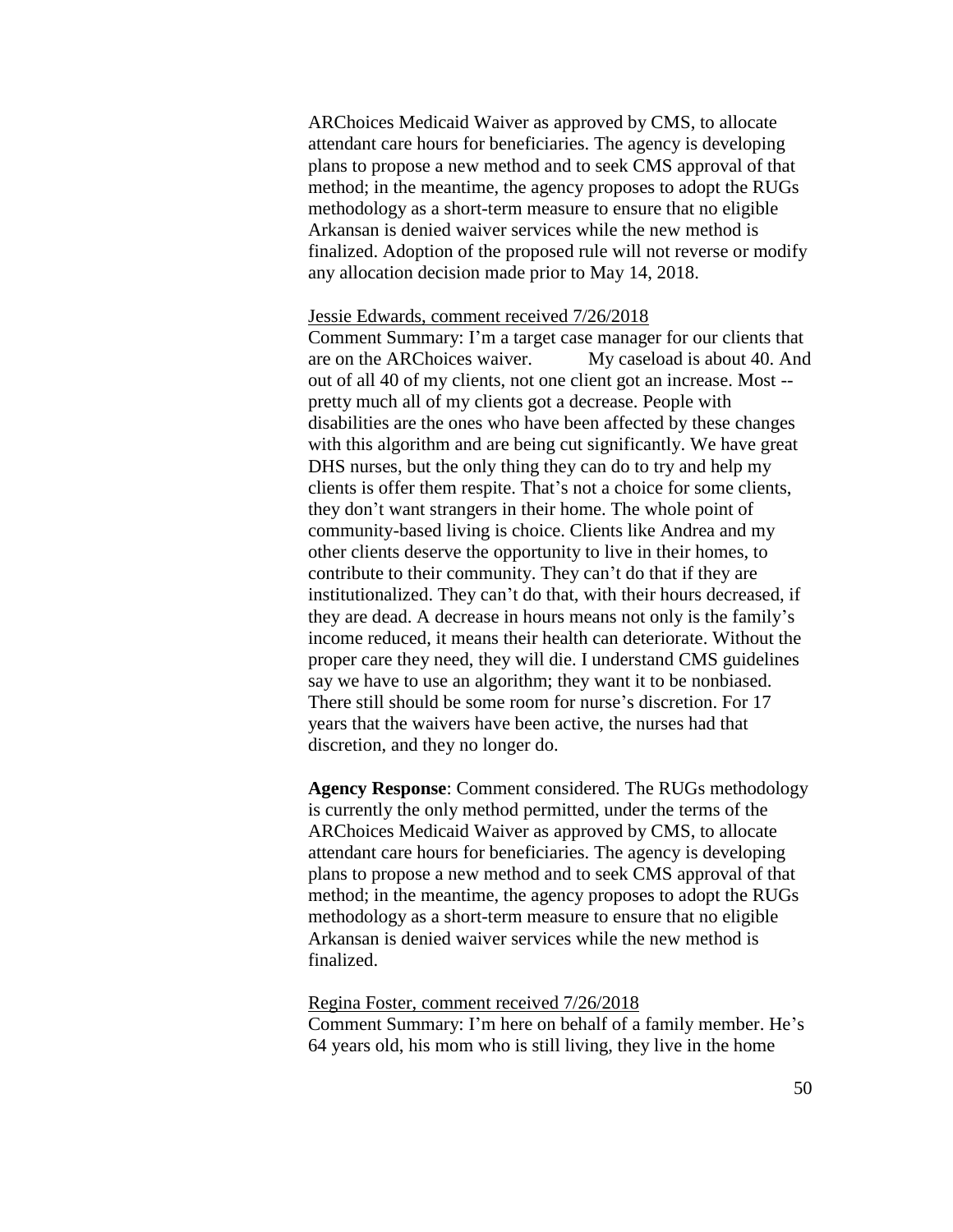together, is 85. His whole life she and his father have taken total care of him. He has cerebral palsy, totally dependent on his family. He can do absolutely nothing for himself. He has the same braces that he was put in in the 1960s. They have never used services from the state, they have never had caregivers to take care of him. He has never had any issues with his health except for kidney stones. His father fell dead of an unexpected aortic aneurism a few years ago, and they came to me for help as the nurse in the family. I took them to the Baseline DHS office, and the first thing the worker said was, "Had you not waited until now to decide you need help and not helped by coming in and putting him on a list when he was younger, you wouldn't be in this situation." I'm about to file his fourth application for ARChoices. Last year he was approved, but the person who was already coming in to help did not want to give their Social Security number, afraid they would lose their own benefits, so the mother continued to pay the worker out of her own pocket. Then they moved from Little Rock to Humnoke, and when I called to get everything changed, I found out that his services lapsed because she wasn't paying the caregiver through ARChoices and they had stopped using the other services. We filed another application but it was denied because of financial issues. It was denied again after DHS said that's what you need to do to fix this. They finally shared with me the attorney information, and the attorney said to appeal. I appealed in April, but they seem to have no record of it. Two offices gave me different instructions about applying, and I found out just this week attendant care applications are not being processed. He might qualify for personal care hours, but that's only 4.75 hours per day. He is a 24/7 care person, literally, can't roll himself over in the bed. They expect to plug in this information into an algorithm without nurse discretion and come up with these hours for these people? That's nuts. These people matter, and this is just such a small group of the big picture of the people in our state that need our help, need our assistance. They want to live lives, they have families, they have children. Please consider this rule and to change this rule, any other rules that we need to change to make it better for these people, for our loved ones.

**Agency Response**: Comment considered. The agency understands the commenter's frustration. Because of recent court orders and the limitations of the currently-approved Medicaid waiver, the agency is currently prohibited from allocating attendant care hours for new applicants. This has resulted in delays in the initiation of service for both beneficiaries seeking care through an agency, and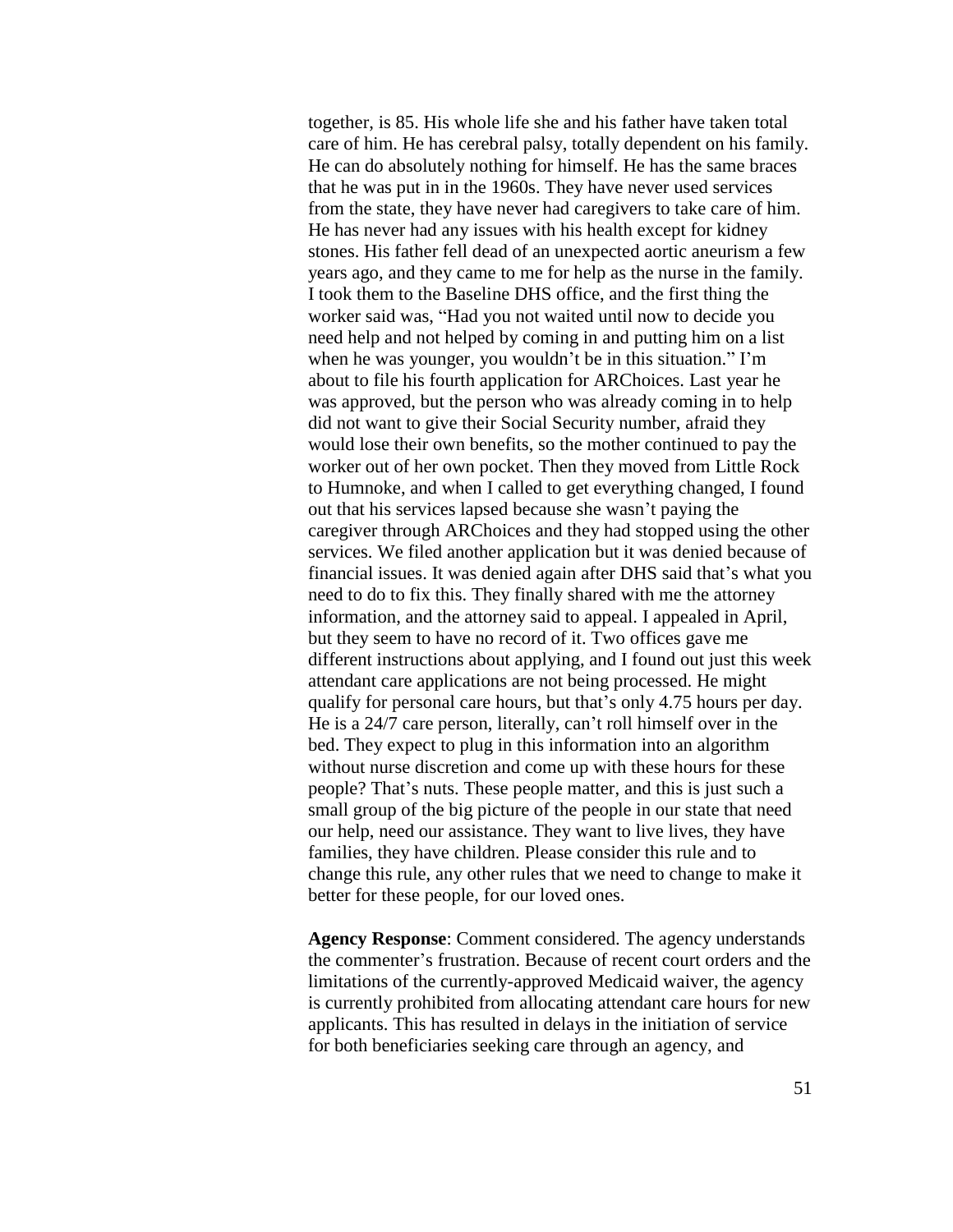beneficiaries seeking self-directed care. The agency attempted to quickly implement this rule in June by using the emergency promulgation process as permitted under state law, which would have made it effective immediately. That emergency promulgation process would have been followed by a regular rulemaking process because emergency rules are only valid for 120 days. But the agency was then prohibited by a court order from enacting this proposed rule through an emergency promulgation; therefore, the agency is required to go through a 30-day public comment period, then consider and respond to public comments, and then seek legislative review, before the agency may implement the proposed rule. These timeframes and requirements are established by state law. The agency is proposing this rule as a short-term measure to ensure that all eligible Arkansans are able to receive the full range of waiver services while the agency finalizes a new method to allocate attendant care hours. The agency is not proposing changes to waiver eligibility requirements or processes in this promulgation, but the agency can consider these comments for future promulgations.

## Thomas Nichols, Disability Rights Arkansas, comment received 7/26/2018

Comment Summary: After reductions in attendant care hours, one of our clients had to relocate to a trailer without air control, one suffered numerous infections, and one died. If DHS' aim was to save money, it will be very successful by gradually strangling individuals in this program with lack of services. We are not here because of a court case, we are not here because of a ruling. We are here because when DHS implemented this program in 2016, it acted in secret. It willfully concealed from the public how livesaving attendant care would be allocated to individuals with serious physical disabilities. These hours of attendant care determine when somebody can use the toilet, when they can eat, and when they can be moved. DHS could have at any time in the last year and a half promulgated this rule in a way that is transparent, clear, and meaningful. They were told by our office, you were on notice when Legal Aid sued you in January of 2017, you were notified by the Circuit Court days later, you were told again by the Supreme Court in November of 2017, and then you were twice told again by the Circuit Court in April and May of 2018. It was not enough that you were told you were wrong by the highest court in the state, you had to have sanctions levied against you to follow the law that allows you to create rules in the first place. So, now we have a more detailed rule finally submitted for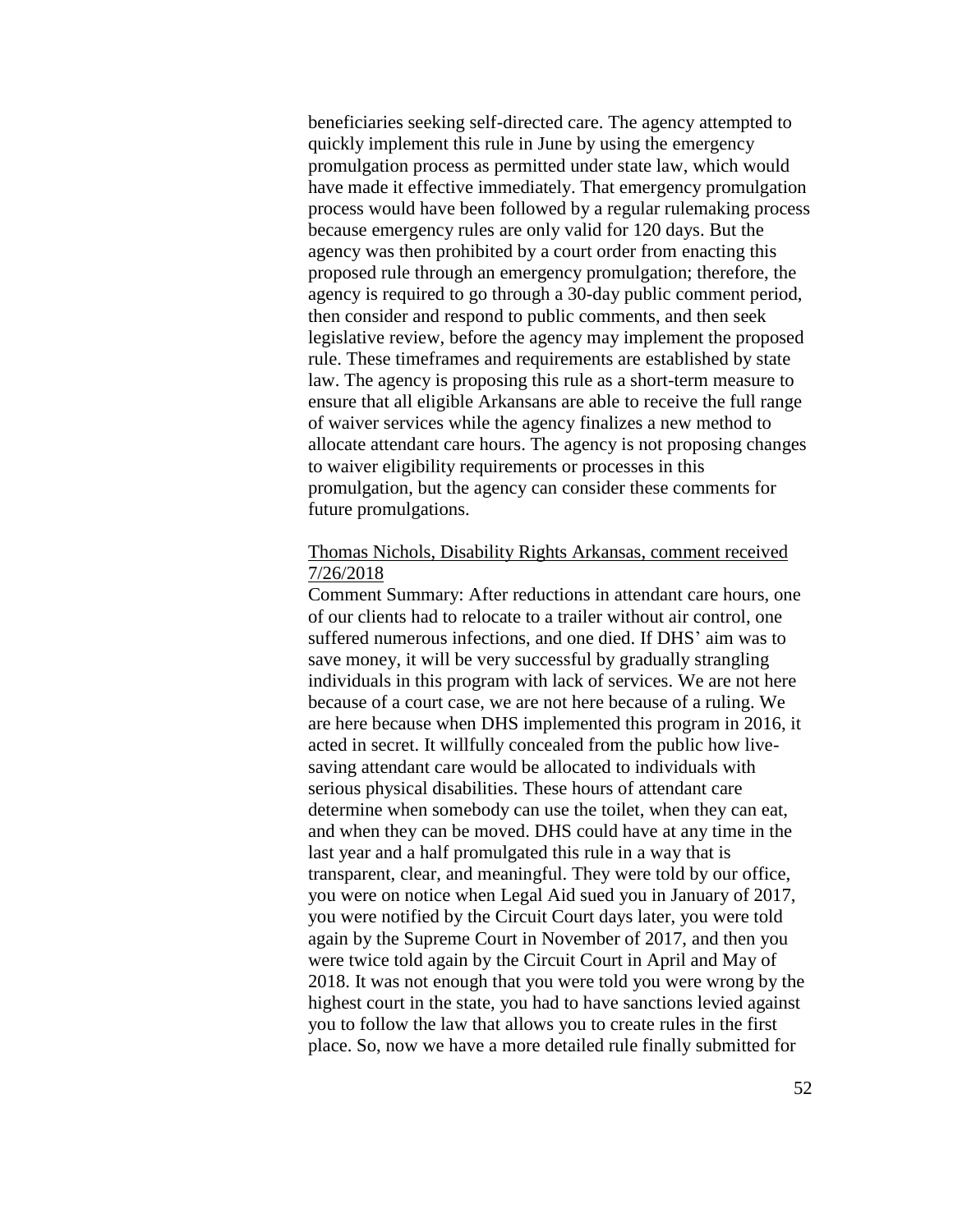public comment, but it is the same rule, one that is rife with problems, one that fails to provide adequate care, one that has zero data to support its hour allocations, and has been criticized in both local and national media. Even the author of the algorithm on which this is based thinks we should utilize nurse discretion for exceptions. And yet, after all the complaints, we see no variance in the rule that is being proposed now. We see no exception for special circumstances when a person's hours are medically inadequate to provide them care. Instead, we hear from Hearing Officers and even from OHS' own letter to its beneficiaries that perhaps the individuals who are not receiving an adequate number of hours should go to a nursing home. An absurd statement about a program that is meant to provide care that is adequate to keep someone at home in the community as is their choice, and as is required by Olmstead. But unless DHS alters this program to ensure adequate care is provided to individuals with disabilities, this is merely the appearance and perception of a public comment.

**Agency Response**: Comment considered. The RUGs methodology is currently the only method permitted, under the terms of the ARChoices Medicaid Waiver as approved by CMS, to allocate attendant care hours for beneficiaries. The agency is developing plans to propose a new method and to seek CMS approval of that method; in the meantime, the agency proposes to adopt the RUGs methodology as a short-term measure to ensure that no eligible Arkansan is denied waiver services while the new method is finalized.

#### Gary Kevin Hoover, comment received 7/26/2018

Comment Summary: I have pressure sores. And my caregiver has been dealing with pressure sores for nine years, doing the same job that an RN would be doing, but getting paid just a little above minimum wage. Now, you tell me what is up with that. That's something wrong. And she is doing the same job as our RN, who is making over \$40,000.00 a year doing nothing. With the algorithm, she is cut completely out. I have to take part of my little measly check that I get to help her pay car insurance, which we had to go get a car for me. They are cutting our hours, but the head of DHS just got a \$100,000.00 raise. Who can justify that? Algorithms, you can't tell me – you can't put a mathematician in front of that and start figuring up, "Well, this, this, this, and that, that, that," that I'm going to get the same amount of hours as what you get, or they are going to cut your hours and bump mine up.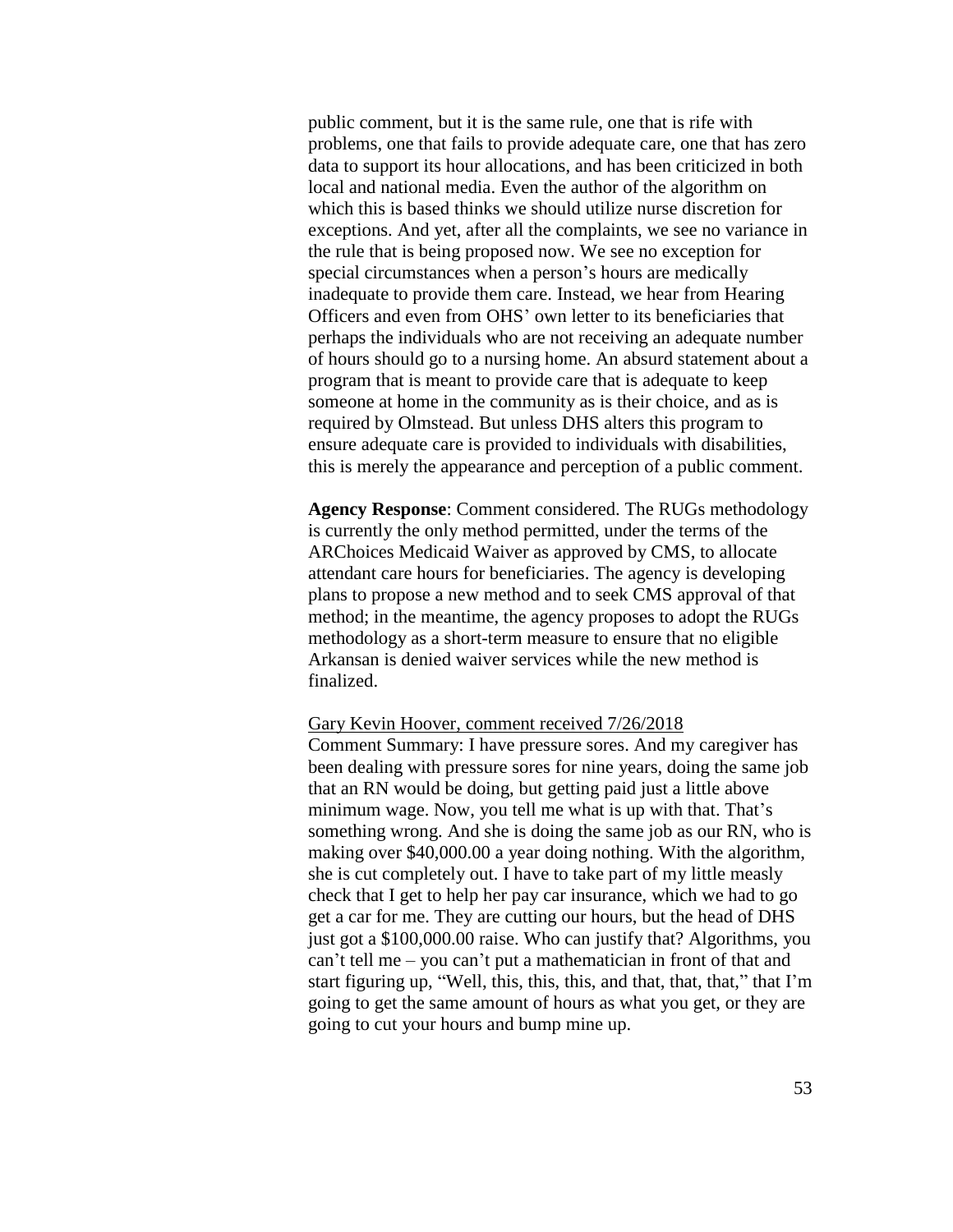**Agency Response**: Comment considered. The purpose of having an objective methodology for allocating attendant care hours is to ensure that each beneficiary receives a sufficient number of hours based on that individual beneficiary's assessed needs for assistance with activities of daily living (ADLs), and that the hours allocated are consistent across the state for similarly-situated beneficiaries. The agency is proposing this rule as a short-term measure to ensure that all eligible Arkansans are able to receive the full range of waiver services while the agency finalizes a new method to allocate attendant care hours.

# Kevin De Liban, Legal Aid of Arkansas, comment received 7/26/2018

Comment Summary: Legal Aid of Arkansas has been litigating this issue with DHS two and a half years now, and Legal Aid of Arkansas led the lawsuit that resulted in the invalidation of the algorithm. Legal Aid of Arkansas has made repeated overtures to speak with DHS to resolve our clients' concerns, and has been rebuffed at every point, which is part of the reason that we are here and having to discuss the merits of the algorithm in this public forum. It's better for people's dignity to be at home; it's also better for the state's bottom line. Nationally, states, on average, spend about half of their long term care dollars on nursing home care and half on home and community-based care. The really good states spend about 35 percent on nursing home care and 65 percent of their dollars on home and community-based care. Arkansas is the opposite. Arkansas spends 65 percent of its long term dollars on nursing home care and only 35 percent of its long term care dollars on home and community-based care. The Stevens group, were consultants hired by the state to review the Medicaid program, concluded that Arkansas should re-balance this. There has been no evidence that the state has made any advancements in that regard, and, the cuts through the RUGS algorithms actually promote the opposite, which is increased institutionalization. The maximum number of hours somebody can effectively get under the algorithm is five and a half hours of care per day. Five and a half hours of care per day. For individuals with Cerebral Palsy, Multiple Sclerosis, Quadriplegia, histories of broken hips, and other advanced ailments five and a half hours a day of care has been nowhere near enough to cover folks' needs. People have gone without food, people lie in their own filth, people end up being socially isolated. If you have a trach, IV meds, IV feeding, suctioning, or a ventilator or respirator, and only in those situations, there is a chance, not a guarantee, that you can get six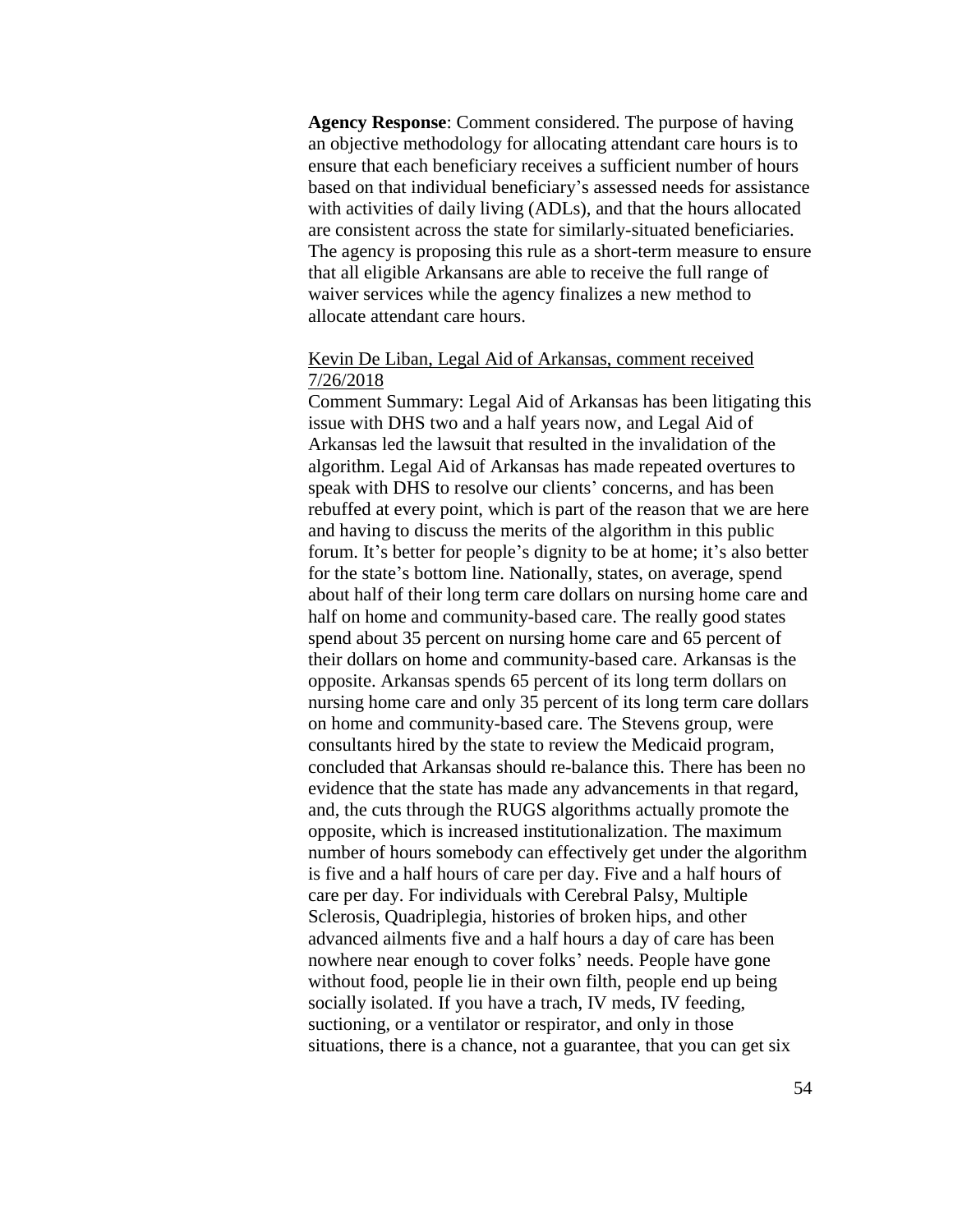and a half hours a day of care, which is still woefully inadequate based on our clients' experiences to meet their care needs. The highest RUG would allow around 11 and a half to 12 hours a day of care. But in the two and a half years that this program has been in existence, one person has been placed in that RUG. So, five and a half hours is the effective maximum, six and a half if you have one of those few treatments, either of which is a reduction from the maximum amount of care that was available under the AAPD program or the Elders Choice program. For those on Elders Choice, the maximum was roughly seven hours a day of care, and for AAPD, the maximum was eight hours a day of care. Many people get even less who have similar severity of needs. One of our clients who has been the plaintiff in the lawsuit, Bradley Ledgerwood, was put in a category that gets 32 hours a week of care, or four and a half hours a day. He has Cerebral Palsy. He can't functionally move and operate any of his limbs. In addition to just providing insufficient care, the RUGS methodology cut the hours of care of people who demonstrated no medical improvement. When RUGS was introduced, DHS did not show that somebody actually improved their condition and needed fewer hours of care. DHS justified this by saying that people who were receiving more hours under the system of nurse discretion were receiving too many hours, that the algorithm was correcting for over-allocations. Eight hours a day of care that Bradley Ledgerwood was receiving was not too many, or the eight for Shannon Brumley, or the eight for Dana Wolfe, or any of the other hundred plus clients that we have represented over the last two and a half years. Before the algorithm, we had zero cases about the number of hours people were getting. Half of the program beneficiaries have been reduced as of May 2016, which is the last time that DHS generated any data. DHS has not done any sort of analytics to determine who has been hurt, who has been benefited. They couldn't tell you how big the average increase was for those 43 percent of people who received an increase, and they can't tell you how big the cut on average was for those 47 percent of people who have been decreased. Anecdotally, based on our clients' experiences, it seems that the cuts have been much larger than whatever increases have occurred, and that the cuts have hit the people at the highest levels of need the hardest. The RUGS methodology has not been meaningfully validated or verified in Arkansas. The only validations that took place were in Ontario, Canada and Michigan. I don't know that they are that much familiar with Arkansas. DHS says that it used a one-year span of historical paid claims data to come up with the number of hours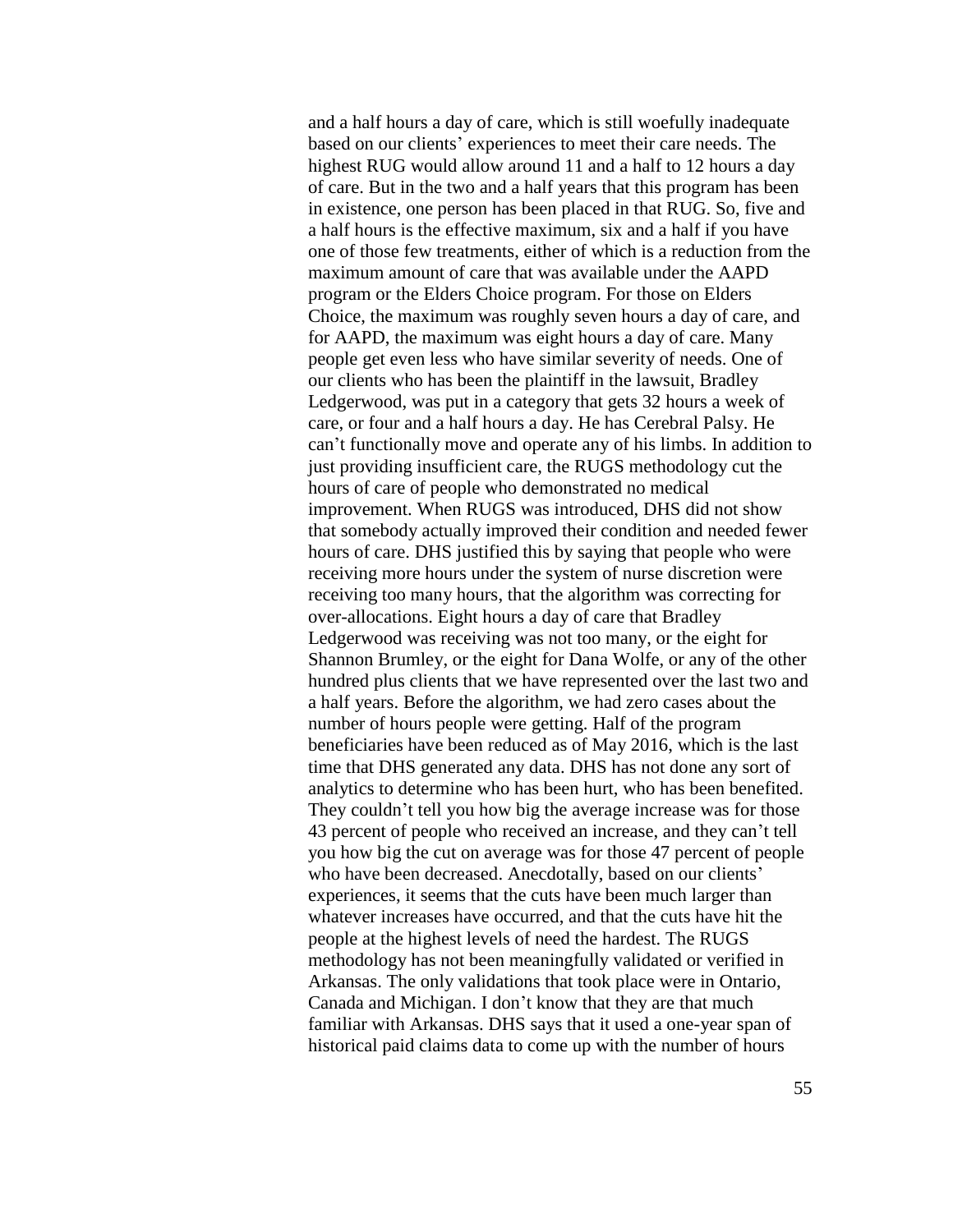somebody should get in a RUG. DHS admitted in federal court filings that they don't have that data. Nobody within the agency understood how the algorithm worked at all until over a year into litigation. They did no meaningful projections about who would be affected and how while they were considering adoption of the RUGS algorithm, none. Doctor Fries, the founder of the RUGs, has a set of recommendations that people who have been existing before the algorithm should be grandfathered in. Doctor Fries says it's not fair that somebody who was evaluated by a nurse is going to get drastically cut by an algorithm. Some of the internal staff at DHS advocated that nurses have some discretion to change the hours upwards or downwards. The agency overruled them. Now, the so-called reason for switching to the algorithm is that it is objective, less biased and more fair than the system of nurse discretion that existed beforehand. However, there was not one single documented report that a nurse was giving too many or too few hours before the algorithm. DHS' implementation of RUGS was filled with software errors the agency did not catch. We got data from DHS that showed that 150 individuals with Cerebral Palsy had been denied an average of 25 hours a month of care. DHS did nothing to fix that until a KARK report came out. And DHS did nothing to try to address all the care that the people went without before. There is still an error in DHS' software that was identified in October of 2016. Doctor Fries developed the algorithm to account for the diagnosis of diabetes. We learned in 2016, October, that DHS' software was not picking up diabetes. Doctor Fries ran a statistical report after that that determined that almost one-fifth of all people on ARChoices were affected by that software error. To-date, DHS has done nothing to fix the software error with regards to diabetes. Next is the issue of fairness and understanding. The algorithm is 21 pages of computer code. Clients have often come to us after they lost their appeal, or after they decided it wasn't even worth appealing, because they couldn't understand how it worked. They didn't know what they had to prove. The algorithm doesn't operate according to what individuals like you and me might think are important. It looks at certain disease diagnoses, and then it looks at certain functional limitations. So, if somebody is paralyzed, the algorithm doesn't give somebody any more hours or less hours based on your ability to get around the house. It doesn't give anybody more or less hours based on your ability to prepare food for yourself or to do household chores. So, the algorithm excludes many factors that a nurse previously took into account to decide if a particular number of hours were correct. Because the algorithm hasn't been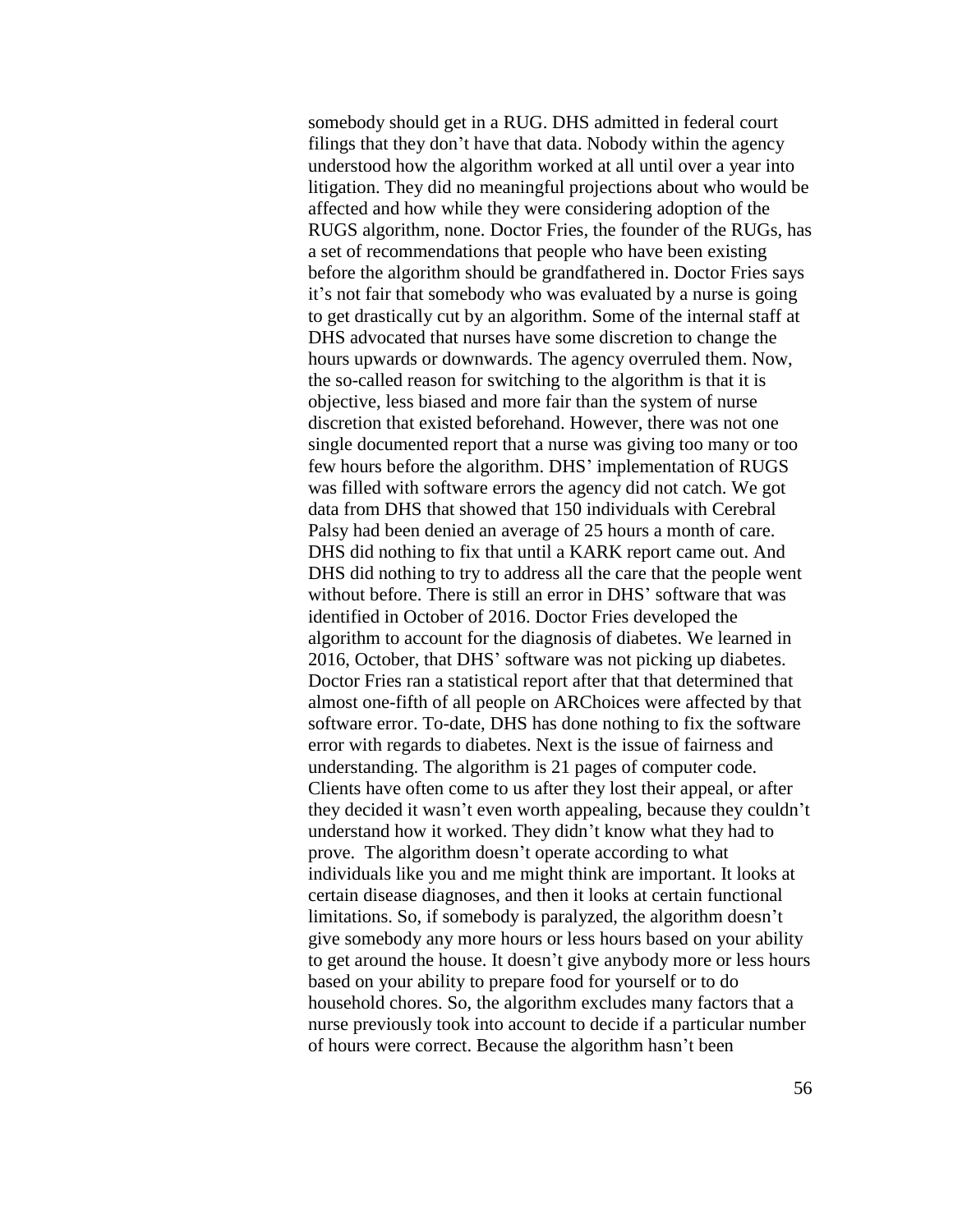intelligible to folks, people haven't had a fair chance to fight, and many people got cut through administrative hearings. DHS' statistics on administrative hearings were dismal. In October of 2016, there were nearly 100 people who had hearings, seven won. Nobody unrepresented during the year of 2016 prevailed in an administrative hearing. The other issue with not being able to understand how the algorithm works is that you can't plan your care. Now, the last thing I would like to close on is the idea that the RUGS algorithm is somehow necessary for DHS to operate the ARChoices program. That is factually incorrect. CMS guidelines said, "We expressly decline to," quote, "'specify the instruments or techniques that should be used to secure the information necessary to determine an individual's functional need, person-centered service plan, or service budget.'" CMS does not require in any regulation that a state agency like DHS use an algorithm. There is an available alternative which is the system of nurse discretion that had existed prior to the use of the algorithm. DHS is not forced to adopt an algorithm. And even if it chooses to adopt an algorithm, it is not forced to defer totally to what the algorithm says. Legal Aid of Arkansas filed a lawsuit on June 29th to force DHS to resume providing attendant care to people who were seeking to be on the program. That lawsuit states that DHS has multiple duties to continue operating the program, that DHS can't just suspend a key part of the program, the allocation of attendant care. Since OHS has suspended the provision of that attendant care, starting on May  $14<sup>th</sup>$  when the algorithm was invalidated, there is a backlog now of 2,700 assessments that have to be done. Nothing has forced DHS to suspend care allocation.

**Agency Response**: Comment considered. The RUGs algorithm itself was not invalidated in the litigation referred to and pursued by the commenter, but rather the underlying rule that was intended to implement it. An injunction sought by the commenter is what forced the agency to stop allocating attendant care hours for ARChoices beneficiaries. The agency attempted to quickly implement this rule in June by using the emergency promulgation process as permitted under state law, which would have made it effective immediately. That emergency promulgation process would have been followed by a regular rulemaking process with public notice and comment because emergency rules are only valid for 120 days. But the agency was then prohibited by a court order from enacting this proposed rule through an emergency promulgation; therefore, the agency is required to go through a 30 day public comment period, then consider and respond to public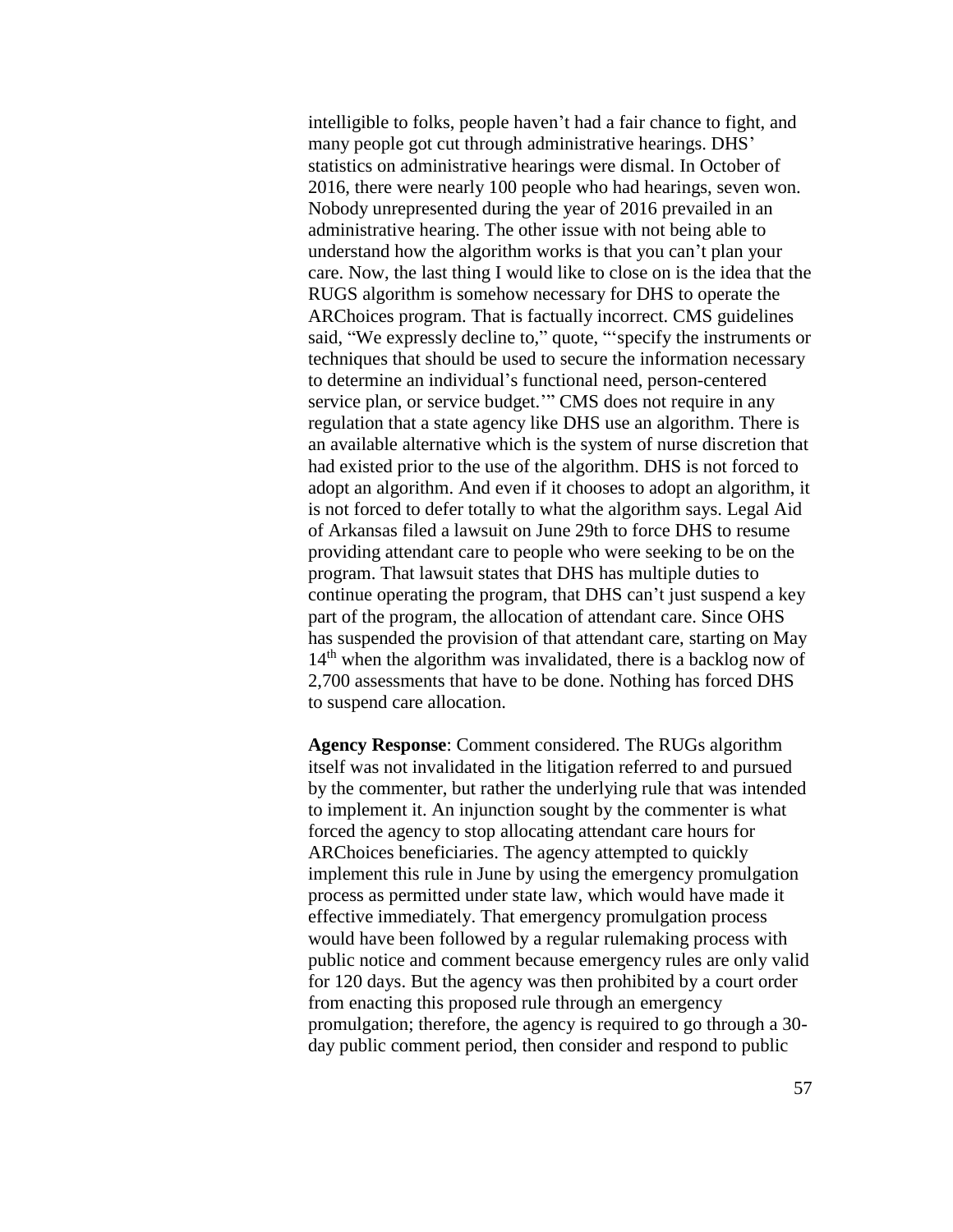comments, and then seek legislative review, before the agency may implement the proposed rule. These timeframes and requirements are established by state law. The RUGs methodology is currently the only method permitted, under the terms of the ARChoices Medicaid Waiver as approved by CMS, to allocate attendant care hours for beneficiaries. Because of the court orders and the limitations of the waiver approval, the agency is currently prohibited from allocating attendant care hours for new applicants. This has resulted in delays in the initiation of service for both beneficiaries seeking care through an agency, and beneficiaries seeking self-directed care. The agency is developing plans to propose a new method and to seek CMS approval of that method; in the meantime, the agency proposes to adopt the RUGs methodology as a short-term measure to ensure that no eligible Arkansan is denied waiver services while the new method is finalized. The fact that the RUGS methodology was subjected to studies in other regions of the county does not mean those studies were not applicable to Arkansans. An individual who has needs with activities of daily living like toileting, bathing, or transferring in the northern United States or Canada is similar to an individual living anywhere else. The commenter asserts that the RUGs methodology has an "error" regarding how diabetes is accounted for in the algorithm. Yet documentation submitted by the commenter shows that the founder of the RUGs methodology explicitly determined that the treatment of diabetes in the methodology is not an "error." Some states use a RUGs methodology that takes diabetes into account as a factor; other states, including Arkansas, have modified the methodology so that diabetes is not taken into account, since the functional impairments related to diabetes are already measured elsewhere in the algorithm. This difference is a matter of a policy choice by different states using slightly different variations of the RUGs methodology. It is not a software error.

#### Cathy Cagle, comment received 7/26/2018

Comment Summary: I have taken care of my grandson since he was born. He has something called schizencephaly with septa optic dysplasia. My fear is that there is no category in this algorithm where he will fit. Doctors told me I should just put him away, but I never did and I never gave up. Right before he turned 18, we got him on a Medicaid waiver, and Central Arkansas Disabilities has helped me do things for him that I could never do. There is just such a lack of humanity in this algorithm. You know, how can you put somebody in a system and have a computer spit out and decide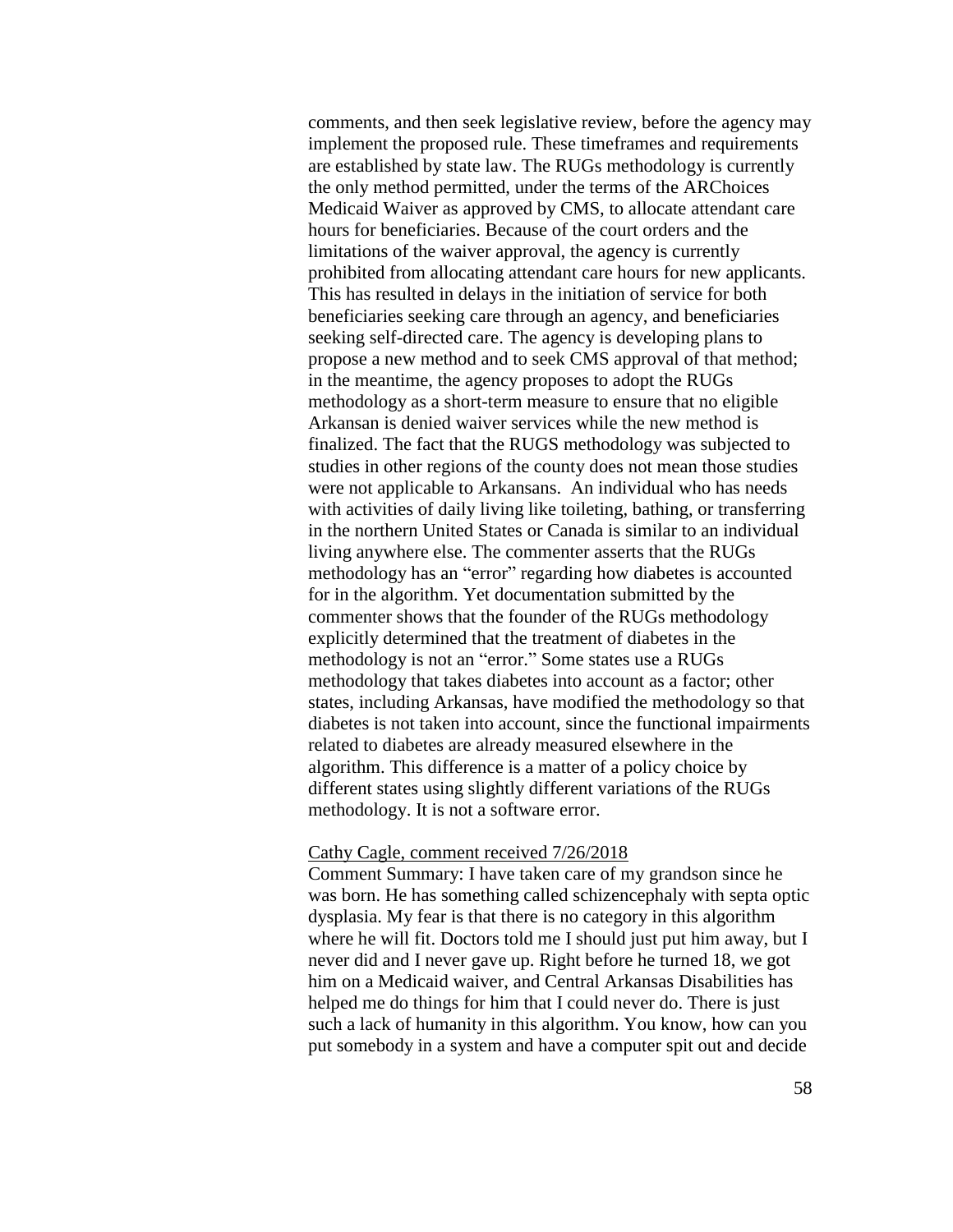whether or not you need help? And what if you don't fit in that box? It takes a human with compassion to make that diagnosis about care.

**Agency Response**: Comment considered. The RUGs methodology is currently the only method permitted, under the terms of the ARChoices Medicaid Waiver as approved by CMS, to allocate attendant care hours for beneficiaries. The agency is developing plans to propose a new method and to seek CMS approval of that method; in the meantime, the agency proposes to adopt the RUGs methodology as a short-term measure to ensure that no eligible Arkansan is denied waiver services while the new method is finalized. Nothing in the proposed rule will affect benefits provided to developmentally disabled beneficiaries under other waiver programs outside of ARChoices.

#### Sandra Mancell, comment received 7/26/2018

Comment Summary: while I appreciate that you need to come up with some form to determine what kind of hours that someone needs at home, you have taken the RUGS system that CMS developed and we have been dealing with in long term care for almost 30 years. The problem of what you are trying to do is take those assessments and put it from a congregate setting and use it in the home setting. You need to build in some extra times that are available for not everybody needs to do their ADLs all in the exact same moment.

**Agency Response**: Comment considered. Arkansas does not use the RUGs methodology in nursing homes or other long-term care facility settings. The version of the RUGs methodology used by Arkansas was developed specifically for use in home- and community-based settings.

### Shelley Muscovalley, comment received 7/26/2018

Comment Summary: I have been a registered nurse for 44 years. When we talk about nurse discretion, we are talking about something that we think we need to take away because it's subjective. We need to keep it because it's subjective. There is some intuitive ability that we don't even have to think words on, and certainly not numbers, that comes with an aggregate of experience. There are all kinds of settings where we are going to identify something that a list of questions on the algorithm cannot. The people that these programs serve seem like other people to us. Nobody is exempt. These programs, ARChoices, serves people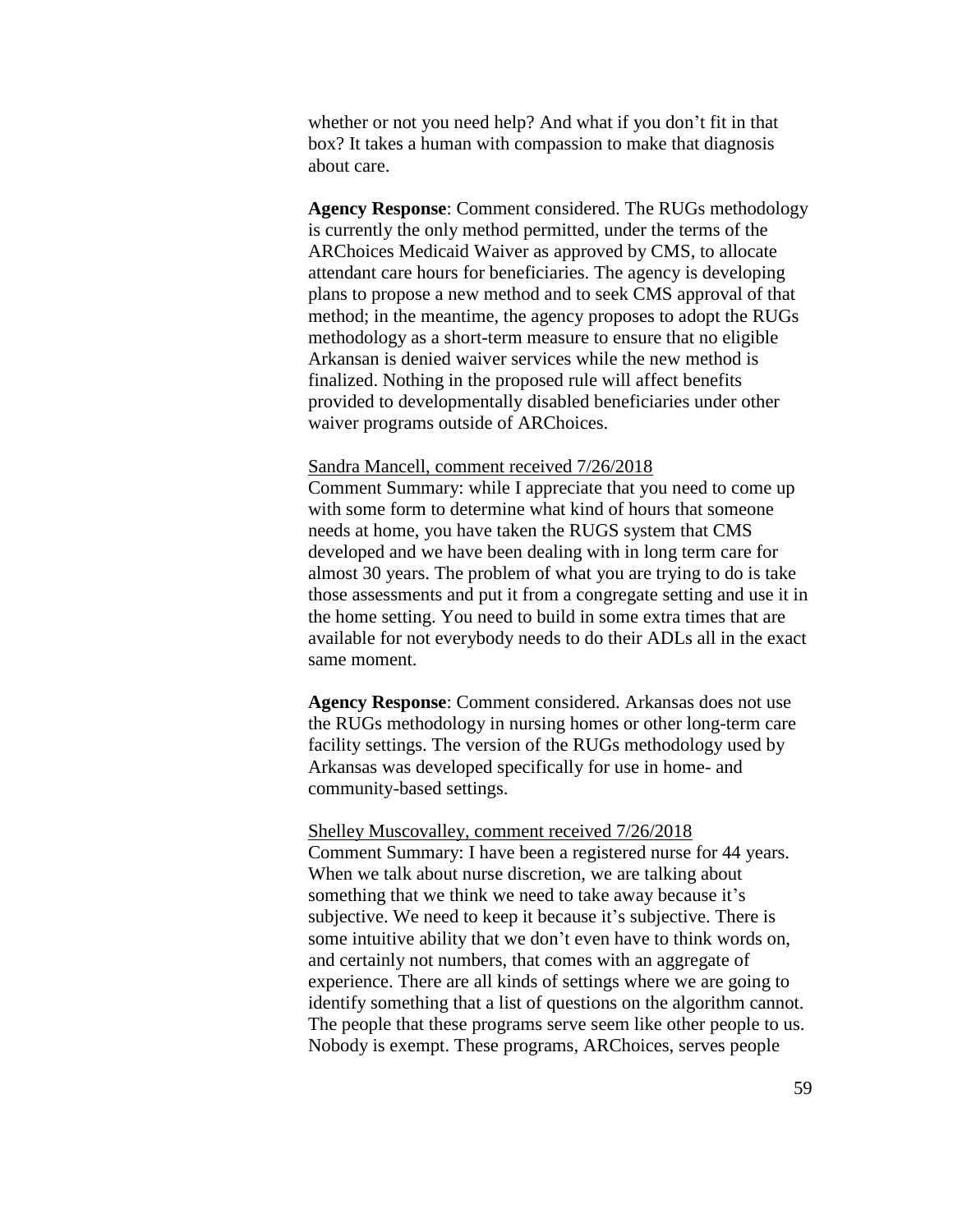who are often in the last days, weeks, months, years of their lives. Nobody is exempt. We all have that to do; right? So, if it's not good for all of us, it's not good for any of us. Right now, we need to listen, keep the nursing in there, we can save you money down the line. We can preserve the humanity. I think taking all of that out, it kind of it diminishes the value of having an RN, it almost seems to be under the guise of an RN assessment when we really aren't seeing that experience and knowledge and critical thinking being used.

**Agency Response**: Comment considered. The RUGs methodology is currently the only method permitted, under the terms of the ARChoices Medicaid Waiver as approved by CMS, to allocate attendant care hours for beneficiaries. The agency is developing plans to propose a new method and to seek CMS approval of that method; in the meantime, the agency proposes to adopt the RUGs methodology as a short-term measure to ensure that no eligible Arkansan is denied waiver services while the new method is finalized.

## Bradley Ledgerwood, comment received 7/27/2018

Comment Summary: Caregiving for a total care patient is a 24/7 job and we are just asking for one eight-hour shift, in my opinion we are just asking for the bare minimum of the state. If you paid for even two shifts it would be cheaper than nursing home care and much better personal care. One of the criteria for more hours is being on a respirator and what they are telling me is the life of somebody on a respirator is worth more than mine because the respirator could quit anytime, but if left alone and there was a fire I could die because I cannot get out of a house by myself. That would seem to be discrimination. It is highly offensive to the disabled community that the DHS Director got a major pay raise after being there just three months when you cut services to individuals who desperately need the services. With the cost of inhome care being so much cheaper, is the reason you are cutting services is to force people into nursing homes? Could it be that nursing homes are greasing your palms? Because DHS states that ARChoices is a cheaper program to stay on and you get better care, and nursing home care costs 2.34 times more on average than inhome services.

**Agency Response**: Comment considered. Because of recent court orders and the limitations of the currently-approved Medicaid waiver, the agency is currently prohibited from allocating attendant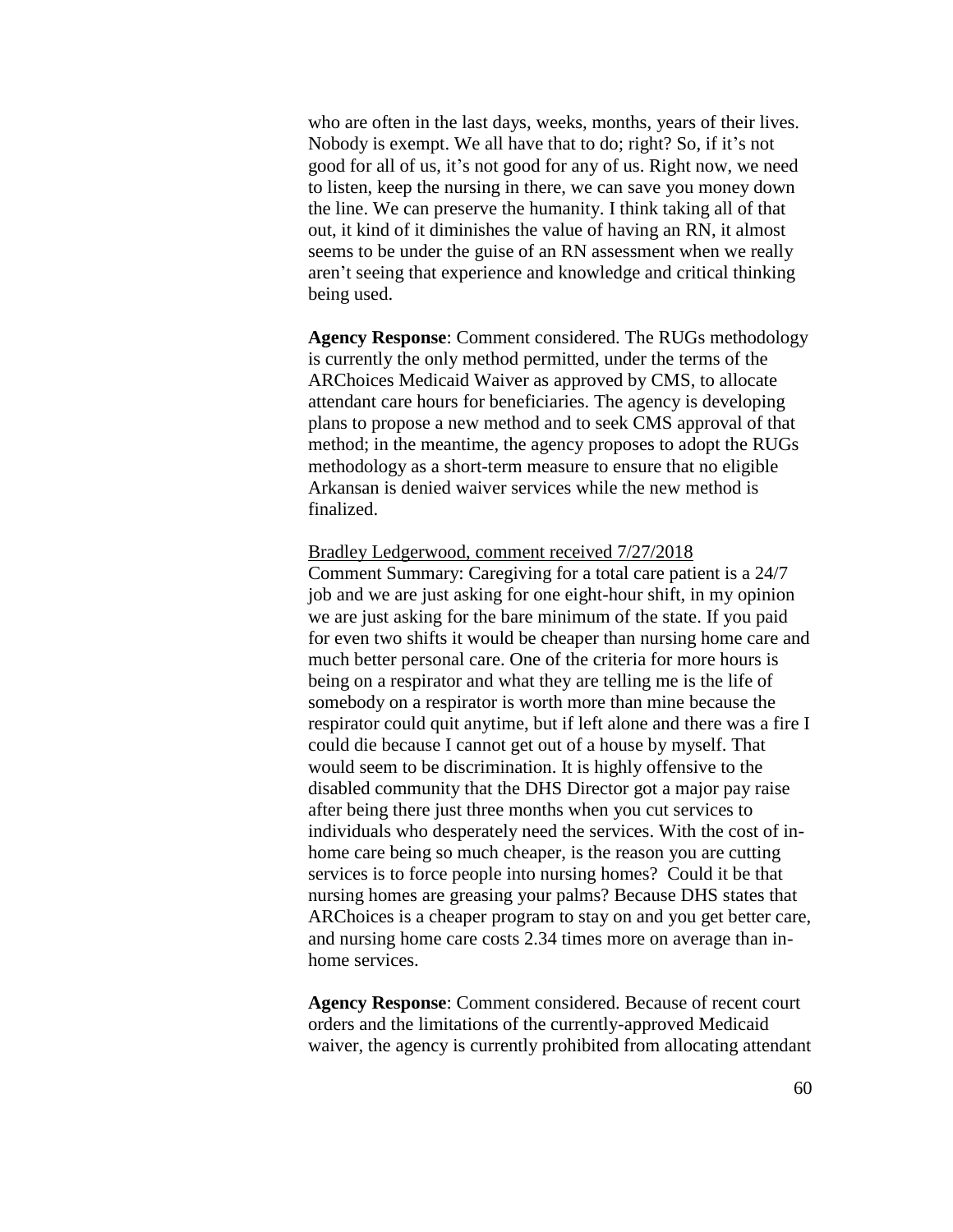care hours for new applicants. The RUGs methodology is currently the only method permitted, under the terms of the ARChoices Medicaid Waiver as approved by CMS, to allocate attendant care hours for beneficiaries. Reports of suspected waste, fraud, or abuse in this or any area of the Medicaid program can be made to the Arkansas Medicaid Inspector General Hotline at (855) 527-6644 or https://omig.arkansas.gov/fraud-form, or to the Attorney General's Medicaid Fraud Control Unit at https://arkansasag.gov/forms/medicaid-fraud-reporting/. The agency is developing plans to propose a new method and to seek CMS approval of that method; in the meantime, the agency proposes to adopt the RUGs methodology as a short-term measure to ensure that no eligible Arkansan is denied waiver services while the new method is finalized.

### Richard Braughton, comment received 7/29/2018

Comment Summary: At my personal care agency, we have had 3 RNs leave our employment to take lucrative employment with the state. Now the DHS RNs no longer have to think by creating plans of care, they just input information into the RUG and see what comes out. They no longer have to travel to the home and evaluate the patient. The impacts of the RUGs are increased pay for DHS RNs; decreased hours for the patient; decreased money for caregivers; decreased money for the agency employing the caregivers; and overall decreased employment in the state. DHS should replace the RNs that are now doing nothing other than data entry with LPNs; increase the rate paid to personal care agencies; allow personal care agencies to provide catheter care and wound care; create a standardized unit of measurement based on ADLs; understand that toileting for one person is not the same as toileting for another person; allow 4-, 6-, and 8-hour daily increments as an alternative; choose hours based on a yearly maximum, not a weekly or monthly maximum; and eliminate respite care.

**Agency Response**: Comment considered. DHS RNs are still responsible to personally visit each ARChoices beneficiary and create a care plan for that beneficiary. DHS RNs are paid on the basis of the statewide pay plan. Nothing in this promulgation changes or relates to nurse responsibilities or pay. The RUGs methodology is currently the only method permitted, under the terms of the ARChoices Medicaid Waiver as approved by CMS, to allocate attendant care hours for beneficiaries. The agency is developing plans to propose a new method and to seek CMS approval of that method; in the meantime, the agency proposes to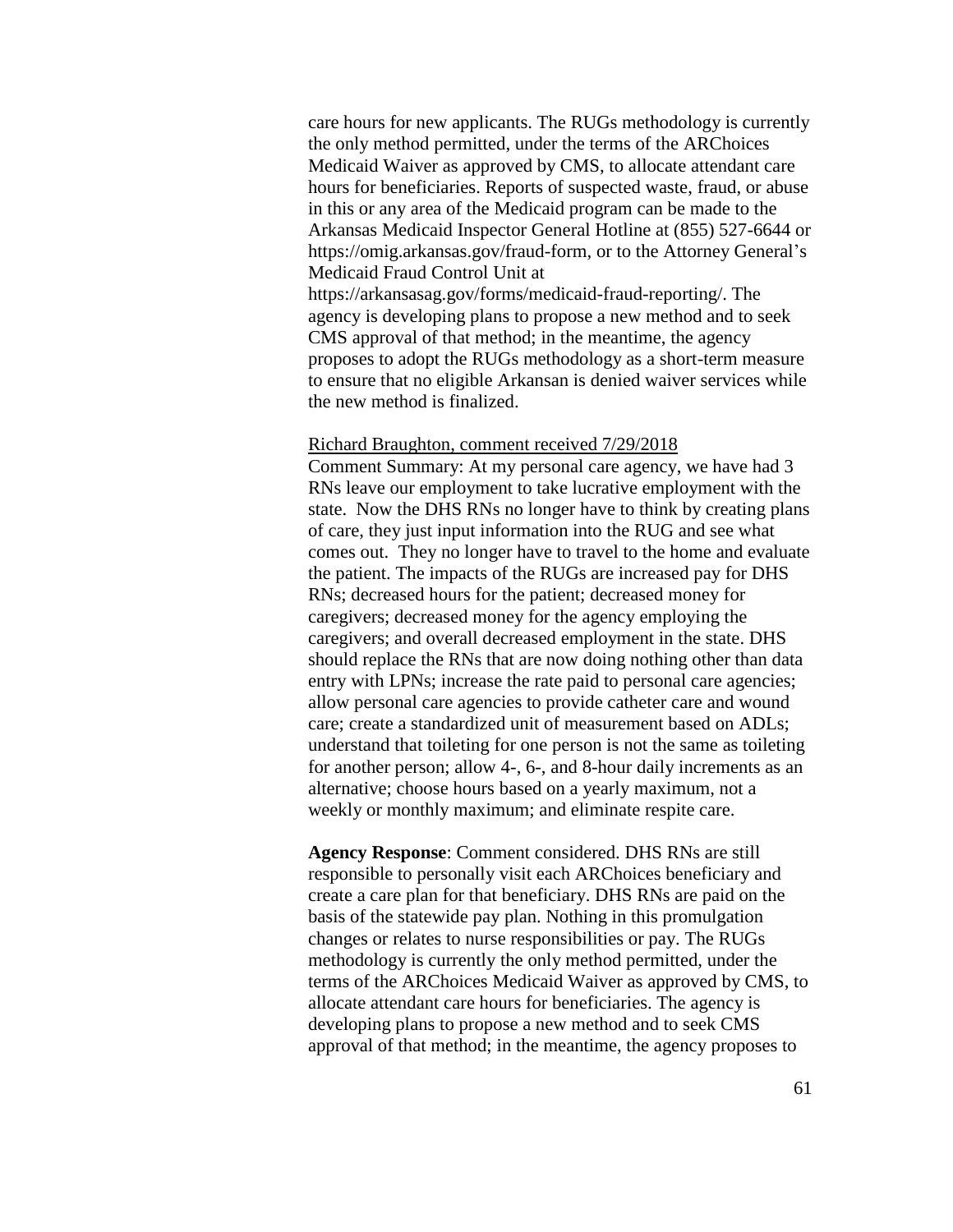adopt the RUGs methodology as a short-term measure to ensure that no eligible Arkansan is denied waiver services while the new method is finalized. The agency is not proposing changes in this promulgation to reimbursement rates, units of service, or waiver services other than attendant care, but the agency can consider these comments for future promulgations.

Donnita Acuff, Prairie Grove, AR, comment received 7/30/2018 Comment Summary: No one could ever make me believe that a computer can feel a person's pain. I believe the algorithm was set up to save the state oodles of money by not having to pay nurses and caregivers for as much time. Nurses are human, and many have experience with patients with diseases like my mom. This program not only hinders my mother's care and quality of life, but it also messes things up for me. I have to spend much more time away from my mom working or trying to find work outside the home and cannot give her the care she needs. When I am gone, she holds her bladder much too long because she is afraid to try to walk by herself. She eats stuff like crackers, Vienna Sausage, and stuff that is not refrigerated. If I cannot take care of my mother, I do not what she will do. She cannot go in a home because she cannot breathe odors. When making your decision, please consider that software cannot smell, feel, hear, or see, so how in thunder can it diagnose how much care my mom needs, or how repetitious sounds drive her insane, or odors stop her from breathing, or how can it feel the pain she experiences? How could it possible know what it is like to fight for your breath? It cannot! It is simply saying what it was programmed to say about a disease.

**Agency Response**: Comment considered. Because of recent court orders and the limitations of the currently-approved Medicaid waiver, the agency is currently prohibited from allocating attendant care hours for new applicants. The RUGs methodology is currently the only method permitted, under the terms of the ARChoices Medicaid Waiver as approved by CMS, to allocate attendant care hours for beneficiaries. The agency is developing plans to propose a new method and to seek CMS approval of that method; in the meantime, the agency proposes to adopt the RUGs methodology as a short-term measure to ensure that no eligible Arkansan is denied waiver services while the new method is finalized.

Donna Cornett, Prairie Grove, AR, comment received 7/30/2018 Comment Summary: I do not believe the RUGs algorithm is a good method, nor is it fair to use software of any kind to diagnose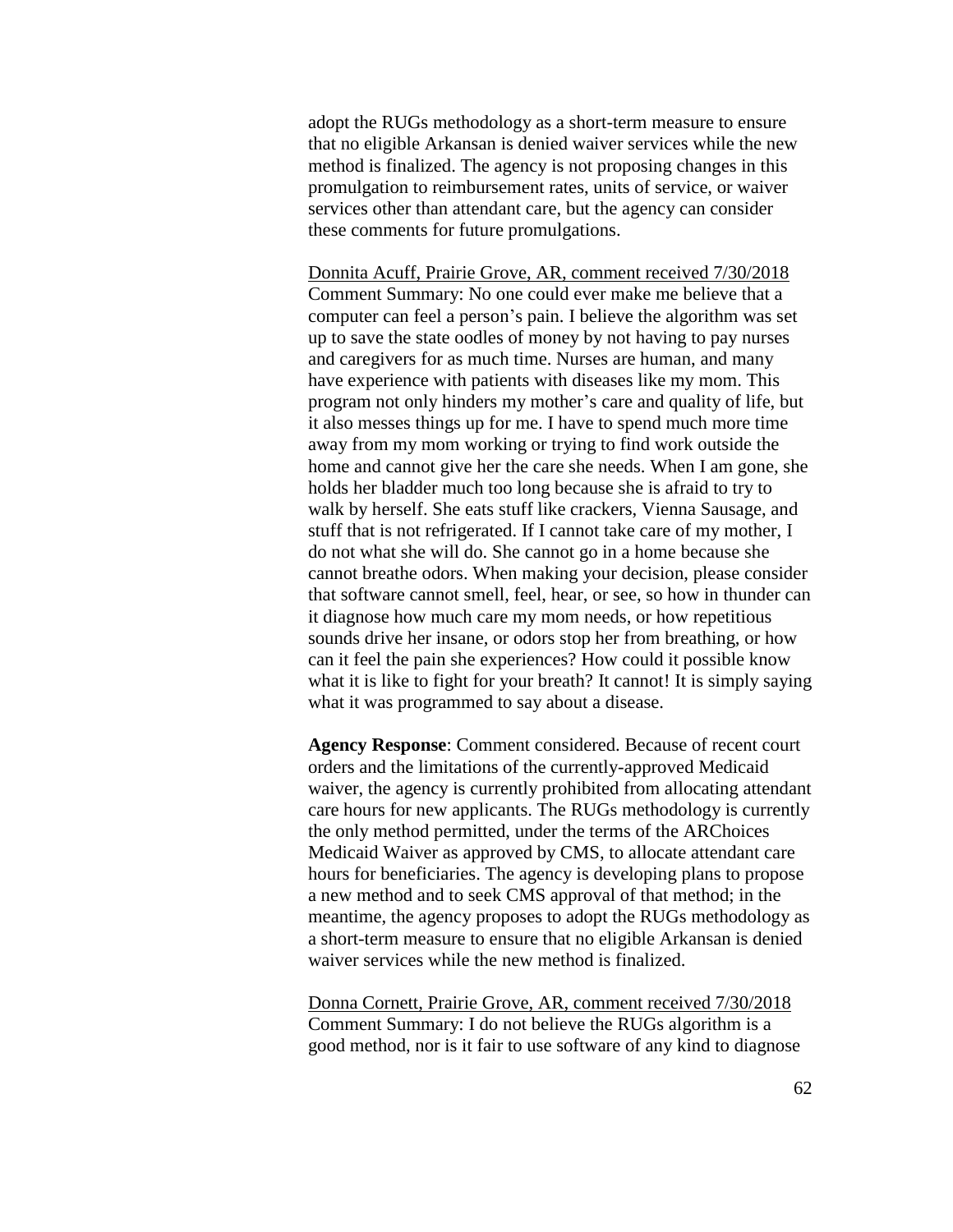what is wrong with someone, or how much pain they are in, or how many hours of care they need. That is what doctors are supposed to do. I know for a fact that pain from one disease will not act the same with one person as it does when another person as that same disease. Therefore, I know that the RUGs algorithm is not accurate. I do not understand it enough to know how it works but I do know it is not accurate. To let a software program diagnose how sick we are and how much care we need is totally ridiculous, not fair, and not accurate. I believe the RUGs program should be done away with for good.

**Agency Response**: Comment considered. The purpose of having an objective methodology for allocating attendant care hours is to ensure that each beneficiary receives a sufficient number of hours based on that individual beneficiary's assessed needs for assistance with activities of daily living (ADLs), and that the hours allocated are consistent across the state for similarly-situated beneficiaries. The agency is proposing this rule as a short-term measure to ensure that all eligible Arkansans are able to receive the full range of waiver services while the agency finalizes a new method to allocate attendant care hours.

#### Ann Ledgerwood, comment received 7/30/2018

Comment Summary: It is difficult to understand why DHS is cutting services for clients who depend on someone for all aspects of daily living. Someone insinuated that it was budget cuts, but we know about the audits and the money that was unaccounted for, and the money that has been wasted on computer programs, as well as the large raise the director received; the focus should be there. We were told because nurses were showing favoritism; if that were the case, why lower total care patients to a lower level that causes hardships? We have been told care givers were trying to live off the government; I have had a government job with all the perks, I've done this caregiving job with no benefits, the government job was much easier and paid lots better. I believe any job in DHS would be living off the government if that were the case. Just put these clients in a category that would give them adequate hours to continue to live in their homes. I don't think 8 hours a day for a 24 hour a day job is asking too much, considering they receive oneon-one care for lots less cost than a nursing home.

**Agency Response**: Comment considered. When the agency first implemented the RUGs methodology, it also increased the cap on the number of participants younger than 65, and it ended waitlists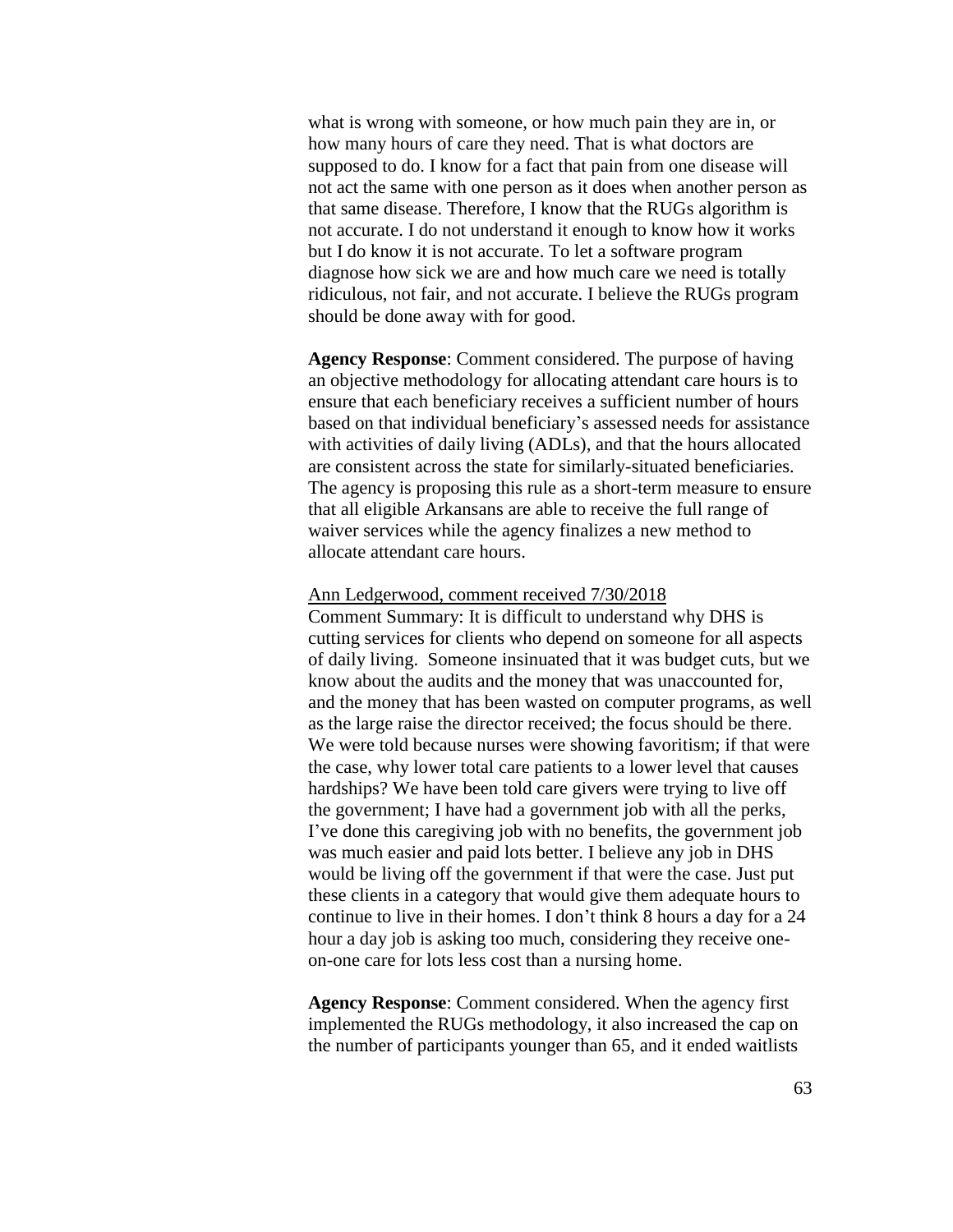for services that were in effect prior to ARChoices. As a result, several hundred waitlisted individuals immediately became eligible for waiver services and began receiving services shortly thereafter. Because of recent court orders and the limitations of the currentlyapproved Medicaid waiver, the agency is currently prohibited from allocating attendant care hours for new applicants. The RUGs methodology is currently the only method permitted, under the terms of the ARChoices Medicaid Waiver as approved by CMS, to allocate attendant care hours for beneficiaries. The agency is developing plans to propose a new method and to seek CMS approval of that method; in the meantime, the agency proposes to adopt the RUGs methodology as a short-term measure to ensure that no eligible Arkansan is denied waiver services while the new method is finalized.

# Ed Holman, Retirement Services of Arkansas, LLC, Little Rock, AR, comment received 7/31/2018

Comment Summary: As a provider of services for the elderly and handicapped, our entire business model is at risk every time a change is discussed. The trend recently has been to reduce payments to providers despite rising labor costs, insurance costs, utility costs and virtually every commodity and supply we use going up as well. What is the rationale or goals for going to a new computerized system such as an algorithm? I do not see this as a Federal requirement. Before a system is implemented we need to know the experience of its use elsewhere. If clear answers and data are not available, then I have to question the validity of the system for use with our fragile patients/residents. In any computer program or algorithm, all aspects of the supplier's recommendations should be followed. In the case of this algorithm, it seems essential that the doctor's recommendation for extra hours at the nurse's discretion be followed. Provider input must be a factor in determining the time for tasks. Since we are dealing with humans with varying skills and abilities, the time for tasks have to have flexibility for providing services. There is no "cookie cutter" approach to saying how long a med pass, a bath, dressing, meal prep, or other task should take. The person doing an assessment can do their interview, but they also need to seek input from the people actually doing the work, the beneficiary, and the family if they are involved. Only after the above input is processed, can a fair estimate of time be made.

**Agency Response**: Comment considered. Because of recent court orders and the limitations of the currently-approved Medicaid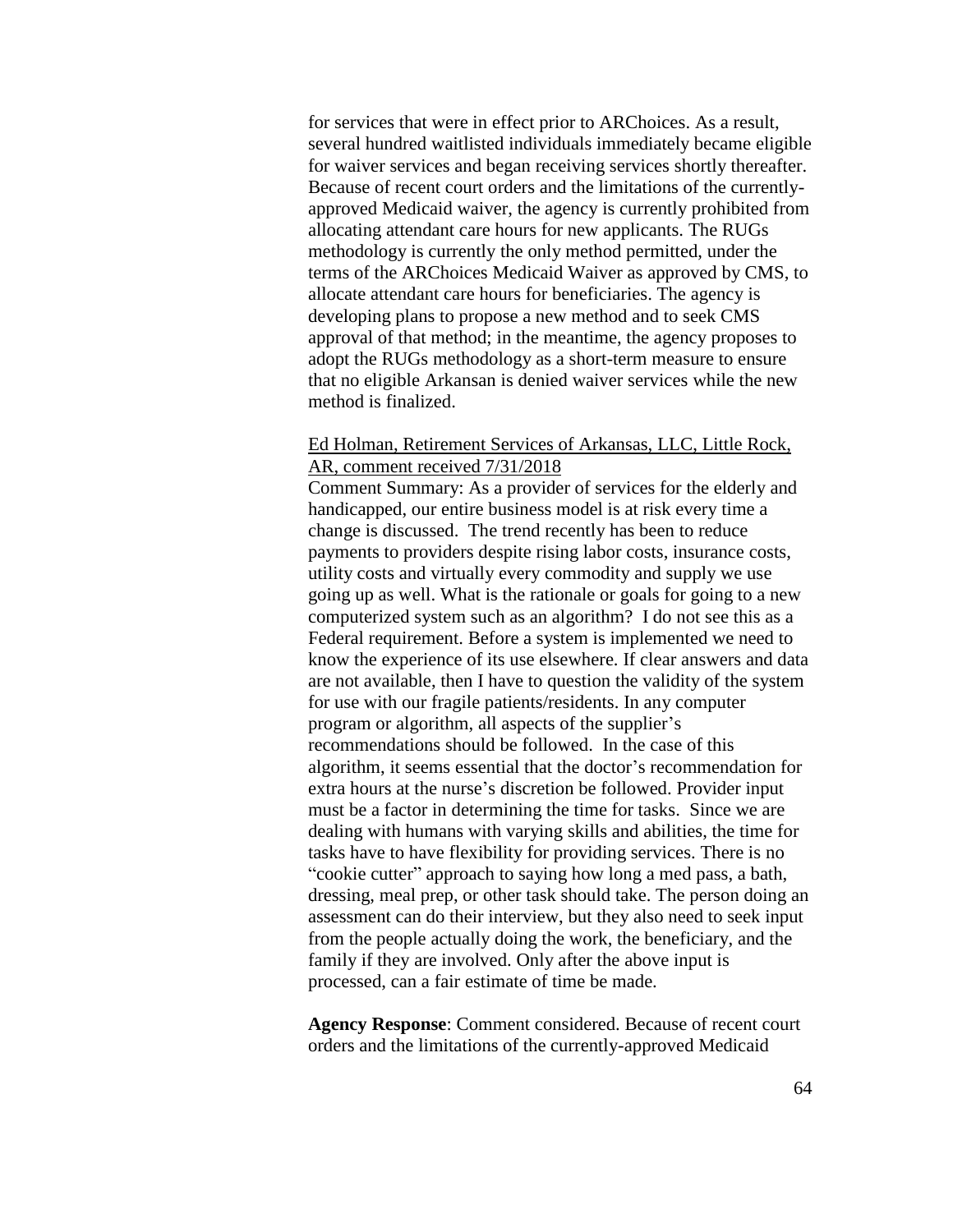waiver, the agency is currently prohibited from allocating attendant care hours for new applicants. The RUGs methodology is currently the only method permitted, under the terms of the ARChoices Medicaid Waiver as approved by CMS, to allocate attendant care hours for beneficiaries. The agency is developing plans to propose a new method and to seek CMS approval of that method; in the meantime, the agency proposes to adopt the RUGs methodology as a short-term measure to ensure that no eligible Arkansan is denied waiver services while the new method is finalized.

June Pike, Bella Vista, AR, comment received 7/31/2018 Comment Summary: In my assessment last year my hours were cut back to 99 hours a month, and my respite hours were completely taken away. Because my husband is ninety years old, I get up during the night to assist him. My sleep is interrupted so that I seldom, if ever, have a full night's sleep, yet my respite hours were taken away. I would disagree with the continuation of the RUGs methodology.

**Agency Response**: Comment considered. The agency is developing plans to propose a new attendant care hour allocation method and to seek CMS approval of that method; in the meantime, the agency proposes to adopt the RUGs methodology as a short-term measure to ensure that no eligible Arkansan is denied waiver services while the new method is finalized. Nothing in the proposed rule would modify or restrict the availability of respite services. Respite services are not allocated using the RUGs methodology.

James Grable, Manila, AR, comment received 7/31/2018 Comment Summary: I received six hours per week of home aid before the new RUG, but two days after the nurse from my agency told me I was approved, I got a letter from Optum saying I needed zero hours per week and terminated me. The RUG program tested up north has nothing to do with health programs in the south. I need assistant with bathing as well as sundry other help at home. I don't drive, so my caregiver is the only way I have to get anything I need from the store or pay my bills. I am 100% disabled but according to the RUG program I should be able to go dancing. I have never heard of any program not going through a complete testing procedure before implementing it. Please reconsider your plans to start all this mess again.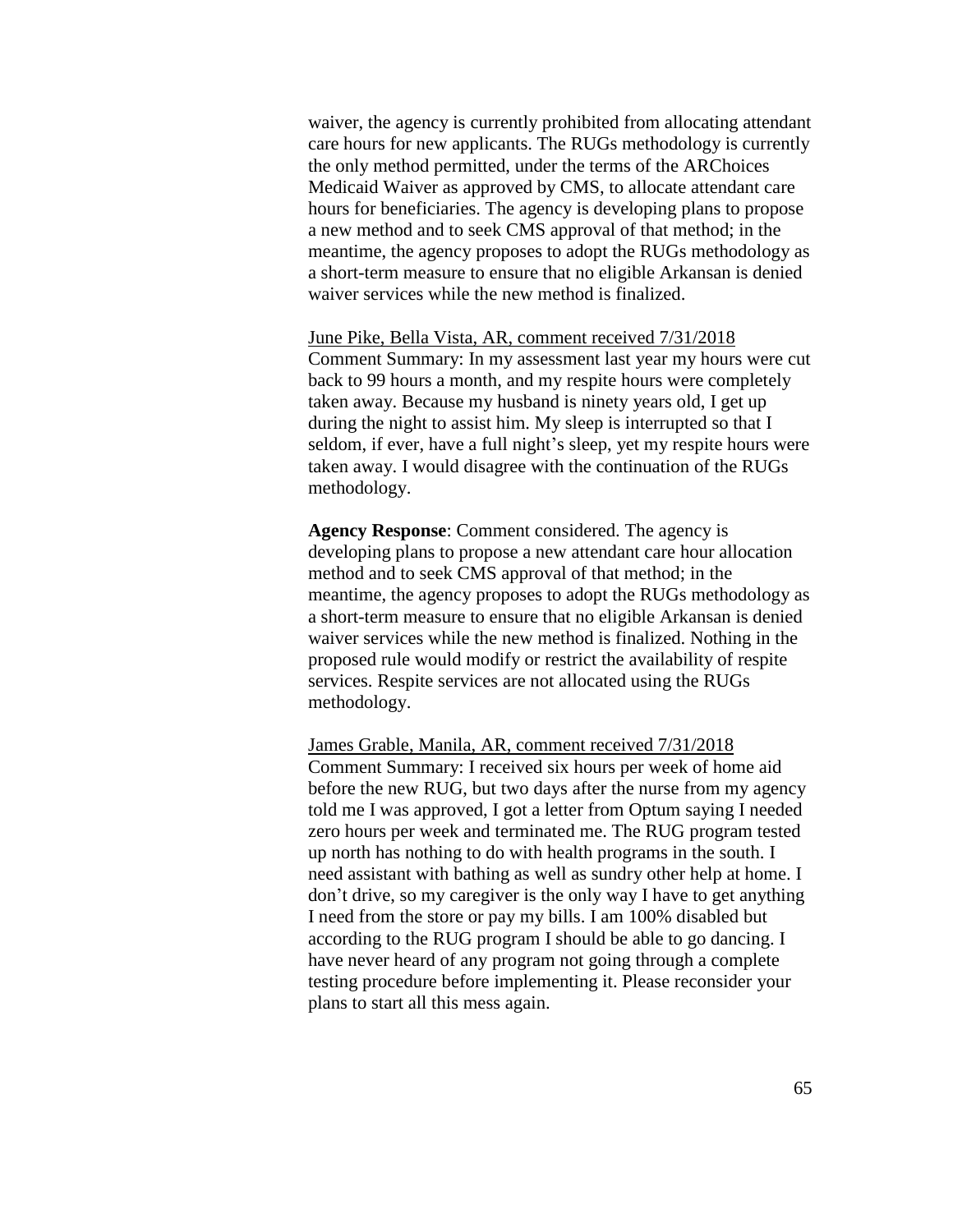**Agency Response**: Comment considered. The RUGs methodology and the proposed rule relate only to attendant care services under the ARChoices waiver. They do not relate to personal care services or to the assessments administered by Optum. The fact that the RUGS methodology was subjected to studies in other regions of the county does not mean those studies were not applicable to Arkansans. An individual who has needs with activities of daily living like toileting, bathing, or transferring in the northern United States or Canada is similar to an individual living anywhere else. The agency is developing plans to propose a new method and to seek CMS approval of that method; in the meantime, the agency proposes to adopt the RUGs methodology as a short-term measure to ensure that no eligible Arkansan is denied waiver services while the new method is finalized.

# Kent Schroeder, Arkansas Residential Assisted Living Association (ARALA), comment received 7/31/2018

Comment Summary: We have been concerned about the amount of care allocated to the disabled persons under the AR Choices program and their inability to function with that care. We understand that a computer assessment that was RUG based was being used to cut the care given and that a different one is being put in its place. We were told we would be given information to show how one compared to the other, and we requested that information but did not receive it. We are especially concerned that the same or similar algorithms will be applied to the Living Choices Waiver as well. When there is a disagreement between a recipient's caregiver or doctor and the amount of care determined by the computer algorithm, is there some method of getting to a workable solution? We were told this method is used in another state. Has there been an attempt to determine the adequacy of the program in that state and its applicability to Arkansas? I am assuming that the result of this program is intended to save the state money by reducing the amount of care being delivered. Was this the experience in the home state of the program?

**Agency Response**: Comment considered. The methodology in the proposed rule for allocating attendant care hours is the same methodology used by DHS prior to May 14, 2018. The RUGs methodology is currently the only method permitted, under the terms of the ARChoices Medicaid Waiver as approved by CMS, to allocate attendant care hours for beneficiaries. The agency is developing plans to propose a new method and to seek CMS approval of that method; in the meantime, the agency proposes to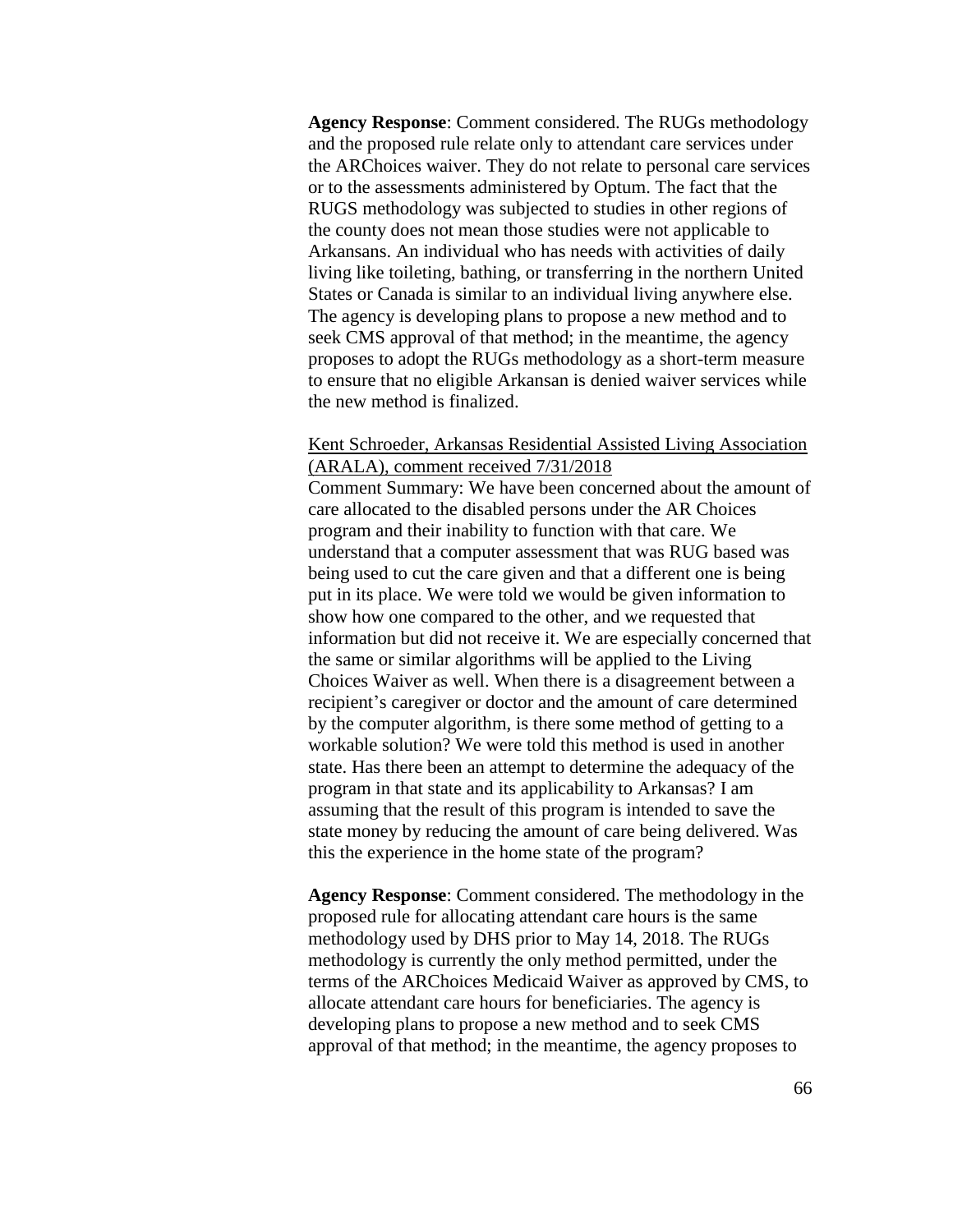adopt the RUGs methodology as a short-term measure to ensure that no eligible Arkansan is denied waiver services while the new method is finalized. Nothing in the proposed rule affects the Living Choices Medicaid waiver.

## Robert Wright, Arkansas Residential Assisted Living Association (ARALA), comment received 7/31/2018

Comment Summary: We have been concerned about the amount of care allocated to the disabled persons under the AR Choices program and their inability to function with that care. We understand that a computer assessment that was RUG based was being used to cut the care given and that a different one is being put in its place. We were told we would be given information to show how one compared to the other, and we requested that information but did not receive it. We are especially concerned that the same or similar algorithms will be applied to the Living Choices Waiver as well. When there is a disagreement between a recipient's caregiver or doctor and the amount of care determined by the computer algorithm, is there some method of getting to a workable solution? We were told this method is used in another state. Has there been an attempt to determine the adequacy of the program in that state and its applicability to Arkansas? I am assuming that the result of this program is intended to save the state money by reducing the amount of care being delivered. Was this the experience in the home state of the program?

**Agency Response**: Comment considered. The methodology in the proposed rule for allocating attendant care hours is the same methodology used by DHS prior to May 14, 2018. The RUGs methodology is currently the only method permitted, under the terms of the ARChoices Medicaid Waiver as approved by CMS, to allocate attendant care hours for beneficiaries. The agency is developing plans to propose a new method and to seek CMS approval of that method; in the meantime, the agency proposes to adopt the RUGs methodology as a short-term measure to ensure that no eligible Arkansan is denied waiver services while the new method is finalized.

## Betty Bullock, comment received 7/31/2018

Comment Summary: I lost hours, and I am in worse shape than I was. I feel it is in the best interest of the clients and the state to go back to how it was. The new way is wrong; each person's needs are different and should be looked at with a nurse who has an idea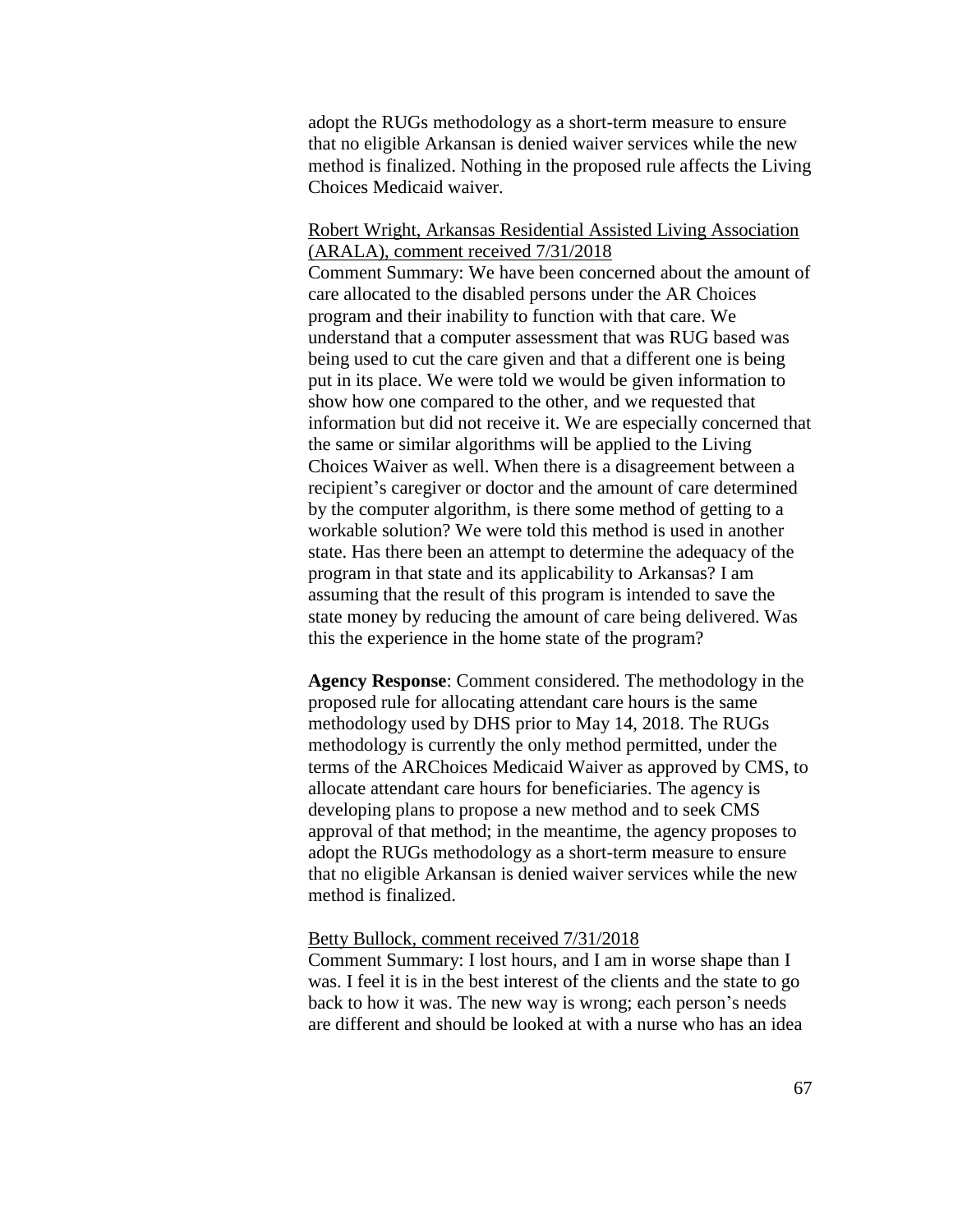of the needs of the people. I feel the Judge was in his rights to call it as he saw it. Please let it be known the new way is not working.

**Agency Response**: Comment considered. Because of recent court orders and the limitations of the currently-approved Medicaid waiver, the agency is currently prohibited from allocating attendant care hours for new applicants. The RUGs methodology is currently the only method permitted, under the terms of the ARChoices Medicaid Waiver as approved by CMS, to allocate attendant care hours for beneficiaries. The agency is developing plans to propose a new method and to seek CMS approval of that method; in the meantime, the agency proposes to adopt the RUGs methodology as a short-term measure to ensure that no eligible Arkansan is denied waiver services while the new method is finalized.

#### Melissa Harville, comment received 7/31/2018

Comment Summary: This Algorithm is nothing more than a bullying attempt by DHS and a big pain in the rear as well as a slap in the face of the elderly, disabled, and their caregivers who provide the care they need. The purpose of the AR Choices program in to help these people stay in their homes and get the care they need and be an active part of society instead of being confined to a Nursing Home or other type of facility. I have been a caregiver for 9 years and have never seen something as crazy as this is. My client/boyfriend is paralyzed from the waist down and his condition has not changed other than a pressure sore reopening. When we received the new plan of care his hours dropped from 172 down to 137. After an appeal, the hearing officer ordered a new assessment and stated the hours should be increased to 161. I don't get to just work 6 hours and go home or to another job, because I live here and am on call 24/7 to take care of his needs. There is no one to come in and take over and there are some nights I'm up every 2 hours. I have had regular jobs with benefits, and they were not as stressful as it is being a caregiver and the pay was even better. You cannot just group people into categories and make each group get the same amount of hours, because each person is different and no two or the same. The algorithm does just that, it puts everyone that's in a wheelchair in the same category and assigns the same hours no matter their limitations. Computers cannot decide what's right for someone much less what they need or how long it will take for each task to be completed. Putting time limits on how long it takes a for things to get done causes unwanted stress on both the client and caregiver and causes them to rush and puts the client at risk of injury. Some of the questions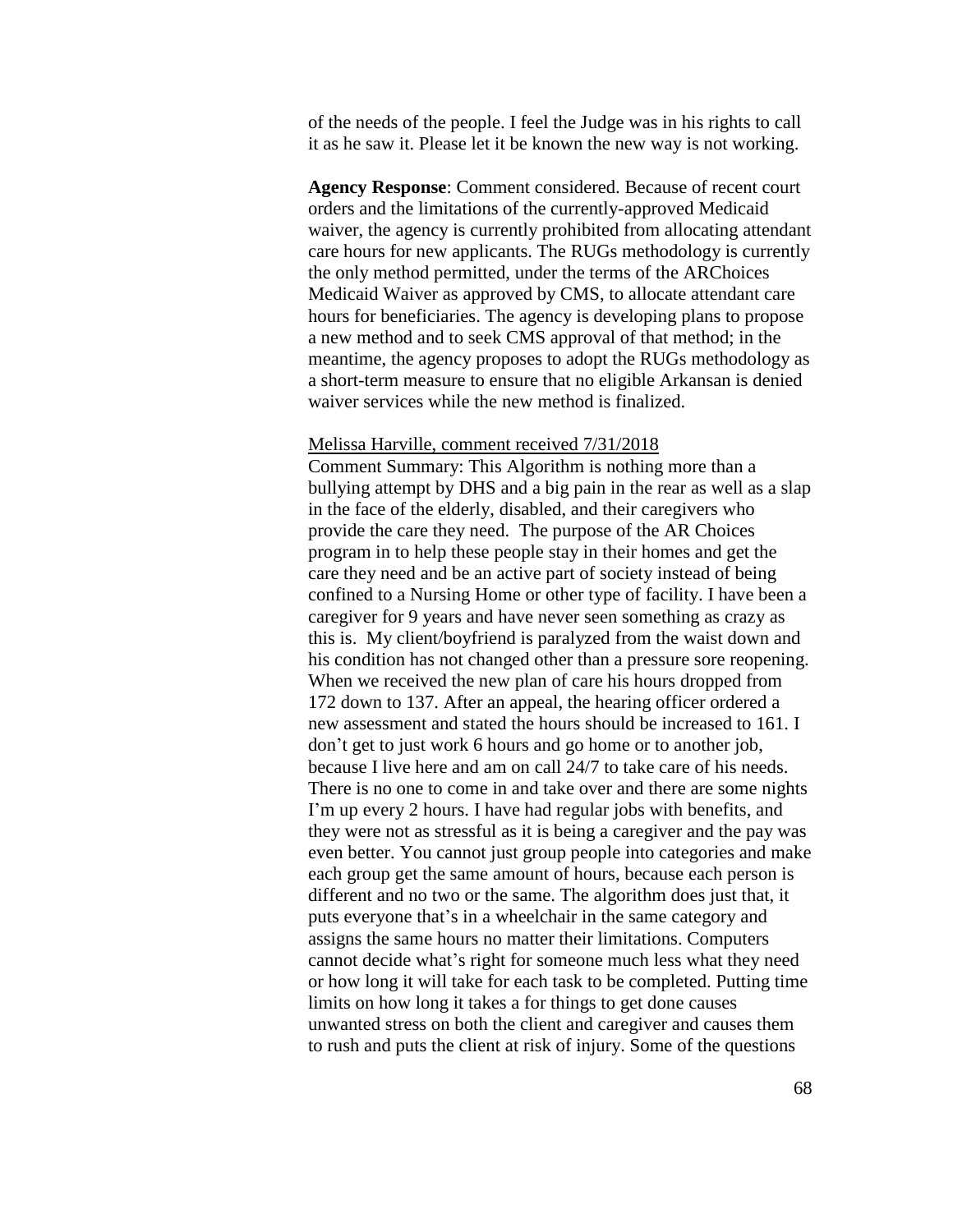the algorithm asks are nothing more than stupid and unnecessary. Asking someone who is paralyzed if they have walked in the last 3 days is a slap in the face. If anything, make the questions fit the diagnosis because everyone is different. Don't put people in a one size fits all box and also think about increasing the pay caregivers receive and bring back nurse discretion because it does work.

**Agency Response**: Comment considered. Because of recent court orders and the limitations of the currently-approved Medicaid waiver, the agency is currently prohibited from allocating attendant care hours for new applicants. The RUGs methodology is currently the only method permitted, under the terms of the ARChoices Medicaid Waiver as approved by CMS, to allocate attendant care hours for beneficiaries. The agency is developing plans to propose a new method and to seek CMS approval of that method; in the meantime, the agency proposes to adopt the RUGs methodology as a short-term measure to ensure that no eligible Arkansan is denied waiver services while the new method is finalized.

Pam Johnson, Sources for Community Independent Living Services, Fayetteville, AR, comment received 7/31/2018 Comment Summary: I have been working with individuals in waiver programs for about 6 years now as a case manager, so I have seen how the assessments and re-evaluations have evolved during that time. Many of the clients I serve have difficulty answering questions due to cognitive impairments, lack of communication skills, and/or inability to recall instances that attribute to the answers which affect the hours of support. As a result, individuals have had their hours cut after the algorithm was implemented. The cuts in hours after the implementation of the algorithm have been detrimental to many clients. There seems to be no room for extenuating circumstances to affect the computerized outcome. I understand that there needed to be a consistent evaluation tool for client needs, but there has to be a human element to augment the algorithm. Two examples I can share about the negative impact of reduced hours: One client has anoxic brain damage and is non-responsive with spastic quadriplegia. Her mother is her primary caregiver who attends the client during the night time hours and utilizes agency aides for daytime and evening. Originally, she had a total of 70 hours per week (10 hours per day). She also was able to access respite occasionally. This was manageable, but in 2016 her hours were cut. There are no other family members available to help. To make up for the loss of hours, Mom has exhausted her savings and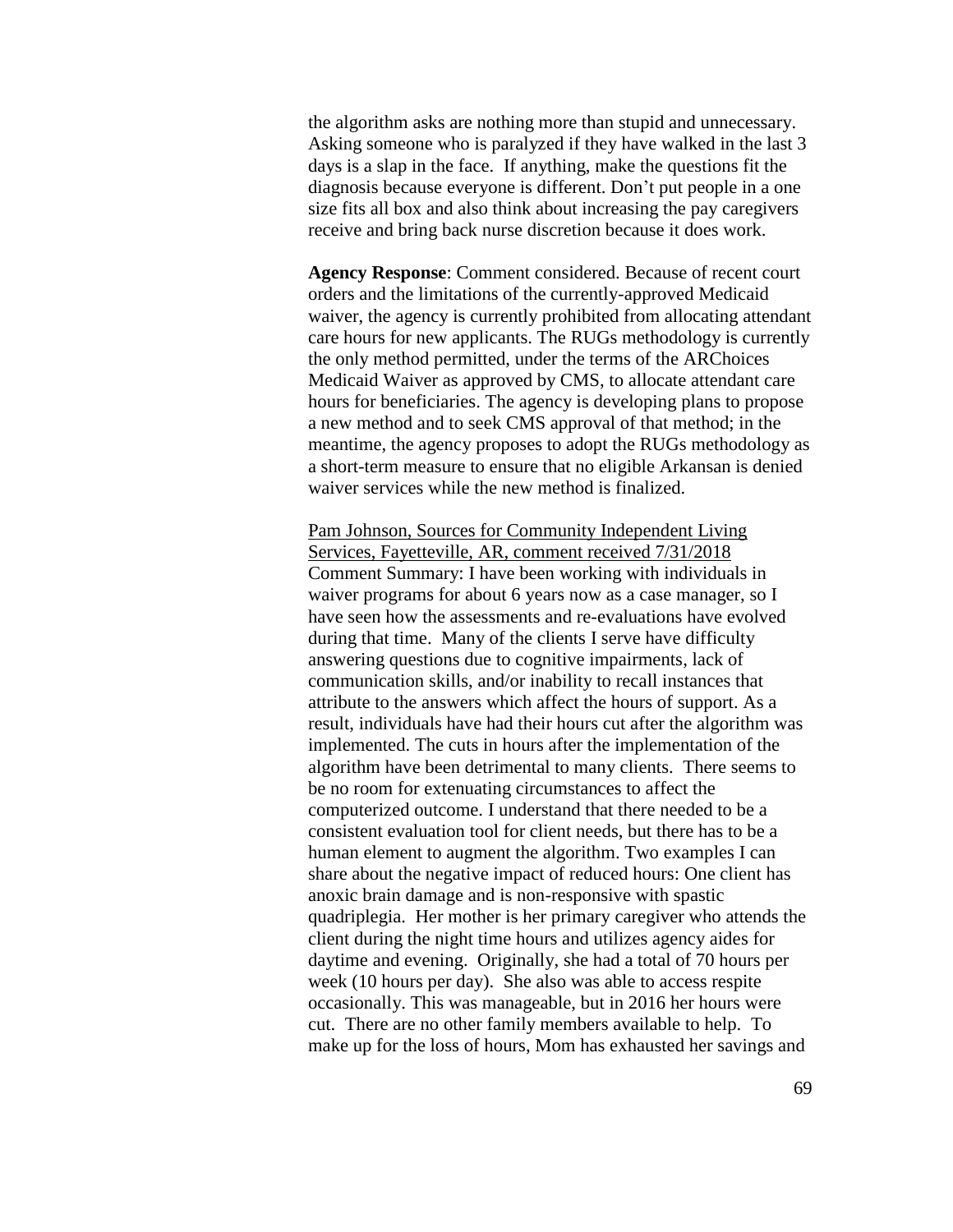monthly social security to pay for help. The client is not elderly and her living in a nursing home for many more years would surely be a greater expense to taxpayers than her remaining at home with a few more hours per week. Example Two: Client's hours were cut to less than 4.5 hours per day. Because he must be transferred with a patient lift (Hoyer), his hours are split between morning and evening to get him out of bed into his motorized wheel chair and then back into bed. With about 2 hours per shift, it is difficult to meet his needs. Most of the time is used up with transferring, dressing, and making him a meal. He is able to use his motorized wheelchair to go to doctor appointments, make the short trip to a nearby grocery store by himself using public and Medicaid transit, pay bills, and visit neighbors in his apartment complex. He isn't able to shower, toilet, or cook meals, clean, dress, or transfer by himself. It is difficult to get aides to come for only two hours so sometimes no one comes. He has no family nearby and actually the apartment manager called Adult Protective Services because of the reduced hours leading to his being in one position for so long. He didn't want to tell his support team about this situation because he was afraid that he would be sent to a nursing home. With proper caregiver assistance, he can do very well living in an apartment as he did for years prior to the cut. I am asking that the algorithm be replaced with an appropriate method of evaluation that doesn't negatively affect individuals' health, safety, and quality of life.

**Agency Response**: Comment considered. Because of recent court orders and the limitations of the currently-approved Medicaid waiver, the agency is currently prohibited from allocating attendant care hours for new applicants. The RUGs methodology is currently the only method permitted, under the terms of the ARChoices Medicaid Waiver as approved by CMS, to allocate attendant care hours for beneficiaries. The agency is developing plans to propose a new method and to seek CMS approval of that method; in the meantime, the agency proposes to adopt the RUGs methodology as a short-term measure to ensure that no eligible Arkansan is denied waiver services while the new method is finalized.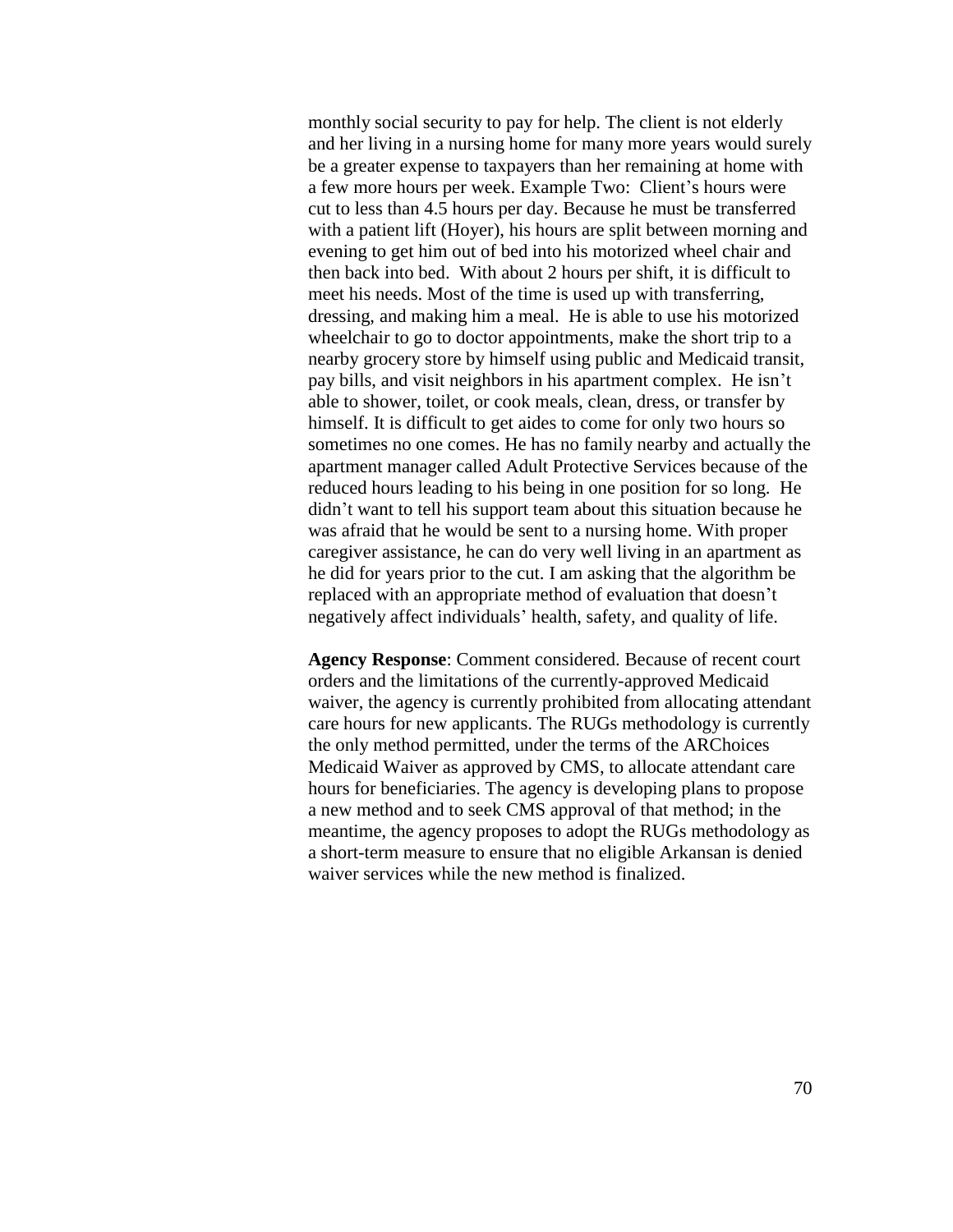Gregory A. Hunter, El Dorado, AR, comment received 7/31/2018 Comment Summary: I am a stroke survivor and on dialysis. I have had my hours cut from 72 every two weeks to 28 every two weeks. I am now down to nothing, because I am waiting on a background check since March 12, 2018. I am still not physically able to take care of myself and am in need of the home care assistance.

**Agency Response**: Comment considered. The methodology in the proposed rule for allocating attendant care hours is the same methodology used by DHS prior to May 14, 2018. Adoption of the proposed rule will not reverse or modify any allocation decision made prior to May 14, 2018. The agency is proposing this rule as a short-term measure to ensure that all eligible Arkansans are able to receive the full range of waiver services while the agency finalizes a new method to allocate attendant care hours.

Bobbie Riffle, Sherwood, AR, comment received 7/31/2018 Comment Summary: My daughter has been on ARChoices since its inception, and on the Alternative Waiver program since 2002. We have changed to the DDS Waiver to get more service and help. My comments are not for us to get more hours under the RUG program, but to ask that use of the RUG program be eliminated for the sake of other disabled families in need of help. You cannot take the caring human factor out of this process and do a good job! A robot cannot see, hear, and make decisions that only humans can make, and neither can this computer program do that from a few questions. It is my hope that this RUG methodology will be trashed and you will go back to nurse and doctor evaluation of need; and that personnel will be trained to care about their work and the needs of the client or be fired. It is also my hope that hearing officers for appeals will not be DHS employees.

**Agency Response**: Comment considered. Because of recent court orders and the limitations of the currently-approved Medicaid waiver, the agency is currently prohibited from allocating attendant care hours for new applicants. The RUGs methodology is currently the only method permitted, under the terms of the ARChoices Medicaid Waiver as approved by CMS, to allocate attendant care hours for beneficiaries. The agency is developing plans to propose a new method and to seek CMS approval of that method; in the meantime, the agency proposes to adopt the RUGs methodology as a short-term measure to ensure that no eligible Arkansan is denied waiver services while the new method is finalized. Nothing in the proposed rule relates to appeal procedures or the qualifications of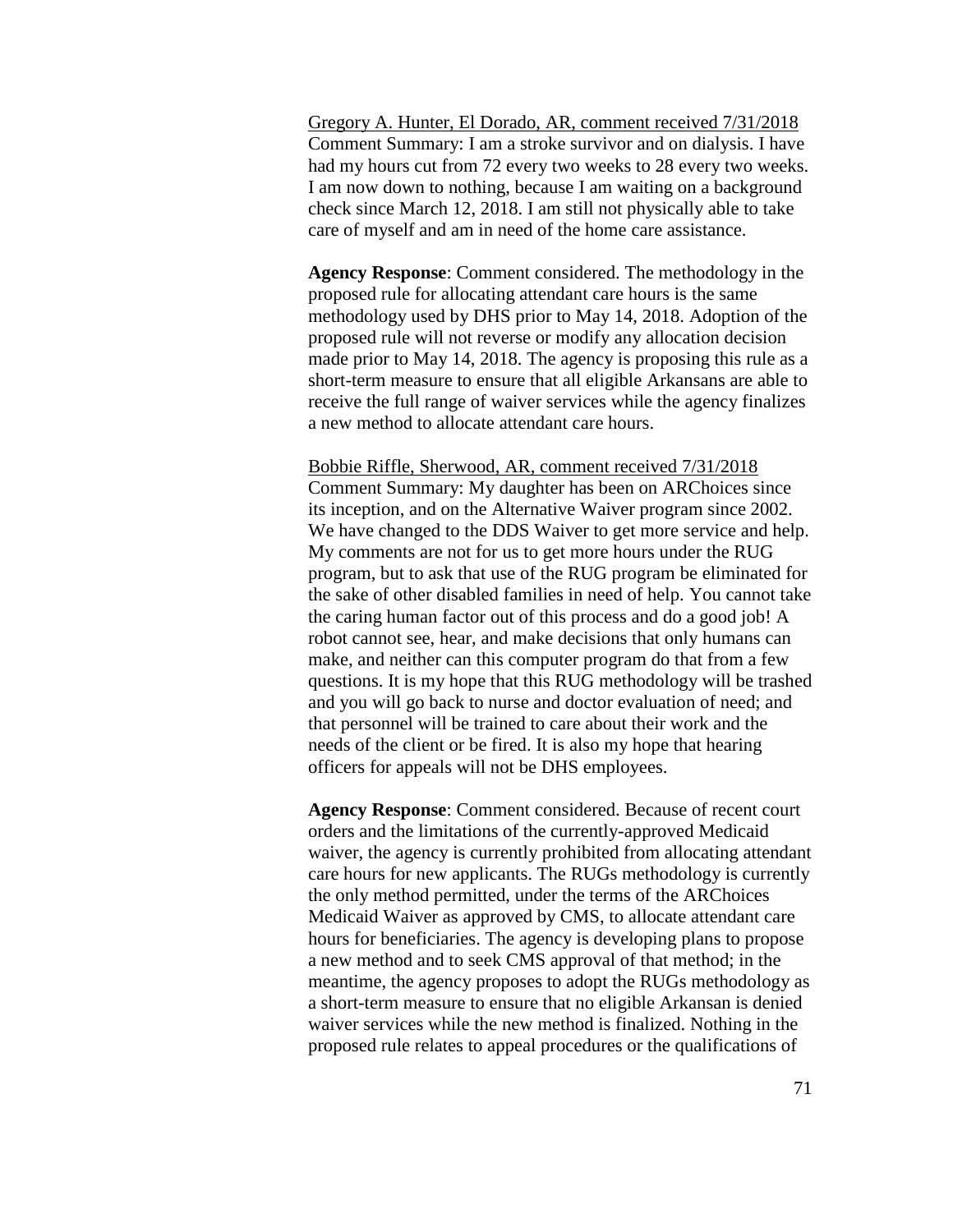hearing officers, although this comment may be considered in future promulgations.

## Kevin De Liban, Legal Aid of Arkansas, comment received 7/31/2018

Comment Summary: DHS's proposed rule uses an algorithm-based methodology known as RUGs, which is short for Resource Utilization Groups, for allocating attendant care services under the ARChoices program. DHS first implemented the RUGs methodology to allocate attendant care in 2016, marking a departure from the 17-year practice of using the professional judgment of the agency's registered nurses. RUGs takes about 60 questions from a 286-question assessment survey and sorts an individual into one of 23 tiers (or "resource utilization groups") with a fixed number of hours set for each group. No variation from the fixed number of hours is allowed. (I) RUGs provide insufficient care to meet the care needs of the ARChoices beneficiaries who have come to Legal Aid. Prior to 2016, individuals under age 65 could receive a maximum of 56 attendant care hours per week, and individuals age 65 or over could receive a maximum of 48 attendant care hours per week. As DHS has implemented RUGs, an individual is limited to a monthly maximum of 161 hours unless she requires IV medication, suctioning, tracheostomy care, a ventilator or respirator, or parenteral/abdominal feeding. This effective maximum—roughly 37 hours per week or 5.5 hours per days—is insufficient to meet the care needs of many individuals who lack the treatments needed to qualify for more hours. There is no variation allowed from the fixed number of hours. In those rare circumstances where an individual qualifies for placements in a RUG with more hours, the care is still insufficient for most care needs. (II) Reductions in Home and Community-Based Services through use of the RUGs methodology may increase costs to the state. DHS's own estimates show that, on average, institutional care in a nursing facility is 2.76 times more expensive than community-based care. Use of the RUGs methodology runs counter to recommendations to rebalance DHS's spending on Medicaid long-term care from institutions to community-based care. (III) RUGs cuts the attendant care hours of people who have demonstrated no medical improvement. Upon introduction, RUGs resulted in cuts to 47% of program beneficiaries. There were no adjustments made to accommodate these individuals or grandfather them in to the new system to lessen the shock of drastic care cuts. (IV) DHS did not meaningfully validate RUGs in Arkansas and lost key data. To the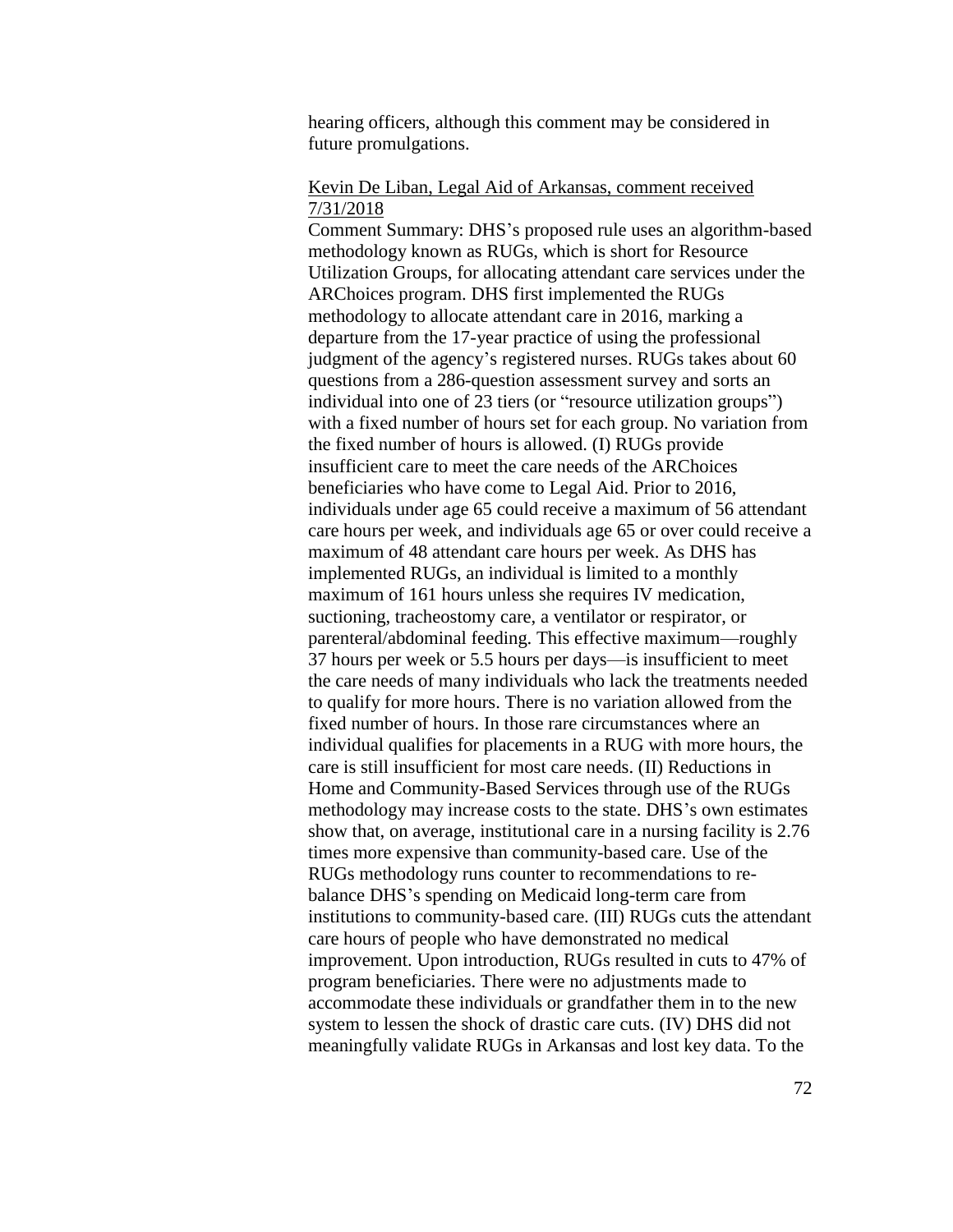extent that the RUGs methodology was subjected to studies to determine its validity, such studies happened in Ontario, Canada, and Michigan. These studies are not inherently applicable to Arkansas, and DHS did not independently verify the validity of the RUGs sorting process in Arkansas. DHS did not investigate any other case mix systems prior to adopting RUGs. To the extent DHS did any data-driven analysis in initially determining the amount of attendant care to associate with each RUG, the data has been lost. DHS apparently did not develop any internal capacity to meaningfully evaluate the efficacy of the RUGs methodology. (V) There is no documented evidence of problems with the preexisting system of nurse discretion. Prior to implementing RUGs, DHS did not conduct a single study regarding hour allocation imbalances, did not conduct any budgetary analysis showing that nurses were giving too many or too few hours, and did not give any written instructions to nurses to change their allocation practices. (VI) DHS's implementation of RUGs has been filled with software errors that the agency did not catch. Although the RUGs algorithm is supposed to consider diagnoses of cerebral palsy, septicemia, and diabetes in making its decisions, DHS's software failed to take any of these into account. As a result, roughly 150 individuals with cerebral palsy were denied an average of 25 care hours per month for a period of nearly two years. These software errors—especially the fact that DHS did not catch them on its own—demonstrate the problem of running a highly complex, algorithm-based system that the agency itself does not fully understand or have the skills to monitor. (VII) DHS's implementation of the RUGs methodology runs counter to best practices advanced by its founder. Brant Fries originally developed the RUGs to predict the expected burden of care of new admissions to nursing facilities. Eventually, he expanded the RUGs to the home-care setting. Even then, though, he did not develop the RUGs methodology to be used as a definitive methodology for allocating care, but rather as a tool for predicting the relative burden of caring for individuals with various characteristics. (VIII) Clients have found the complicated RUGs algorithm to be unfair. The algorithm itself is 21 pages of computer code. Though Legal Aid has shown the algorithm to clients, they are unable to understand it. Thus, people on the program cannot understand the criteria by which they are judged, cannot fight reductions, and cannot plan for the future. The algorithm excludes a doctor's opinion about the amount of care someone needs. (IX) An algorithm is not required by CMS. CMS does not require states to use any particular method for allocating attendant care. Indeed,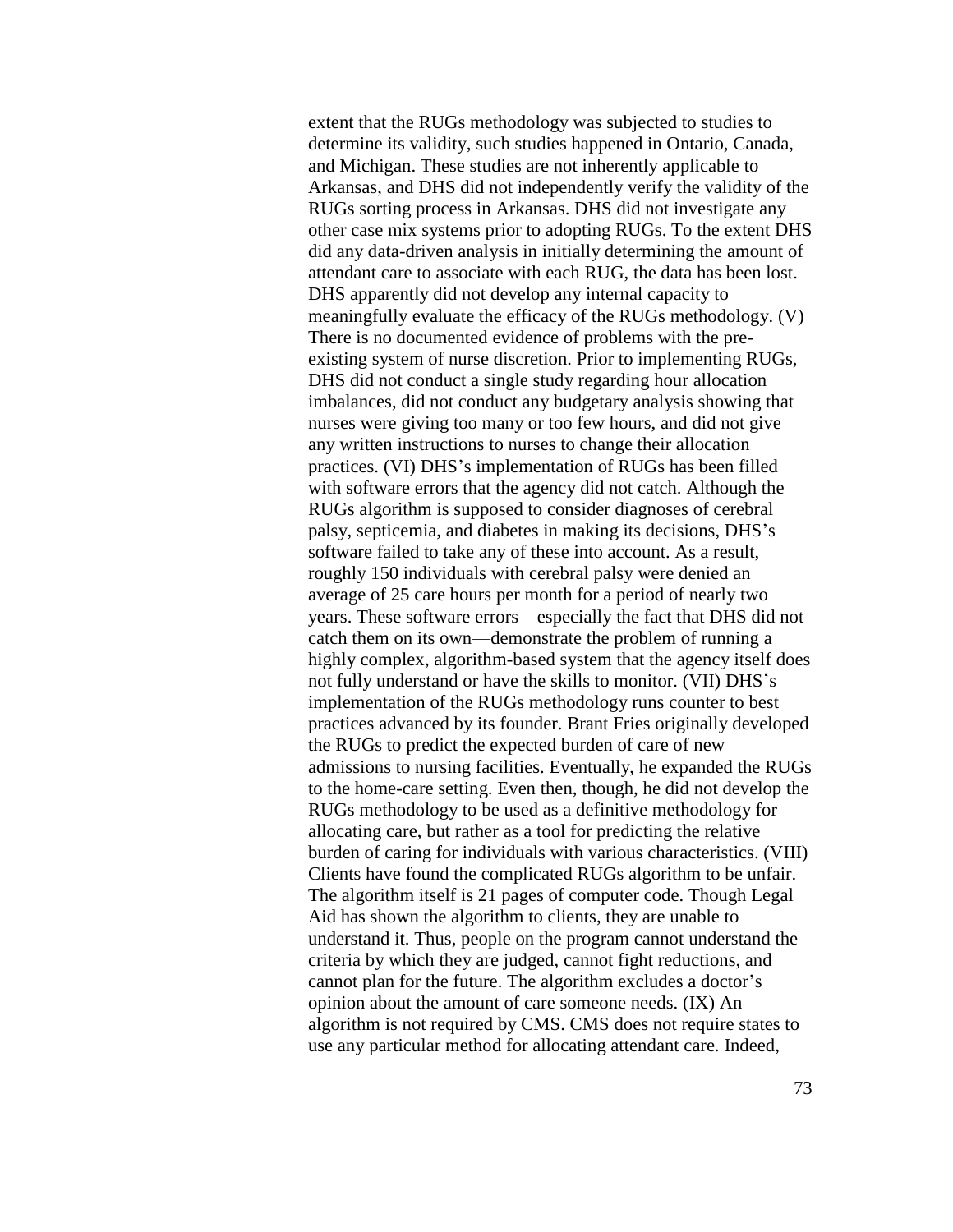CMS has expressly declined to "specif[y] the instruments or techniques that should be used to secure the information necessary to determine an individual's functional need, person-centered service plan, or service budget." Nothing would prevent DHS from using the system of nurse discretion that had been used for at least 17 years before RUGs was implemented. CMS approved the use of nurse discretion under the same regulations that are in still in effect. DHS has the capacity and knowledge on staff to make allocation decisions using the system of nurse discretion.

**Agency Response**: Comment considered. The RUGs algorithm itself was not invalidated in the litigation referred to and pursued by the commenter, but rather the underlying rule that was intended to implement it. An injunction sought by the commenter is what forced the agency to stop allocating attendant care hours for ARChoices beneficiaries. The agency attempted to quickly implement this rule in June by using the emergency promulgation process as permitted under state law, which would have made it effective immediately. That emergency promulgation process would have been followed by a regular rulemaking process with public notice and comment because emergency rules are only valid for 120 days. But the agency was then prohibited by a court order from enacting this proposed rule through an emergency promulgation; therefore, the agency is required to go through a 30 day public comment period, then consider and respond to public comments, and then seek legislative review, before the agency may implement the proposed rule. These timeframes and requirements are established by state law. The RUGs methodology is currently the only method permitted, under the terms of the ARChoices Medicaid Waiver as approved by CMS, to allocate attendant care hours for beneficiaries. Because of the court orders and the limitations of the waiver approval, the agency is currently prohibited from allocating attendant care hours for new applicants. This has resulted in delays in the initiation of service for both beneficiaries seeking care through an agency, and beneficiaries seeking self-directed care. The agency is developing plans to propose a new method and to seek CMS approval of that method; in the meantime, the agency proposes to adopt the RUGs methodology as a short-term measure to ensure that no eligible Arkansan is denied waiver services while the new method is finalized. The fact that the RUGS methodology was subjected to studies in other regions of the county does not mean those studies were not applicable to Arkansans. An individual who has needs with activities of daily living like toileting, bathing, or transferring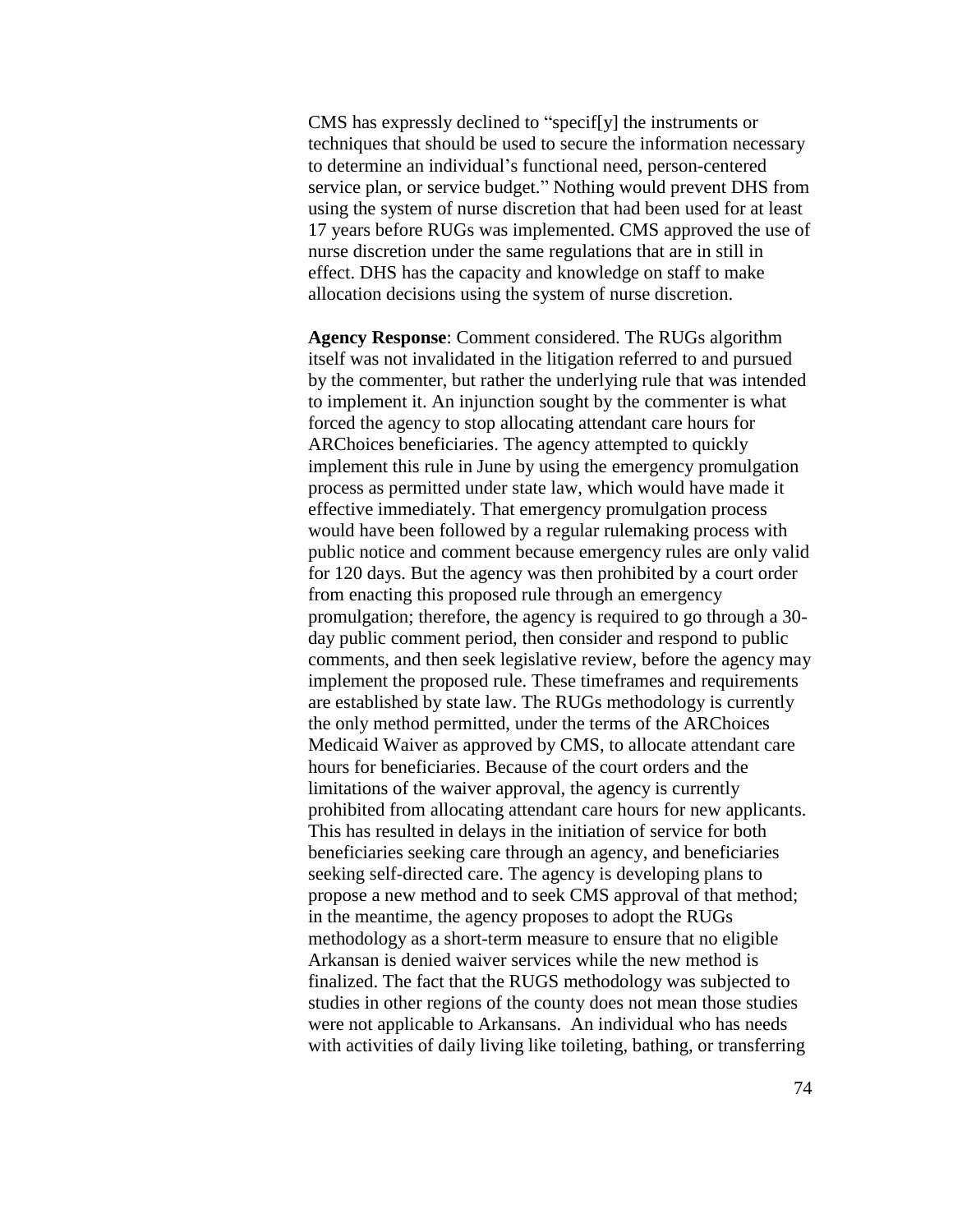in the northern United States or Canada is similar to an individual living anywhere else. The commenter asserts that the RUGs methodology has an "error" regarding how diabetes is accounted for in the algorithm. Yet documentation submitted by the commenter shows that the founder of the RUGs methodology explicitly determined that the treatment of diabetes in the methodology is not an "error." Some states use a RUGs methodology that takes diabetes into account as a factor; other states, including Arkansas, have modified the methodology so that diabetes is not taken into account, since the functional impairments related to diabetes are already measured elsewhere in the algorithm. This difference is a matter of a policy choice by different states using slightly different variations of the RUGs methodology. It is not a software error.

## Jane Grey, Rogers, AR, comment received 7/31/2018

Comment Summary: It was wrong to take away the nurses' discretion of deciding attendant care and using a computer. I have a client who is a quadriplegic, and his hours were reduced from 47 hours per week to only 37 hours per week. He could not get respite as he lived alone. Another client who is up walking around got more attendant care hours than he did simply because she went to doctors more and went to the ER a lot. The quadriplegic client's caregiver stays with him 24 hours a day even though he is only paid for 37 hours per week. The old system where the DHS nurses used paper and made their own assessments on what they actually saw worked much better. I wonder if DHS is trying to force these clients to go into a nursing home. The majority of people want to stay in their homes. I hope you will make the necessary changes to the ARChoices Program where they can.

**Agency Response**: Comment considered. Because of recent court orders and the limitations of the currently-approved Medicaid waiver, the agency is currently prohibited from allocating attendant care hours for new applicants. The RUGs methodology is currently the only method permitted, under the terms of the ARChoices Medicaid Waiver as approved by CMS, to allocate attendant care hours for beneficiaries. The agency is developing plans to propose a new method and to seek CMS approval of that method; in the meantime, the agency proposes to adopt the RUGs methodology as a short-term measure to ensure that no eligible Arkansan is denied waiver services while the new method is finalized.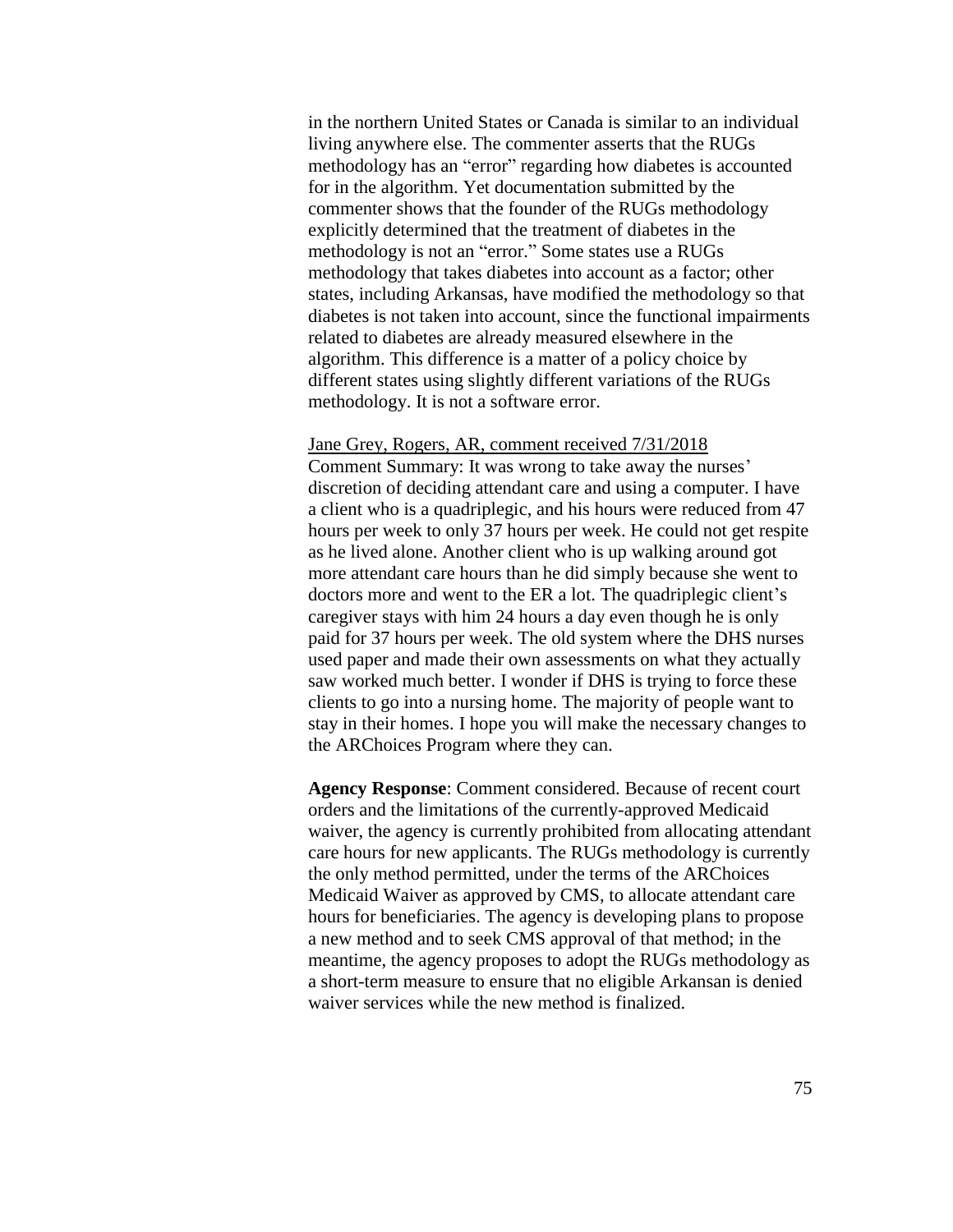## Robert Wright, Arkansas Association of Area Agencies on Aging (5A), comment received 7/31/2018

Comment Summary: There is no question that older people have been impacted by the change to the ARPath Assessment Tool. When the conversion occurred, we observed that some older waiver recipients had total allocated hours reduced, and a few gained a small number of hours. Unlike the physically-disabled community that accesses waiver services for many years, the average older consumer has waiver services for approximately 28 months. As a result, the majority of active aged ARChoices consumer have only been assessed by the ARPath tool and have no other methodology with which to compare. Illustrating the dire necessity of this program, a full one-third of those departing the program are due to death, with another one-third entering a longterm care facility. We agree that errors detected in the software should be immediately corrected upon discovery, and that DHS staff should have a working knowledge of the algorithm and be able to explain how results are arrived at in layman terms. Assessments and reassessments should be accomplished in a timely manner that provides ready access to services. While the current ARPath tool may not be the best mechanism to assess older Arkansans in a home- and community-based setting, it is the tool that has been in place for 30 months. Stopping the usage of the tool now when it has been announced that yet another tool will be implemented soon is simply a disserve to all affected older persons. We agree that the proposed rule should be approved so that reassessments and new assessments can resume and provide access to all critical services under ARChoices to keep older people in the community in a setting of their own choosing. This favorable view should not be taken as support for the tool that has reduced hours for many clients, it is predicated on DHS moving to a new tool based on consumer and provider input. We recommend that when this transition occurs, that ARChoices RN's have discretion in adjusting services for any current active ARChoices consumers that receive a reduction in hours because of the new tool.

**Agency Response**: Comment considered. The agency agrees that these services are critically needed by older Arkansans. The agency is unaware of any current software errors affecting the RUGs methodology. The agency is developing plans to propose a new method and to seek CMS approval of that method; in the meantime, the agency proposes to adopt the RUGs methodology as a short-term measure to ensure that no eligible Arkansan is denied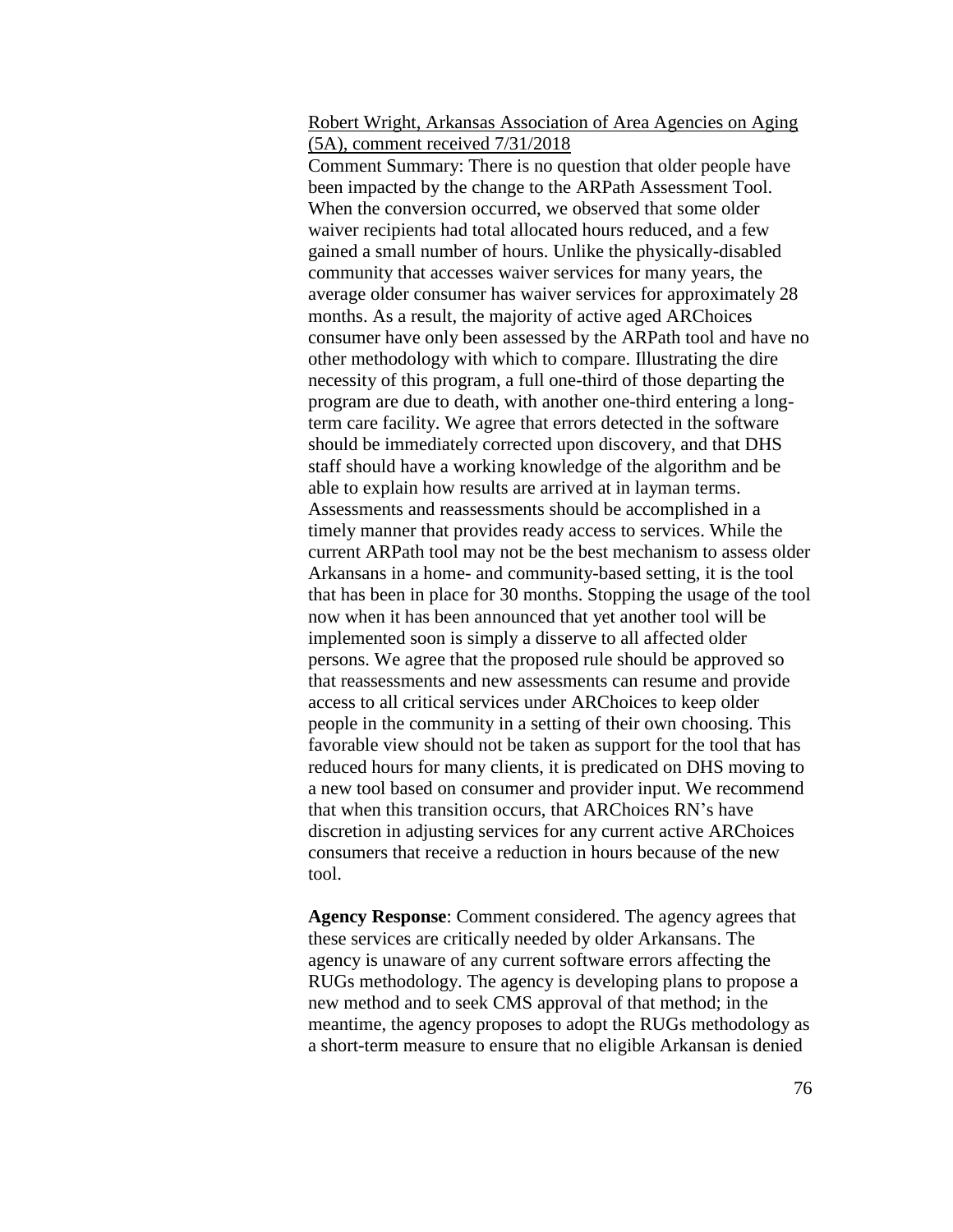waiver services while the new method is finalized. The agency can take this comment into consideration in future promulgations that may change or replace the assessment instrument. The agency intends to conduct another round of public hearings around the state to discuss the new method when it is proposed.

## Amanda Smith, comment received 8/8/2018

Comment Summary: I am in total agreement with an immediate revamping of the current assessment process. Public hearings will provide caregivers the means to express their dire needs and concerns. Many resource needs go unmet due to some local DHS staff not being knowledgeable of resources available within the agency or other community resources. A greater level of accountability is also necessary for those who serve in supervisory capacities. Caregiving is a labor of love. Many individuals, such as myself, have to depend on state resources due to lack of family support. Frustration sets in when it seems the "run-around" is ever so present when seeking DHS assistance via in person or on the telephone. Additional state funding should be allocated to ensure the new program will be strictly geared toward a client-centered approach versus a staff-centered approach.

**Agency Response**: Comment considered. In July 2018, the agency conducted public hearings on the proposed rule in Jonesboro, Fort Smith, Monticello, Hope, and Little Rock. The agency also provided notice to all existing ARChoices beneficiaries and solicited comment from those beneficiaries. The agency is proposing this rule as a short-term measure to ensure that all eligible Arkansans are able to receive the full range of waiver services while the agency finalizes a new method to allocate attendant care hours. The agency intends to conduct another round of public hearings around the state to discuss the new method when it is proposed. The agency does not anticipate a need for additional funding to implement a new method, but any appropriation or authorization of additional funding is dependent on legislative action.

The proposed effective date of the rules is October 1, 2018.

CMS approved the Home and Community-Based Waiver ARChoices program administered by DHS for persons 21 through 64 years of age and older who require an intermediate level of care in a nursing facility, and also for persons 65 years of age and older who require an intermediate level of care in a nursing facility.